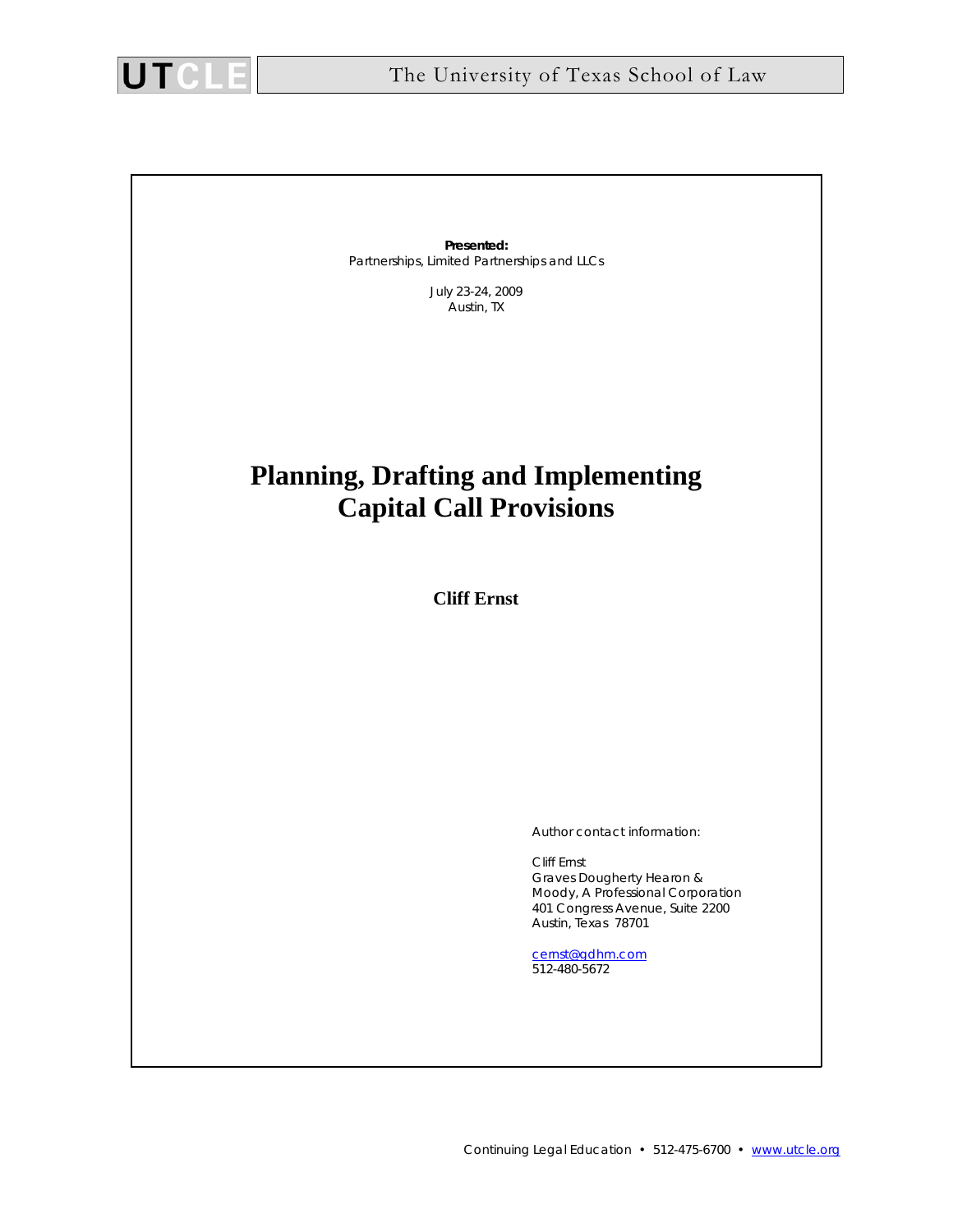# **Planning, Drafting and Implementing Capital Call Provisions**

# Table of Contents

# Page

| I.   |           |  |  |
|------|-----------|--|--|
| II.  |           |  |  |
|      | A.        |  |  |
|      | <b>B.</b> |  |  |
| III. |           |  |  |
|      | A.        |  |  |
|      | <b>B.</b> |  |  |
|      | C.        |  |  |
| IV.  |           |  |  |
| V.   |           |  |  |
|      | A.        |  |  |
|      | <b>B.</b> |  |  |
|      | C.        |  |  |
|      | D.        |  |  |
|      | E.        |  |  |
|      | F.        |  |  |
|      | G.        |  |  |
|      | Η.        |  |  |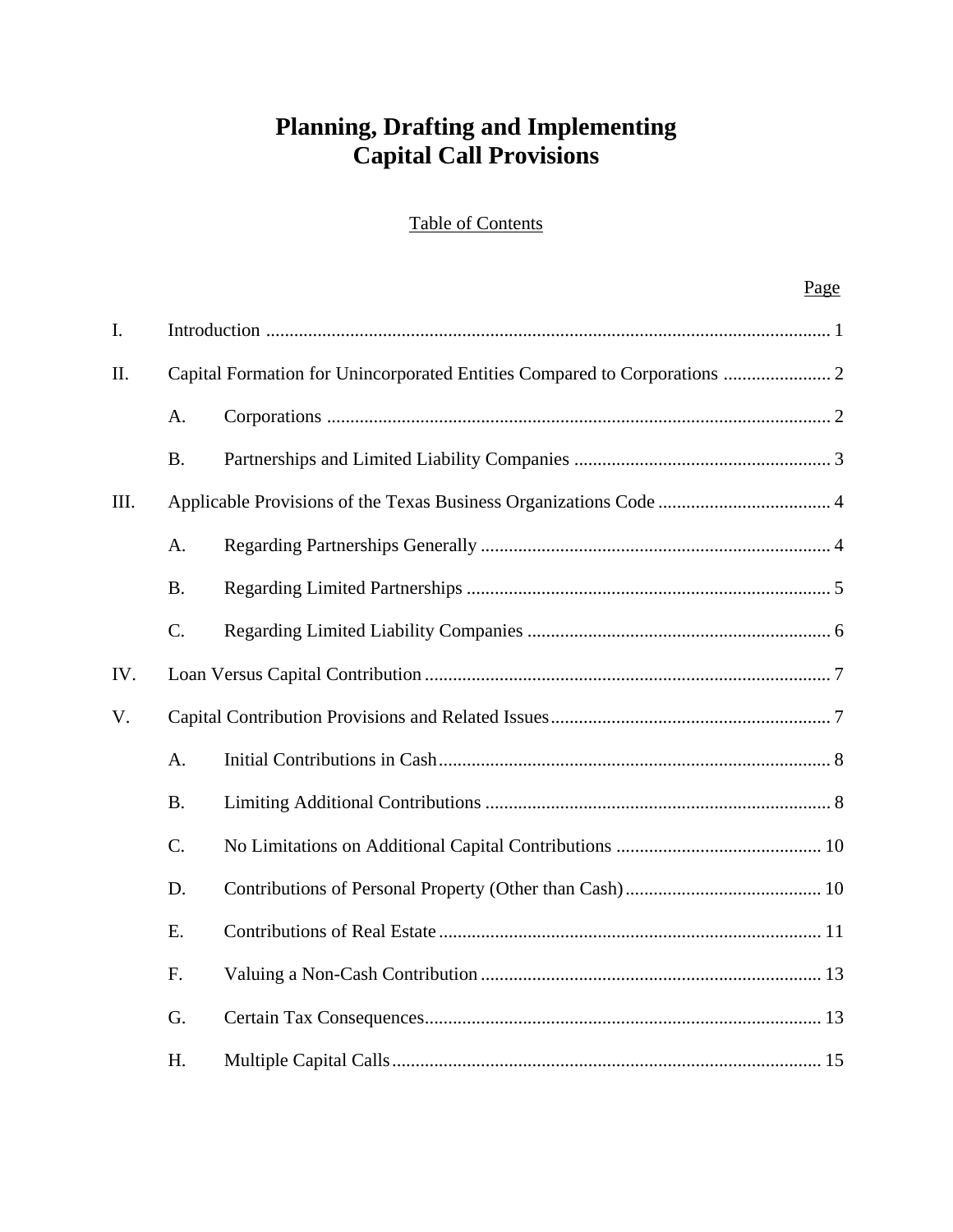|                                                  | I.              |  |  |  |  |
|--------------------------------------------------|-----------------|--|--|--|--|
| VI.                                              |                 |  |  |  |  |
|                                                  | A.              |  |  |  |  |
|                                                  | <b>B.</b>       |  |  |  |  |
|                                                  | $\mathcal{C}$ . |  |  |  |  |
|                                                  | D.              |  |  |  |  |
|                                                  | E.              |  |  |  |  |
|                                                  | F.              |  |  |  |  |
| VII.                                             |                 |  |  |  |  |
| Schedule A – Form of Assignment and Bill of Sale |                 |  |  |  |  |
|                                                  |                 |  |  |  |  |

Schedule B – Form of Warranty Deed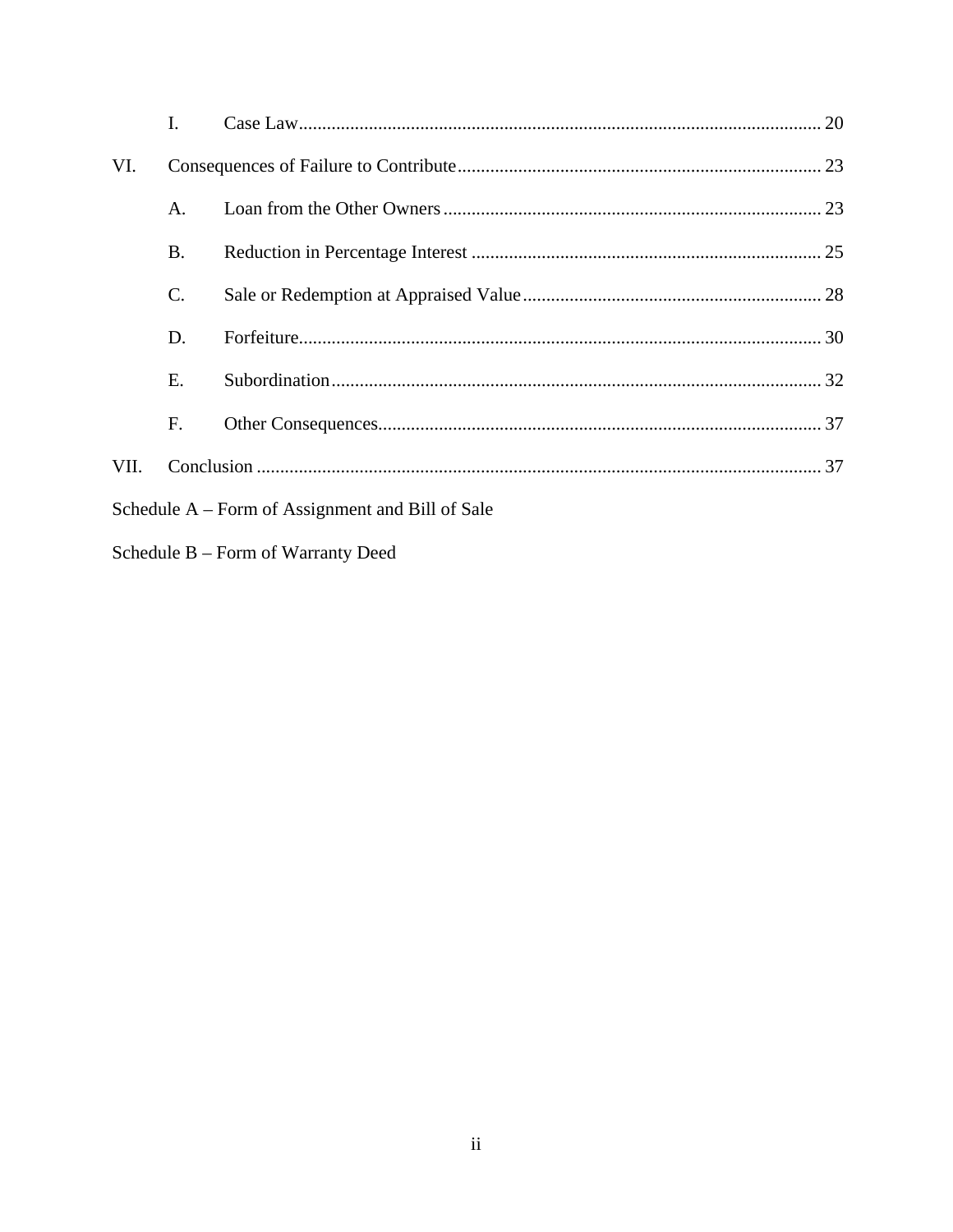# **Planning, Drafting and Implementing Capital Call Provisions**

# **Cliff Ernst Graves Dougherty Hearon & Moody, A Professional Corporation Austin, Texas**

# **I. Introduction.**

 At the heart of almost every transaction involving the formation of a new entity are these questions:

- Who will invest in the entity?
- How much will they invest?
- When will they invest?

If the entity being formed is an unincorporated entity (a partnership or a limited liability company), then the lawyer or lawyers representing the organizers of the entity will be required to negotiate and draft provisions in the company agreement for a limited liability company or the partnership agreement for a partnership that clearly spell out the rights and obligations of the parties regarding these questions. These provisions are usually referred to as "capital contribution" or "capital call" provisions. This outline will begin by focusing on issues related to planning, negotiating and drafting capital contribution provisions.

If the parties anticipate that the transaction will involve future investments in the entity by some or all of the parties--in other words not all of the funding is paid upon the formation- then there is at least one more question that needs to be addressed by the parties and their counsel:

• What happens if a party doesn't make an investment that it agreed to make?

The statutes don't answer this question. They authorize the parties and their lawyers to agree to a wide range of provisions offering a wide range of answers to this question. In fact the answer to this question may be limited only by the creativity of the lawyers and the willingness of the parties to agree to the proposed remedies. Texas cases on this topic will be examined and analyzed and several drafting examples will be provided.

 Unless noted otherwise, the sample contract language presented in this outline has been adapted for use in both limited liability company and partnership agreements. According to the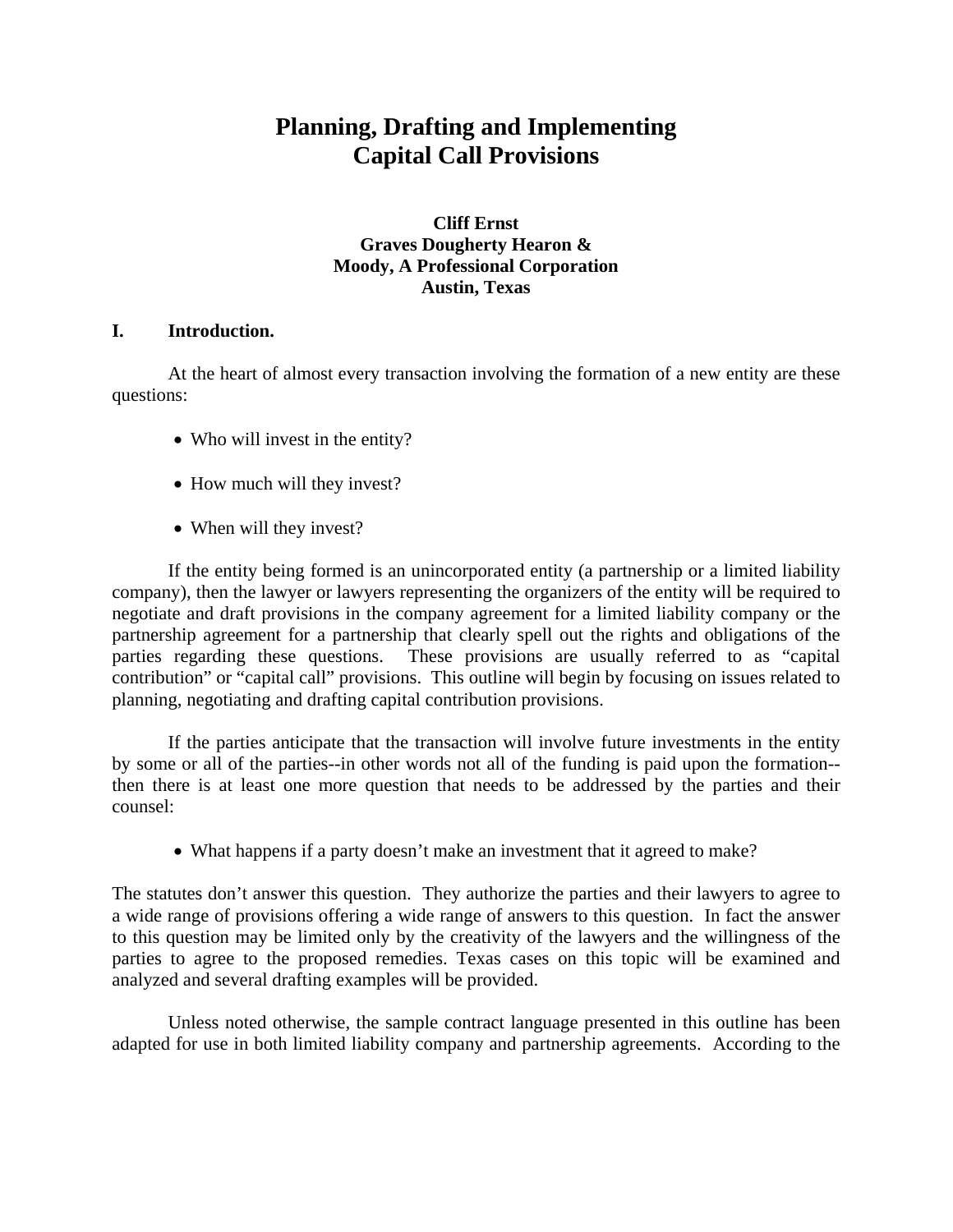so-called "check-the-box" rules under the Internal Revenue Code of 1986, as amended (the "IRC"), limited liability companies with more than one member are automatically classified as partnerships unless the Company elects to be classified as a corporation<sup>1</sup> (which is relatively rare).<sup>2</sup> For purposes of all discussions and sample contract language contained in this outline, it has been assumed that limited liability companies will be classified as partnerships.

The author wishes to acknowledge and thank his partners and fellow practitioners (including opposing counsel in some instances) who provided him with the examples of capital contribution provisions that provided a basis for the sample provisions included in this outline. The sample provisions included should not be considered forms to be completed by filling in the blanks. Drafters should be certain that any agreement used by them is appropriate for the particular transaction. The presence or absence of a particular term in these sample provisions should not be taken as an indication that the provision is or is not "market standard".

## **II. Capital Formation for Unincorporated Entities Compared to Corporations.**

One of the fundamental principals often quoted by legal scholars in detailing the differences between corporations and partnerships (and by analogy limited liability companies) is that corporations are creatures of statute and partnerships are creatures of contract. While this fundamental difference has many implications and affects the business law practitioner in many ways, perhaps one of the areas of greatest impact is capital formation – planning for, drafting for and implementing the financial investment the owners make in a business entity.

### **A. Corporations.**

The Texas Business Organizations  $Code<sup>3</sup>$  (the "TBOC") provides the framework, or the "play book," for capital formation by corporations. Corporations raise capital by issuing shares.<sup>4</sup> Shares are sold by the corporation to investors for consideration determined according to the rules stated in the  $TBOC<sub>o</sub><sup>5</sup>$  most typically for a purchase price set by the board of directors of the corporation.<sup>6</sup> Corporate shares may have a "par value" or may be "without par value".<sup>7</sup> So that

 $4 \text{ } $21.151.$ 

 $5 \text{ }$ \$ 21.160.

 $6 \text{ } \text{\$} 21.160(a)(1).$ 

 $^7$  § 21.152(b).

 $\frac{1}{1}$  $1$  Treas. Reg. § 301.7701-3.

<sup>2</sup> See McKee, Nelson & Whitmire, *Federal Taxation of Partnerships and Partners*, ¶ 3.06, for an in-depth discussion of classification of partnerships and limited liability companies under the IRC, a topic that is beyond the scope of this outline.

 $3$  TEX. BUS. ORGS. CODE ANN.  $\S 1.001$  et seq. (Vernon 2008).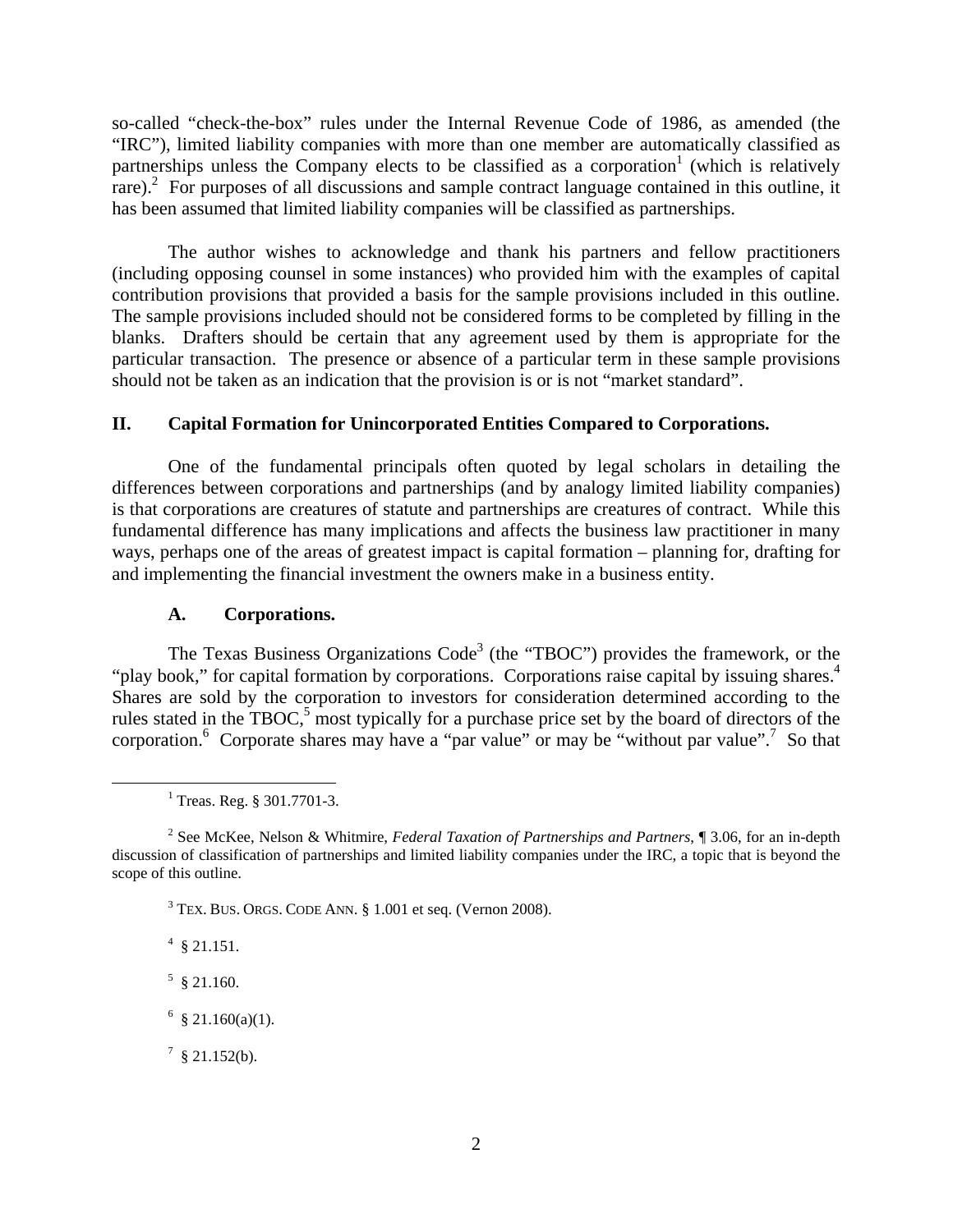there can be no doubt, the organizer of a corporation is required to describe in the certificate of formation of a corporation filed with the Secretary of State, ${}^{8}$  not only how many shares the corporation is authorized to issue,<sup>9</sup> but also the par value of each class of shares or that the shares are without par value.<sup>10</sup> If the shares have a par value, the consideration set by the board of directors for the shares may not be less than the par value of the shares.<sup>11</sup>

Through its definitions, the TBOC also in effect establishes the accounting methodology for capital contributions to a corporation. The "stated capital" of a corporation is defined as (i) the aggregate par value of all shares with par value that have been issued by the corporation<sup>12</sup> plus (ii) (x) the aggregate consideration expressed in terms of U.S. dollars the corporation received for all issued shares that do not have a par value less (y) any amount allocated by the board to surplus within sixty days of issuance.<sup>13</sup> "Surplus" is defined as the amount by which the net assets of a corporation exceed the stated capital.<sup>14</sup> Stated capital is also changed by dividends, board action and in other circumstances.<sup>15</sup>

Since the statute contains these explicit rules and definitions, the only drafting required of the practitioner in connection with the capital formation for a corporation is a description of the shares in the certificate of formation and a board resolution setting a price for the shares. The other details are, by and large, covered by the statute.<sup>16</sup>

#### **B. Partnerships and Limited Liability Companies.**

While the TBOC does contain provisions relating to capital formation for partnerships and limited liability companies, which we will examine in further detail later in this outline, these provisions can be generally summarized as addressing the enforceability of contractual provisions rather than addressing the fundamental mechanics of capital formation in the way that

 $\frac{1}{8}$  $\frac{8}{9}$  § 3.001(a).

 $9\ \S\ 3.007(a)(1)$ .

 $10 \text{ }$ § 3.007(a)(2).

 $11 \& 21.161(a)$ .

 $12 \text{ }$  \$ 21.002(11)(A).

 $13 \S$  21.002(11)(B).

 $14 \text{ }$  \$ 21.002(12).

 $15 \& 21.002(11)(C)$ .

<sup>16</sup> Of course, the practitioner will also want to give careful consideration to state and federal securities laws that apply in connection with capital formation by corporations or other entities (including drafting subscription documents, etc.), transfer restriction provisions and other related provisions, all of which are beyond the scope of this outline.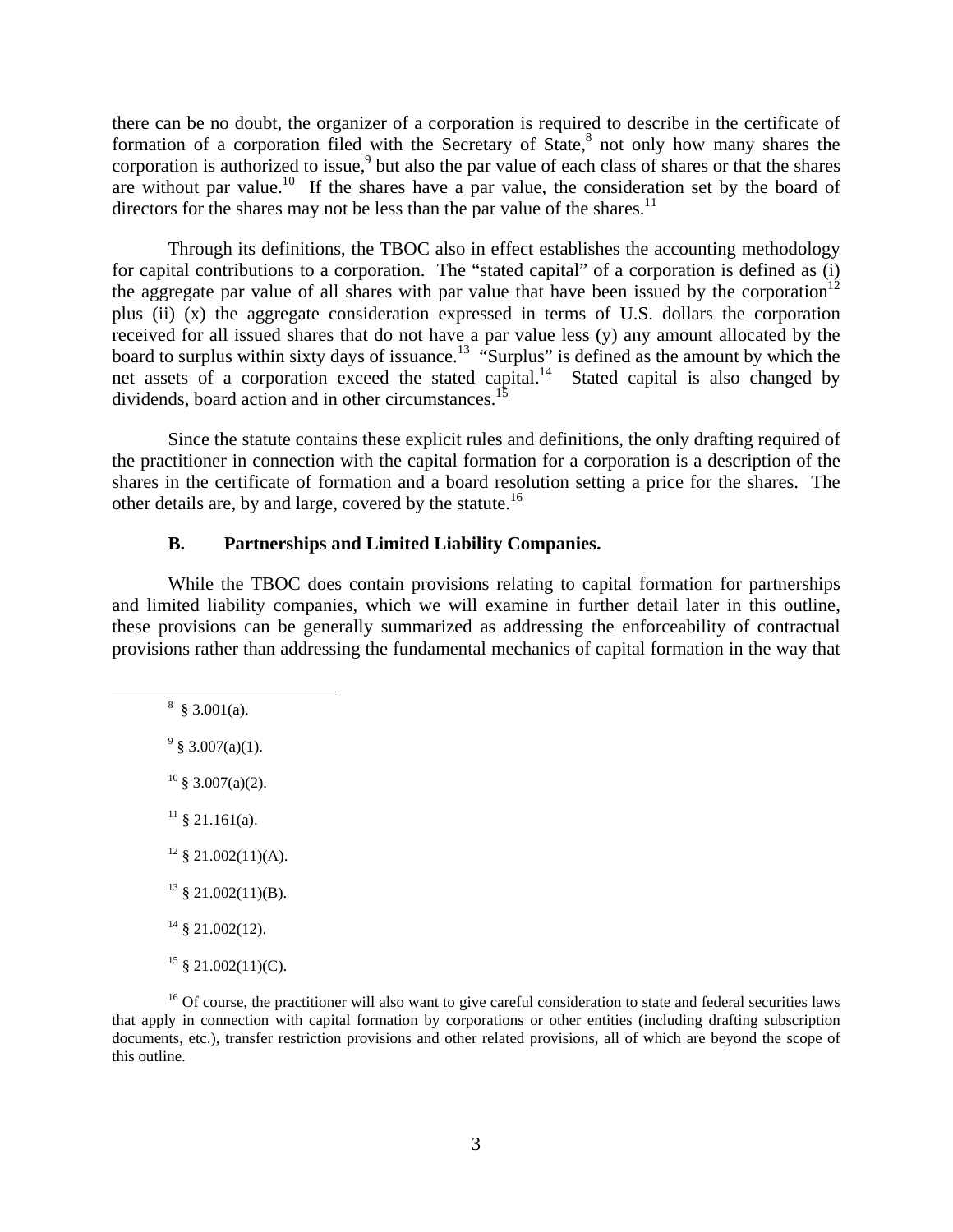the corporation statutes do. The result is that it is left up to the drafter of the organization documents (the partnership agreement for a partnership<sup>17</sup> and the company agreement for a limited liability company<sup>18</sup>) to describe the details and mechanics. A substantial part of the remainder of this outline will be a presentation and examination of various contractual provisions regarding capital contributions for unincorporated entities.

# **III. Applicable Provisions of the Texas Business Organizations Code.**

Let us begin by examining what the TBOC does provide with regard to capital contributions to partnerships and limited liability companies.

# **A. Regarding Partnerships Generally.**

Chapter 152 of Title 4 of the TBOC contains the specific Texas statutory provisions for partnerships including limited partnerships to the extent not inconsistent with TBOC Chapter 153 of Title 4 covering certain aspects of limited partnerships.<sup>19</sup> The fundamental concept underlying capital account maintenance for all partnerships<sup>20</sup> is stated in TBOC § 152.202.<sup>21 22</sup>

# § 152.202. Credits of & Charges to Partner.

(a) Each partner is credited with an amount equal to:

(1) the cash and the value of property the partner contributes to a partnership; and

(2) the partner's share of the partnership's profits.

(b) Each partner is charged with an amount equal to:

(1) the cash and the value of other property distributed by the partnership to the partner; and

(2) the partner's share of the partnership's losses.

 $18$  § 101.052.

 $19 \& 153.003$ .

 <sup>17</sup> TEX. BUS. ORGS. CODE ANN. § 152.002(a) (Vernon 2008).

 $20$  These capital account maintenance provisions also govern limited liability companies that are classified as partnerships for federal income tax purposes. See Part I of this outline above.

<sup>&</sup>lt;sup>21</sup> TEX. BUS. ORGS. CODE ANN. § 152.202 (Vernon 2008).

<sup>&</sup>lt;sup>22</sup> See also § 151.001 for a corresponding definition of a partnership "capital account".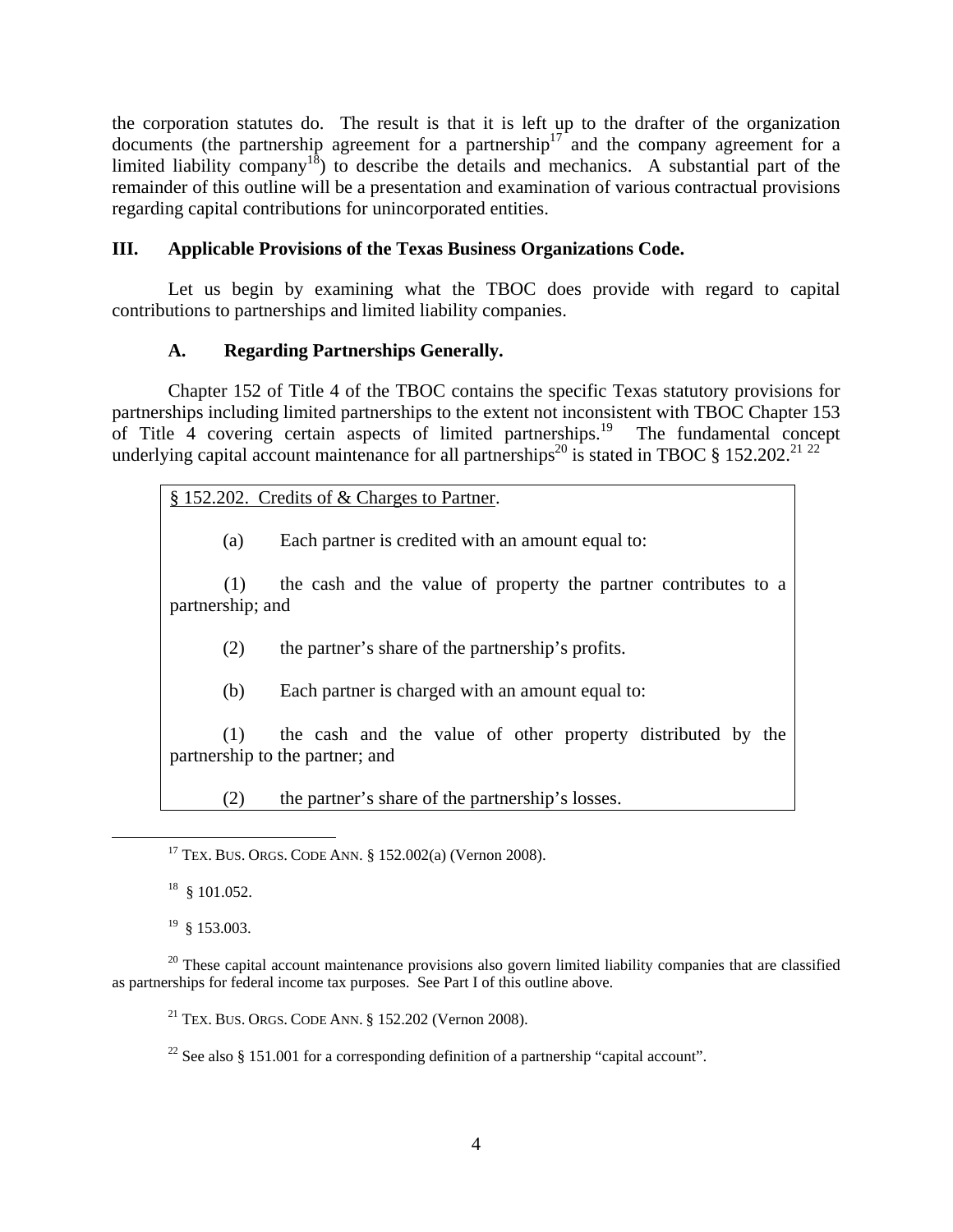While thousands of gallons of ink have been spilled drafting capital account provisions in partnership agreements and company agreements and explaining and analyzing capital formation and distribution concepts in legal and accounting treatises and text books, the concept is a very simple one: give each partner (or member) credit for what he or she contributes to the partnership plus his or her share of partnership profits and charge each partner for what he or she takes out of the partnership plus his or her share of partnership losses.

There are only a few other references to contributions by partners in TBOC Chapter 152. An agreement to contribute or contributing money or property is a factor indicating the creation of a partnership.<sup>23</sup> Unless agreed otherwise, a partner is required to contribute that partner's negative balance in its capital account upon winding up of the partnership.<sup>24</sup> Upon the winding up of the partnership, each partner is also required to contribute the amount necessary to satisfy partnership obligations in the same proportion as he or she shares in losses.<sup>25</sup> These obligations survive the wrongful withdrawal from the partnership.<sup>26</sup> Winding up is beyond the scope of this outline.

#### **B. Regarding Limited Partnerships.**

Chapter 153 of Title 4 of the TBOC contains the specific Texas statutory provisions for limited partnerships. A contribution to a limited partnership by a partner may consist of "a tangible or intangible benefit" to the partnership or other property of any kind including: cash, a promissory note, services performed, a contract for services to be performed and another interest in or security of the limited partnership or another entity.<sup>27</sup> A promise by a limited partner to make a capital contribution must be in a written document signed by the limited partner.<sup>28</sup> Unless the partnership agreement provides otherwise, a partner or a partner's legal representative is obligated to perform an enforceable promise to make a contribution even if the limited partner dies, becomes disabled or has another change in circumstances.<sup>29</sup> Unless provided otherwise in the partnership agreement, the obligation of a partner to make a capital contribution to the partnership may be compromised or released only by consent of all of the partners.<sup>30</sup> A creditor of a limited partnership who extends credit or otherwise acts in reasonable reliance on an

- <sup>25</sup> § 152.708(a)(1).
- $26$  § 152.603.
- $27 \S 153.201$ .
- $28 \text{ }$ § 153.202(a).
- $29$  § 152.202(b).
- $30 \text{ } 8$  153.203.

<sup>&</sup>lt;sup>23</sup> § 152.052(a)(5).

 $24 \text{ }$ § 152.707(d).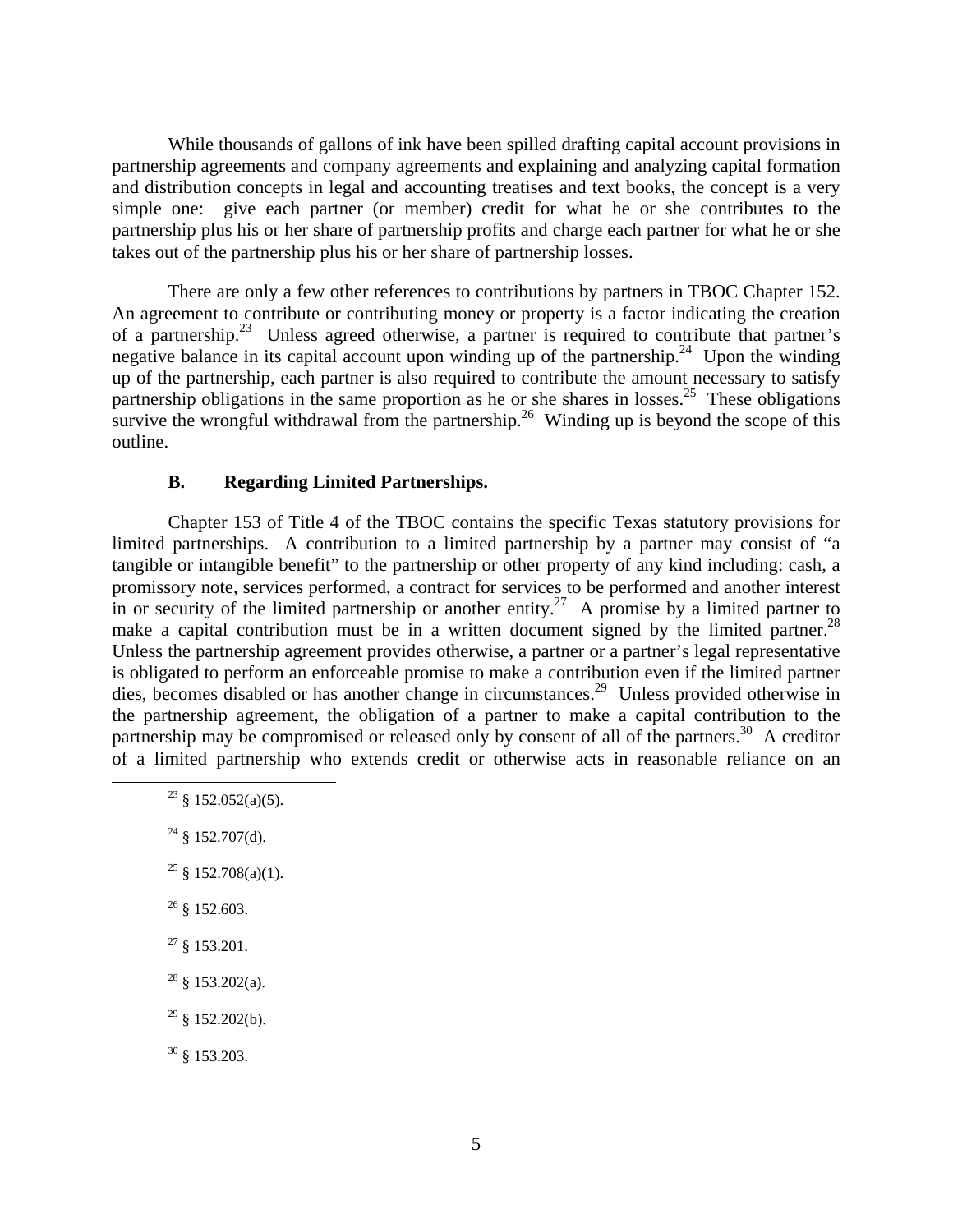obligation of a partner to contribute to a limited partnership may enforce the obligation if the obligation is reflected in a document signed by the partner and the obligation has not been compromised or released in an amendment to or cancellation of the written obligation.<sup>31</sup> A compromise or release will not be effective to relieve the general partner of obligations to creditors.<sup>32</sup> TBOC Chapter 153 also contains a nonexclusive list of consequences that are permitted in a partnership agreement when a partner breaches an enforceable promise to make a capital contribution.<sup>33</sup> We will examine this list in detail in the portions of the outline dealing with drafting such provisions.

## **C. Regarding Limited Liability Companies.**

Title 3 of the TBOC contains the specific Texas statutory provisions for limited liability companies. An assignee of a membership interest in a limited liability company is liable for the assignor's obligation to make contributions to the company unless the assignee did not know about the obligation and it could not be ascertained from the company agreement.<sup>34</sup> To be enforceable, a promise to make a contribution to a limited liability company must be in a written document signed by the person making the promise.<sup>35</sup> A member or member's legal representative is obligated to perform an enforceable promise to make a contribution even if the member dies, becomes disabled or has another change in circumstances.<sup>36</sup> A member or member's legal representative who does not perform an enforceable promise to make a contribution is obligated to pay to the company in cash the value of the contribution as stated in the company agreement or the company's records less an amount already paid for the contribution.<sup>37</sup> An obligation to make a capital contribution may be released or settled only by consent of each member of the company.<sup>38</sup> A creditor of a limited liability company who extends credit or otherwise acts in reasonable reliance on an obligation of a member to contribute the company may enforce the obligation if the obligation is stated in a document signed by the member and not amended or cancelled to evidence the release or settlement of the obligation.<sup>39</sup> TBOC  $\frac{8}{3}$  101.153(d)<sup>40</sup> contains a list of consequences that are permitted in a company agreement

- $31 \& 152.204(a)$ .
- $32 \& 152.204(b)$ .
- $33 \S$  153.202(d).
- $34 \text{ }$ § 101.110.
- $35 \& 101.151.$
- 36 § 101.152.
- $37 \text{ }$  \$101.153(a).
- 38 § 101.154.
- 39 § 101.155.
- $40 \text{ }$ § 101.153(d).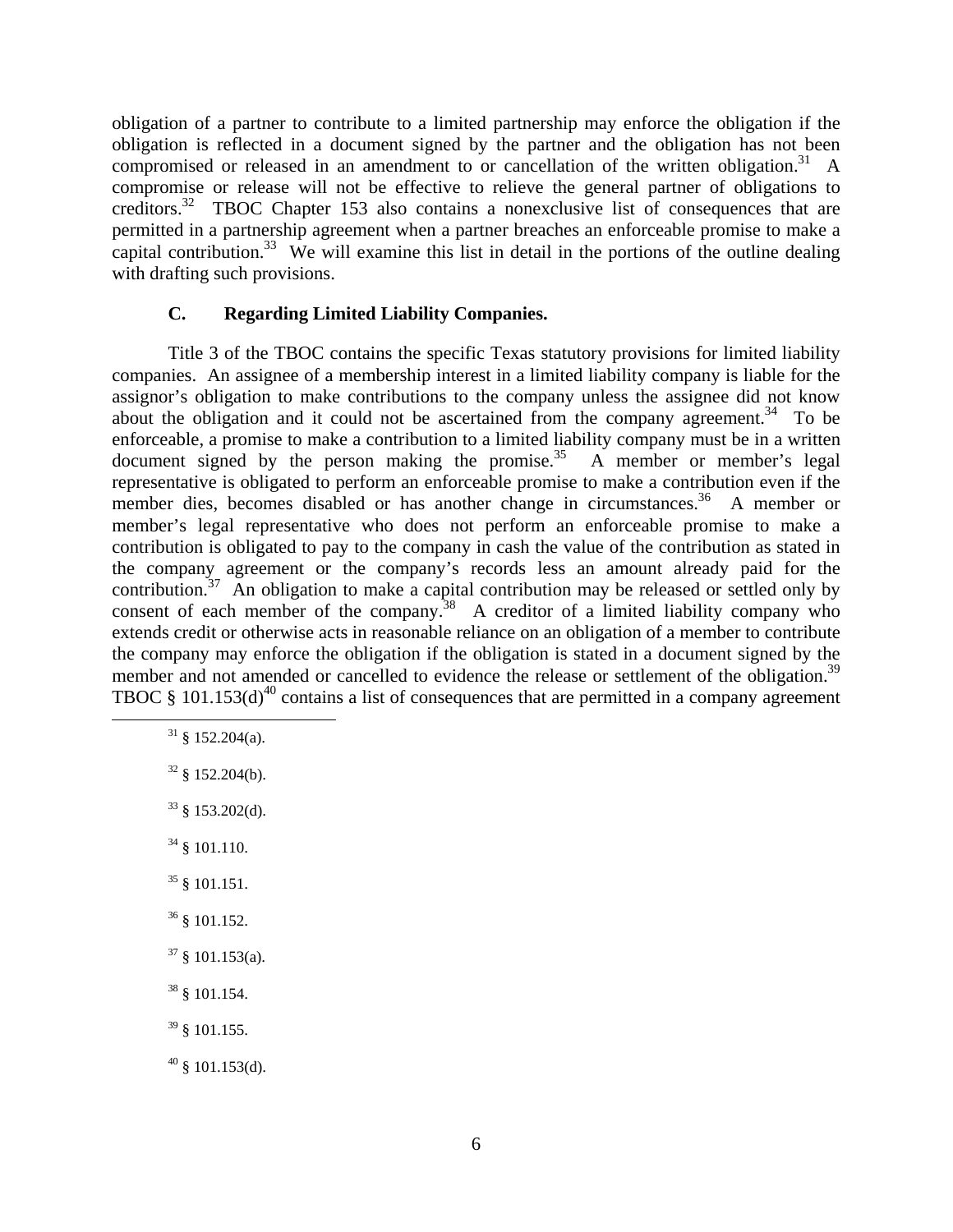when a member breaches an enforceable promise to make a capital contribution. We will examine this list in detail in the portions of the outline dealing with drafting such provisions.

The TBOC requires a limited liability company to keep at its principal office or make available at its principal office, among other information, a written statement of the amount of a cash contribution, and a description and statement of the agreed value of any other contribution, made or agreed to be made by each member of the company, $41$  the dates any additional contributions are to be made by a member  $42$  and any event that would a require a member to make additional capital contributions.<sup>43</sup> A limited liability company is not required to keep or make this information available if the information is stated in a written company agreement. A drafting tip for the practitioner is to be certain to state this required information, if possible, in the company agreement.

#### **IV. Loan Versus Capital Contribution.**

If your client is an investor, one thing to consider in representing your client is whether the investment should be structured as a loan and not a capital contribution. Loans to an entity can be fairly easy to document. Repayment of a loan is not income to the investor (except to the extent the repayment represents interest income). And as a lender, the investor will not be allocated profits or losses of the entity, which greatly simplifies the accounting for the investment. In many cases the entity will prefer not to show the investment as debt on its balance sheet and will not want to be obligated to repay the investment unless the entity is profitable. However, from the investor's perspective there may be advantages to a loan that should be considered.

## **V. Capital Contribution Provisions and Related Issues.**

The TBOC provides that a member may contribute to a limited liability company and a partner may contribute to a limited partnership tangible or intangible property of any kind including cash, a promissory note, services performed, a contract for services to be performed and an interest in or security of the limited partnership or another entity.<sup>44</sup> The TBOC also provides that a person is not required to make a contribution to the company, to pay cash or transfer property to the company or to assume an obligation to make a contribution or otherwise pay cash or transfer property to the company in order to become a member of a limited liability company or acquire a membership interest in a limited liability company.<sup>45</sup>

 $42 \S$  101.501(7)(B).

 $43 \& 101.501(7)(C)$ .

 $44$  §1.002(9) and § 153.201.

 $45 \& 101.102(b)$ .

 $41 \text{ }$ \$ 101.501(7)(A).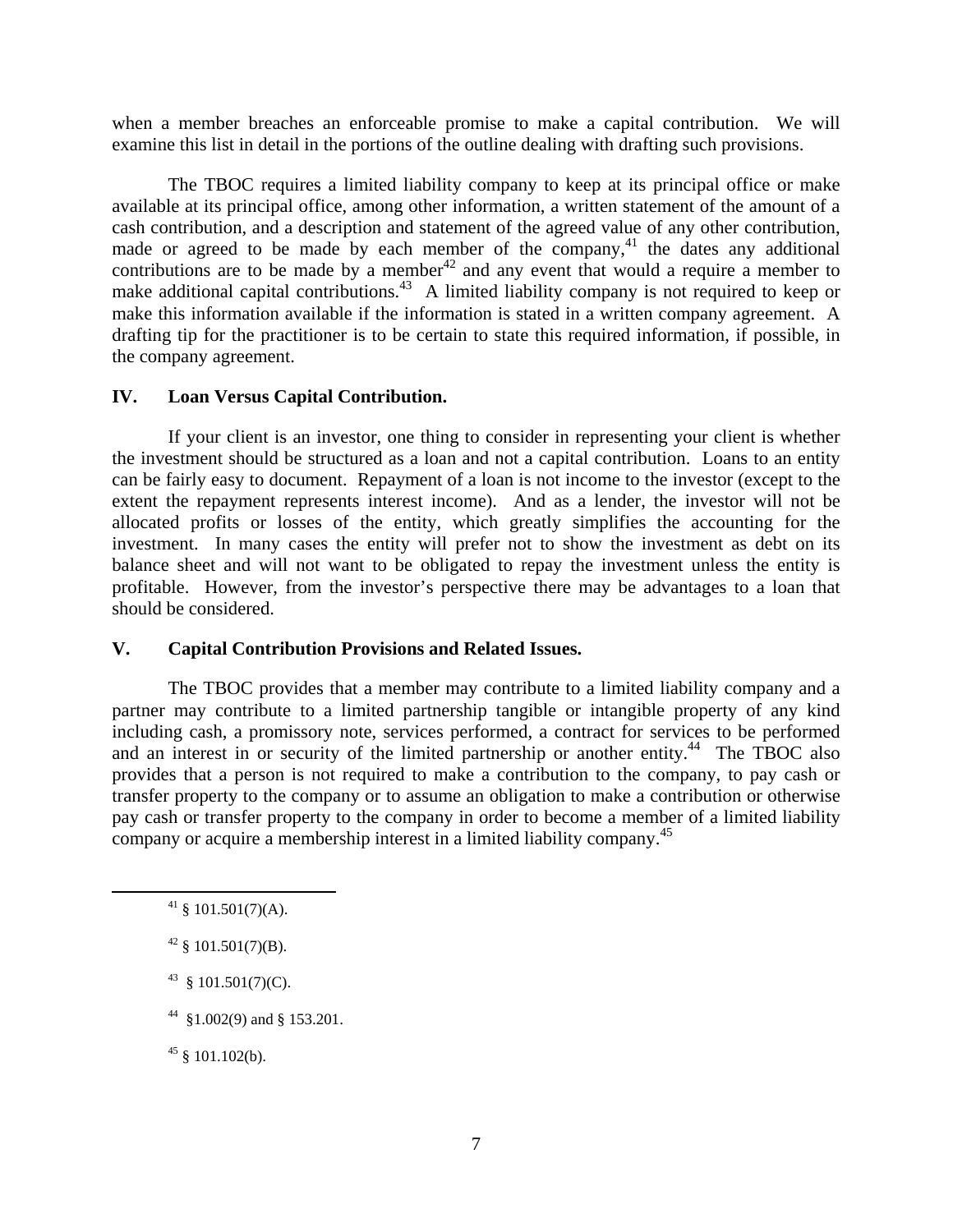This Part V. of the outline will focus on negotiating and drafting provisions of a company or partnership agreement that obligate the members/partners to make contributions to the entity.

# **A. Initial Contributions in Cash.**

Excerpted below are simple capital contribution provisions for a company agreement or partnership agreement when the initial contributions will be made in cash at the time of the formation of the entity. The amount of the initial capital contribution of each member/partner is specified on an exhibit to the agreement.

Initial Capital Contributions. Each [Member/Partner ] has made as its initial capital contribution to the capital of the [ Company/Partnership ] ("Initial Capital Contribution") the amount in cash set forth opposite the [ Member's/Partner's ] name on the attached Exhibit A under the heading "Initial Capital Contribution."

# **B. Limiting Additional Contributions.**

When reviewing a company or partnership agreement for an investor client it is important to have a clear understanding with the client about its obligations with respect to additional capital calls by the company or partnership. As discussed above (see Part II.A.), the investment required with regard to stock is typically fixed at the time the stock is issued. This is such an established practice that lawyers are routinely asked to opine, and are comfortable opining, that stock in a corporation is "fully paid and nonassessable", meaning that a shareholder cannot be required to make any additional contributions to the capital of the corporation by virtue of owning the shares.<sup>46</sup> Clients who are accustomed to investing in stock in a corporation may be unfamiliar with the concept of additional capital calls. Therefore, it is important for the practitioner to review carefully the capital contribution provisions to avoid the unhappy result of a client surprised when he or she receives a request from the company or partnership to provide additional funds for operations. (See Part V.I. below for a discussion of how a review of additional capital obligations by a company's lawyer affected the outcome of recent litigation.)

Set forth below is an example of a typical additional capital contribution provision. While this language is framed as "permitting" the manager/general partner to call for additional capital contributions, note that in fact no member/partner is obligated to make an additional capital contribution unless they agree to do so. These provisions also "permit" loans by members/partners, but only with the approval by a specified percentage of the members/partners.

Additional Capital Contributions. To whatever extent, if any, the cash generated by the [ Company/Partnership ] or obtained from lenders is insufficient to cover the expenses of the [ Company/Partnership ], the [ Manager/General Partner ] may request the [Members/Limited Partners ] to make additional

 <sup>46</sup> Scott FitzGibbons and Donald W. Glazer, *Legal Opinions in Corporate Transactions: The Opinion That Stock is Duly Authorized, Validly Issued, Fully Paid and Nonassessable,.* 43 Wash. & Lee L. Rev. 863 (1986).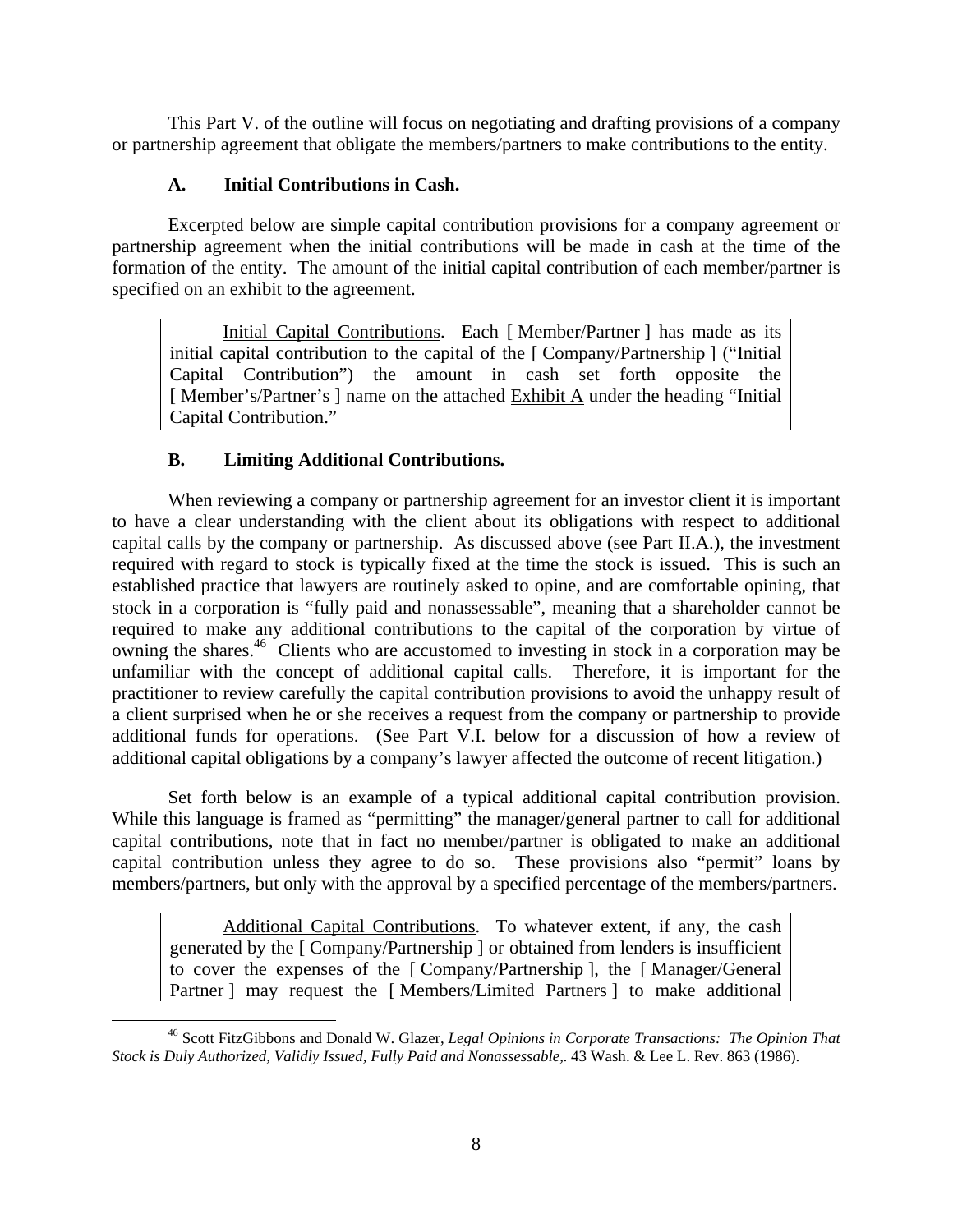contributions to the capital of the [ Company/Partnership ] ("Additional Capital Contributions"), but only with the approval of all of the [ Members/Limited Partners ]. If the [Company/Partnership ] needs additional capital, but the [ Manager/General Partner ] and the [ Members/Limited Partners ] do not approve additional contributions, any [ Member/Partner ] may loan to the [ Company/Partnership ] the required funds upon terms and conditions agreed upon by the [ Manager/General Partner ] and the Requisite Percentage of the [ Members/Limited Partners ].

While the provisions excerpted above protect the investors from being required to make any additional investment beyond their initial contributions without their approval, the following provisions contain a stronger affirmative statement of this concept (in the last sentence).

Capital Contributions. Each initial [ Member/Partner ] shall contribute to the capital of the [ Company/Partnership ] the Capital Contribution set forth opposite such [ Member's/Partner's ] name on the attached Exhibit A for and in consideration of the number of Units set forth opposite such [ Member's/Partner's ] name on the attached Exhibit A. The capital contributions described above shall constitute the full obligation of the [ Members/Partners ] to furnish funds to the [ Company/Partnership ] and no additional capital contributions of cash or other property shall be required of any [Member/Partner] other than that which it hereafter agrees and obligates itself to make.

The following provisions specifically address the risk that a member's or partner's interest may be diluted if voluntary contributions are allowed.

Additional Contributions. The [Manager/General Partner ] may assess additional contributions to the capital of the [ Company/Partnership ] only with the Approval of the [ Members/Partners ]. As used herein the term "Approval of the [ Members/Partners ]" shall mean the affirmative vote of at least fifty-one percent in interest of all of the [ Members/Partners ] at a meeting duly convened pursuant to Meetings section of this Agreement or the written approval of [Members/Partners] who own in the aggregate at least fifty-one percent in interest of the [ Company/Partnership ]. Additional contributions, if any, will be assessed pro rata among the [ Members/Partners ] based upon the respective percentage ownership of the [ Members/Partners ] on the date of the assessment. Each [ Member/Partner ] shall be required to contribute the amount of the aggregate assessment multiplied by such [ Member's/Partner's ] then current percentage of interest in the [ Company/Partnership ]. The [ Members/Partners ] shall not be permitted to make additional voluntary contributions to the [ Company/Partnership ] other than those indicated in this Section. Thus, [ Members/Partners ] may not alter their percentage interests in the [ Company/Partnership ] by making additional voluntary contributions without the Approval of the [ Members/Partners ].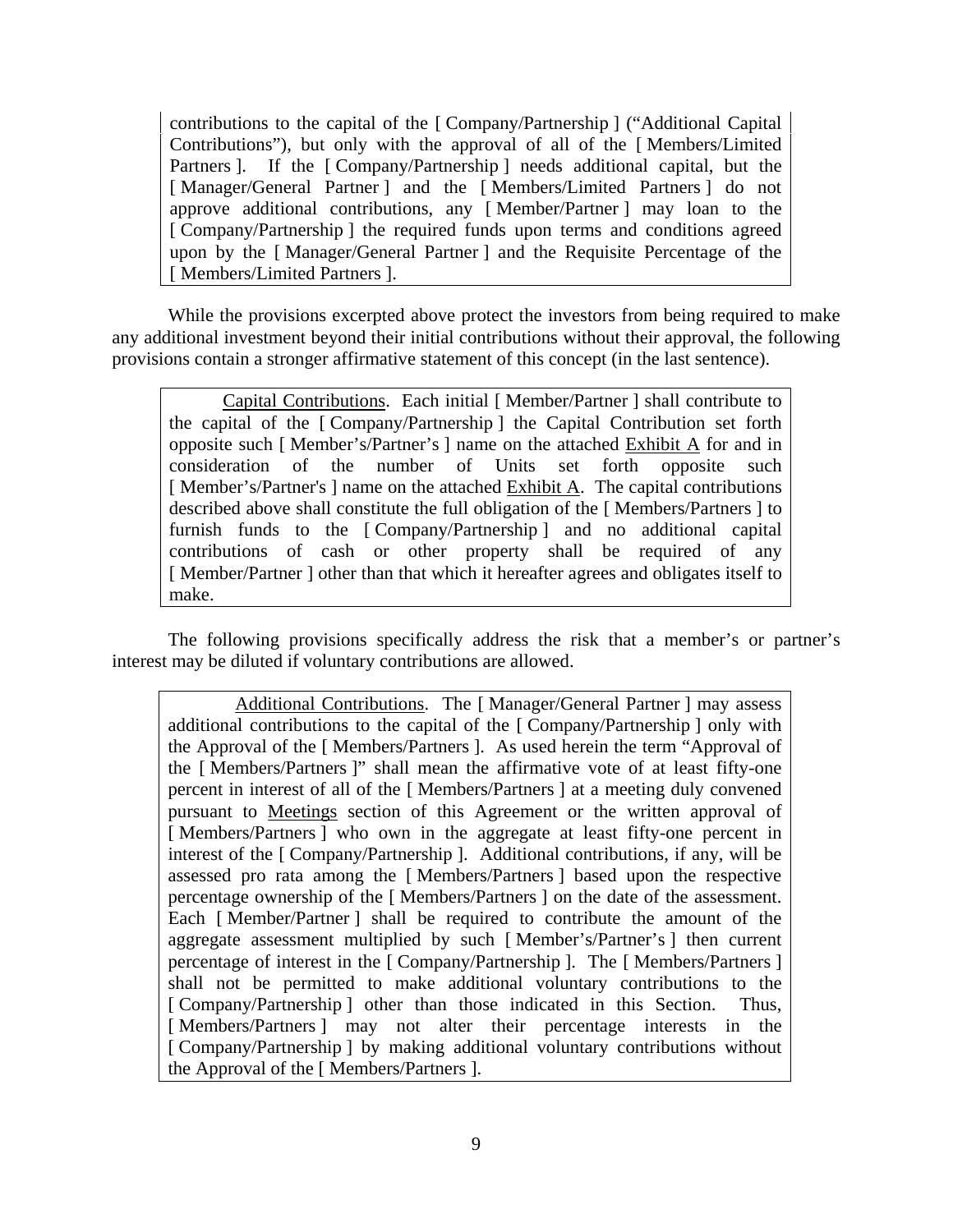# **C. No Limitations on Additional Capital Contributions.**

It would seem a rare situation that investors would be willing to give a manager or general partner unrestrained authority to make additional capital calls in the future. However, the following provisions purport to do just that. The only limitation on the manager/general partner imposed by these provisions is its good faith believe that the company/partnership will face a cash shortfall.

Additional Contributions. If at any time, and from time to time, the [Manager/General Partner] in good faith believes that the [ Company/Partnership ] is, or at any time within the following ninety (90) days will be, in the position of having payment obligations in excess of cash or equivalent resources with which to fund such obligations, attempt to cause the [ Company/Partnership ], to borrow such funds, the [ Manager/General Partner ] shall make such situation, and in particular the amount (the "cash need amount") of the excess of obligations over resources so determined, known to the [Members/Limited Partners ] who shall each then be obligated to contribute to the [ Company/Partnership ], within fifteen (15) days following receipt of notice from the [Manager / General Partner], funds in an amount equal to such [ Member's/Limited Partner's ] Residual Percentage multiplied by the cash need amount.

# **D. Contributions of Personal Property (Other Than Cash).**

Excerpted below are capital contribution provisions for a company agreement or partnership agreement when an initial contribution at the time of the formation of the entity will be made in personal property other than cash. In effect the party making the contribution is selling assets to the company/partnership<sup>47</sup> and all of the issues applicable to any sale of personal property apply, including whether the contributor/seller should make representations and warranties to the company/partnership and other members/partners in connection with the contribution/sale.

Initial Capital Contribution of Personal Property. As its initial capital contribution to the capital of the [ Company/Partnership ], [ Member/Partner ] will contribute, sell, transfer, assign, convey and deliver to the [ Company/Partnership ] all of its right, title and interest in and to the assets set forth opposite [Member's/Partner's ] name on the attached  $\overline{\text{Exhibit A}}$  under the heading "Initial Capital Contribution." Simultaneously with its execution and delivery of this Agreement, [ Member/Partner ] is executing and delivering to the [ Company/Partnership ] an Assignment and Bill of Sale of even date with this Agreement substantially the form attached hereto as Exhibit B selling,

<sup>&</sup>lt;sup>47</sup> However, the transaction may not be taxable as a sale for federal income tax purposes. See the discussion in Part V.G. below.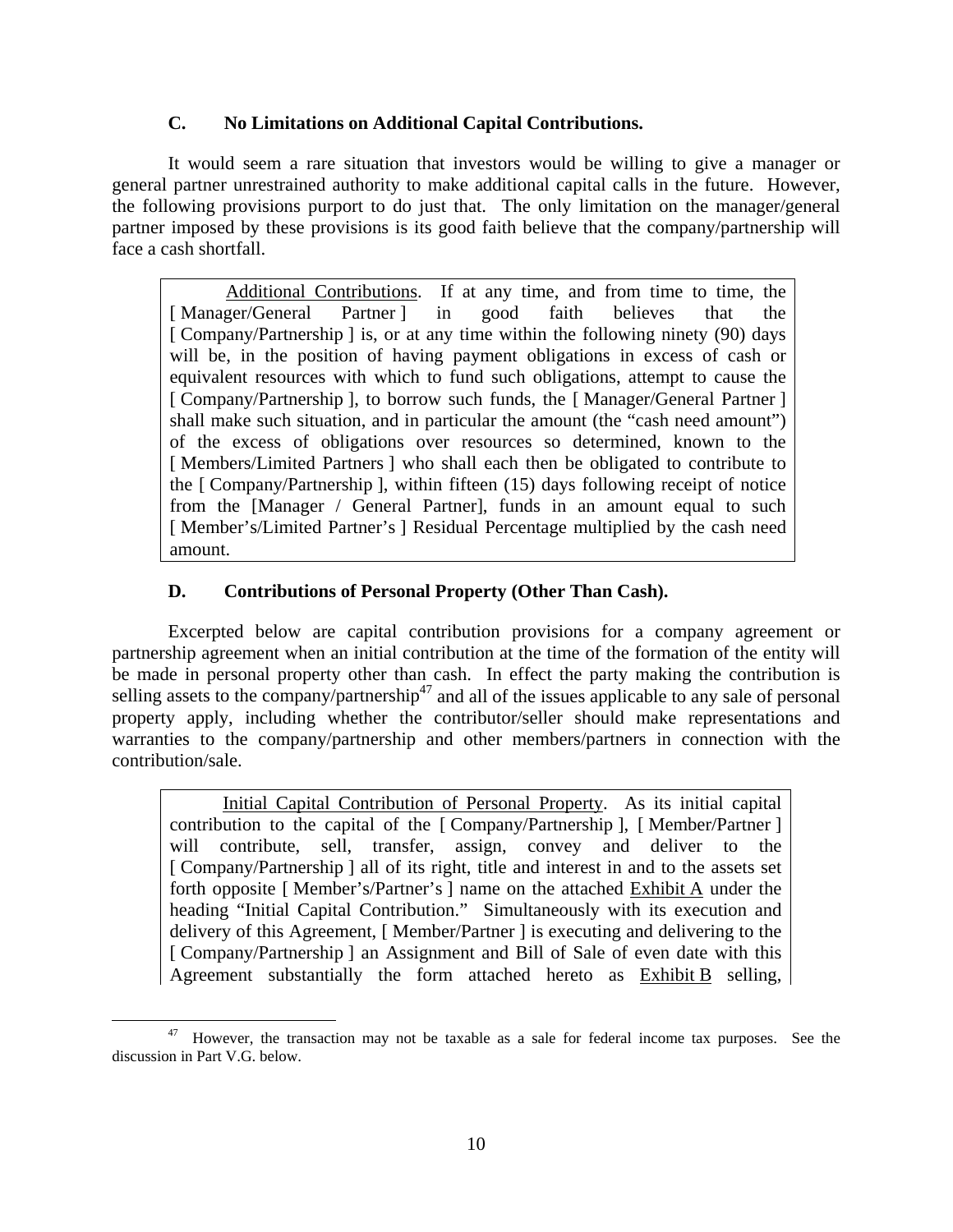transferring, assigning and conveying such assets to the [ Company/Partnership ]. The parties agree that such assets have a fair market value for purposes of this Agreement of \$\_\_\_\_\_\_\_\_\_\_\_.

Attached as Schedule A to this outline is a form of Assignment and Bill of Sale that could be used in connection with a contribution of personal property to a company/partnership by a founder. Consideration should be given to whether any representations or warranties would be appropriate to add to the Assignment and Bill of Sale based upon the type of property being contributed. For example, if the contributed assets are equipment, should the contributor make a representation about the condition of the equipment, or if the assets are accounts receivable, should the contributor make a representation about the aging and collectability of the receivables?

# **E. Contributions of Real Estate.**

Frequently a real estate venture will involve a contribution of improved or unimproved real estate by one or more parties to the venture. And family limited partnerships are often formed specifically for the purpose of receiving and holding family real estate assets. Just as with a contribution of personal assets, in this situation the contributor is effecting a sale of its real estate to the company/partnership.<sup>48</sup> The lawyer handling the formation should take into account all of the issues involved in a sale of real estate and should consider whether the company/partnership agreement should include provisions typically included in a real estate purchase agreement such as provisions for title insurance, a survey, a property inspection, an environmental study, environmental representations and indemnities, and so forth. In the alternative, maybe the contributor/seller and venture entity should enter into a separate real estate purchase agreement that recites that the consideration for the real estate being conveyed is the interest in the venture. Excerpted below are capital contribution provisions for a company agreement or partnership agreement when real estate is being contributed at the time of the formation of the entity. Note that these provisions contemplate that the company/partnership will assume certain liabilities related to the assets.

Contribution of Property. For and in consideration of the Percentage Interest set opposite its name on Exhibit A, [Member/Partner ] agrees to grant, contribute and convey to the [ Company/Partnership ]:

(a) That certain tract of real property situated in  $\qquad$ County, Texas, and described on Exhibit B (the "Land"), together with all improvements, structures, fixtures, equipment and landscaping ("Improvements") constructed thereon, consisting of an apartment complex with a total of  $(\_\_$ ) rental units known as " $\_\_$ 

<sup>&</sup>lt;sup>48</sup> However, the transaction may not be taxable as a sale for federal income tax purposes. See the discussion in Part V.G. below.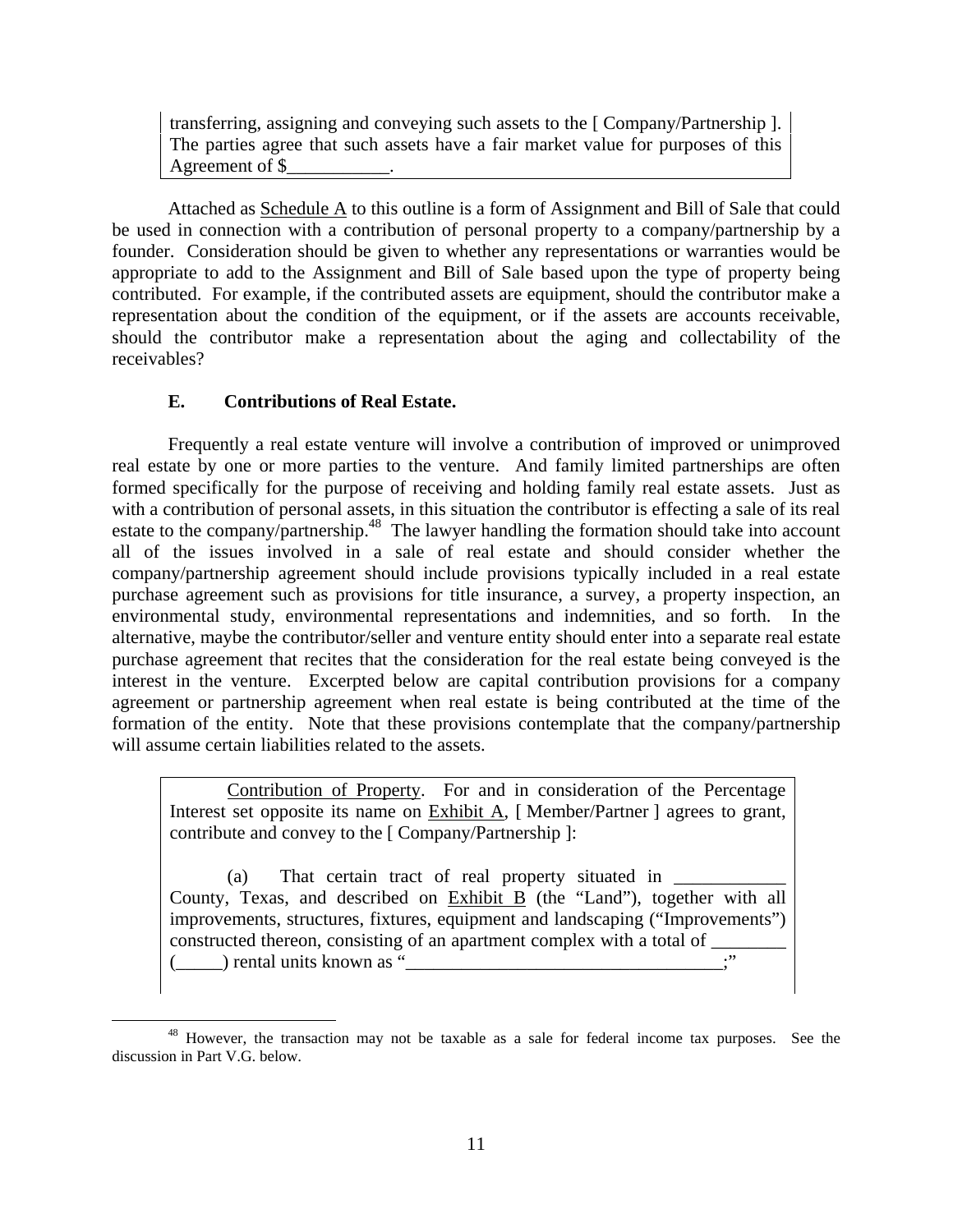(b) All leases and rental agreements in existence with respect to the Land and the Improvements (the "Leases");

(c) All personal property (the "Personal Property") owned by [Member/Partner] that is located on or in the Land and the Improvements or used in connection with the operation thereof, an inventory of such Personal Property to be prepared by [ Member/Partner ] and delivered to the [ Company/Partnership ] within ten (10) days from the date hereof; and

(d) All appurtenances (the "Appurtenances"), including all the rights, ways, waters, licenses, contract rights, benefits, easements, claims, awards, privileges and alleys to the same belonging or in any wise appertaining; and all right, title and interest of [ Member/Partner ] in any land lying in the bed of any street, alley, road or avenue, open or proposed, in front of or adjoining the Land.

The Land, Improvements, Leases, Personal Property and Appurtenances are hereinafter collectively called the "Contributed Property." As additional consideration for the Property, the [ "Company/Partnership ] agrees to assume and pay, according to the terms thereof, all principal and interest now remaining unpaid on that one certain promissory note (the "Note") in the original principal sum of \$\_\_\_\_\_\_\_\_ dated \_\_\_\_\_\_, 20\_\_\_ executed by [Member/Partner ] payable to the order of **Bank.** Simultaneously with its execution and delivery of this Agreement, [ Member/Partner ] is furnishing to the [ Company/Partnership ]: (1) a Blanket Conveyance, Bill of Sale and Assignment conveying the Personal Property free and clear of all liens and encumbrances; (2) an Assignment of Leases conveying the Leases and the security deposits; (3) the originals of the Leases; (4) assignments of all warranties, contracts and other agreements from and with contractors, surveyors, servicers, and suppliers of the Contributed Property; and (5) a Warranty Deed to the Contributed Property in form reasonably satisfactory to the [ Company/Partnership ]. The Warranty Deed shall except only to matters affecting the Property which are approved by the [ Company/Partnership ] in accordance with the Title Matters section of this Agreement. Simultaneously with [ Member's/Partner's ] execution and delivery of this Agreement, the [ Company/Partnership ] is furnishing to [Member/Partner ] and it's lender documents in form reasonably satisfactory to [Member/Partner ] and it's lender evidencing its assumption of the Note. The parties agree that the fair market value of the Property for purposes of this Agreement is \$\_\_\_\_\_\_\_\_\_\_\_\_\_\_\_\_\_.

Attached as Schedule B to this outline is a form of Warranty Deed that could be used in connection with a contribution of real estate to a company/partnership.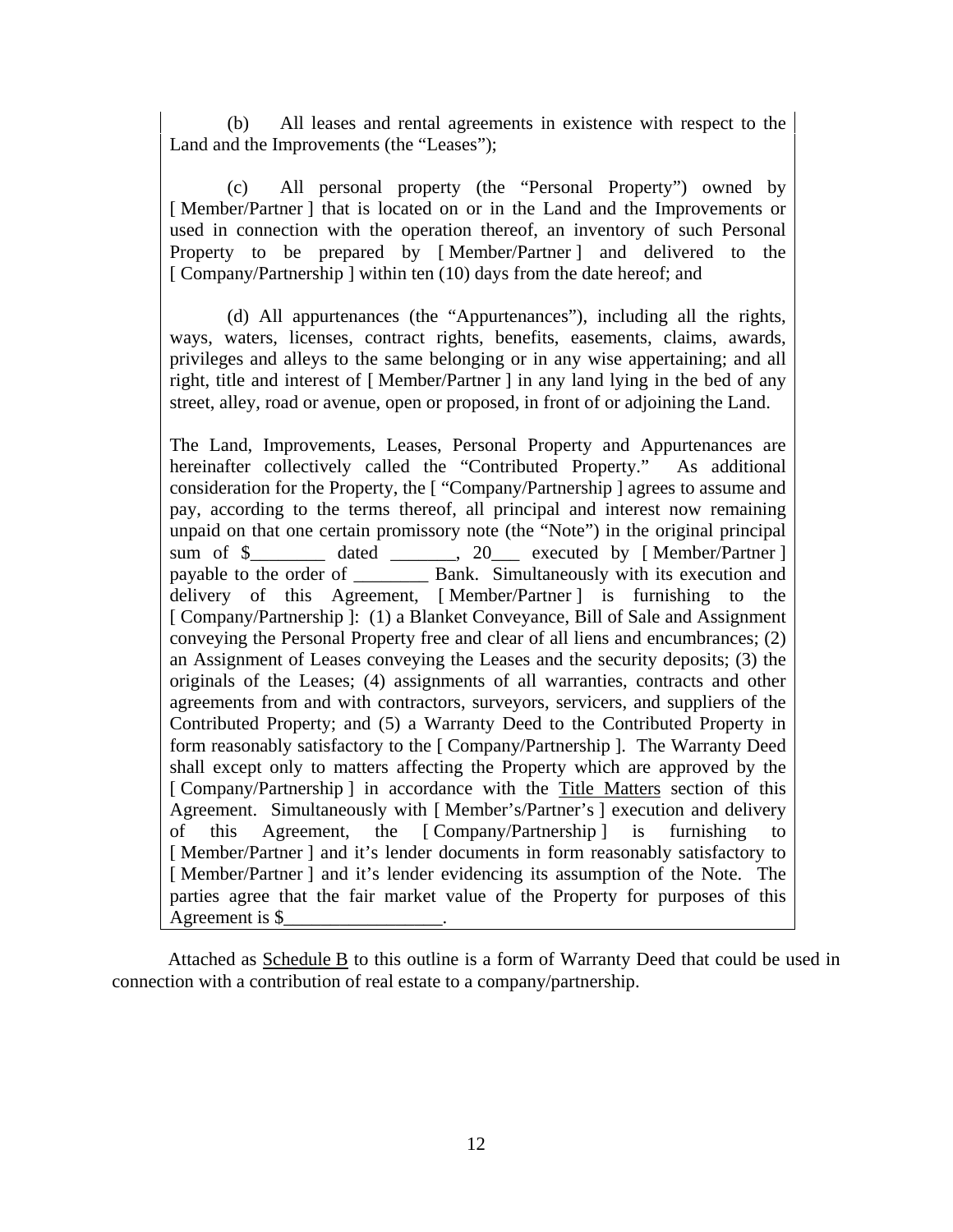# **F. Valuing a Non-Cash Contribution.**

Typically a company or partnership agreement will contain a provision similar to the following provision:

A Capital Account shall be maintained for each [ Member/Partner ]. It is the intention of the [ Members/Partners ] that the Capital Accounts be maintained in accordance with Treasury Regulation Section 1.704-1(b). In that regard, each [Member's/Partner's ] Capital Account shall be ... increased by ... the fair market value of property contributed by such [ Member/Partner ] to the [ Company/Partnership ] (net of liabilities securing such contributed property that the [ Company/Partnership ] is considered to assume or take subject to under Section 752 of the IRC).

While language like this will provide a baseline for valuing non-cash assets that are contributed to a company/partnership, it is good practice to state in the company/partnership agreement the value that the parties agree to place on the asset for purposes of establishing the contributor's capital account. Not only will this avert misunderstandings, confusion and disputes at a later date and be helpful to the accountants charged with the responsibility of establishing and maintaining the capital accounts, but it will satisfy the requirement of the TBOC that a limited liability company keep a record of the value of contributions.<sup>49</sup> Notice that the provisions cited in Parts V.D. and V.E. above contain an acknowledgment of the value. The parties and their advisors should also consider whether independent third party validation of the agreed valuation is helpful or necessary. If the entity is a family limited partnership being established for estate planning purposes, the lawyer handing estate matters will most likely encourage an independent appraisal of the value of the contributed property to support a subsequent appraisal of any partnership interests that may be the subject of gifting and to avoid intra-family disputes over valuation.

# **G. Certain Tax Consequences.**

Federal income taxation related to establishing and maintaining partnership capital accounts is a highly complex area of the law, well beyond the scope of this outline. However, an overview of the tax issues related to capital contributions seems warranted, especially to make the reader aware of a few "traps for the unwary".

The general rule stated in Section  $721(a)^{50}$  of the IRC is that no gain or loss is recognized by the partnership or the partner when a partner makes a contribution of property to a partnership in exchange for an interest in the partnership.<sup>51</sup>

<sup>&</sup>lt;sup>49</sup> A limited liability company must keep at its principal office a statement of the agreed value of any noncash contributions made or agreed to be made by each member unless the information is stated in a written company agreement. TEX. BUS. ORGS. CODE ANN. § 101.501(b) (Vernon 2008).

 $50$  I.R.C. § 721(a).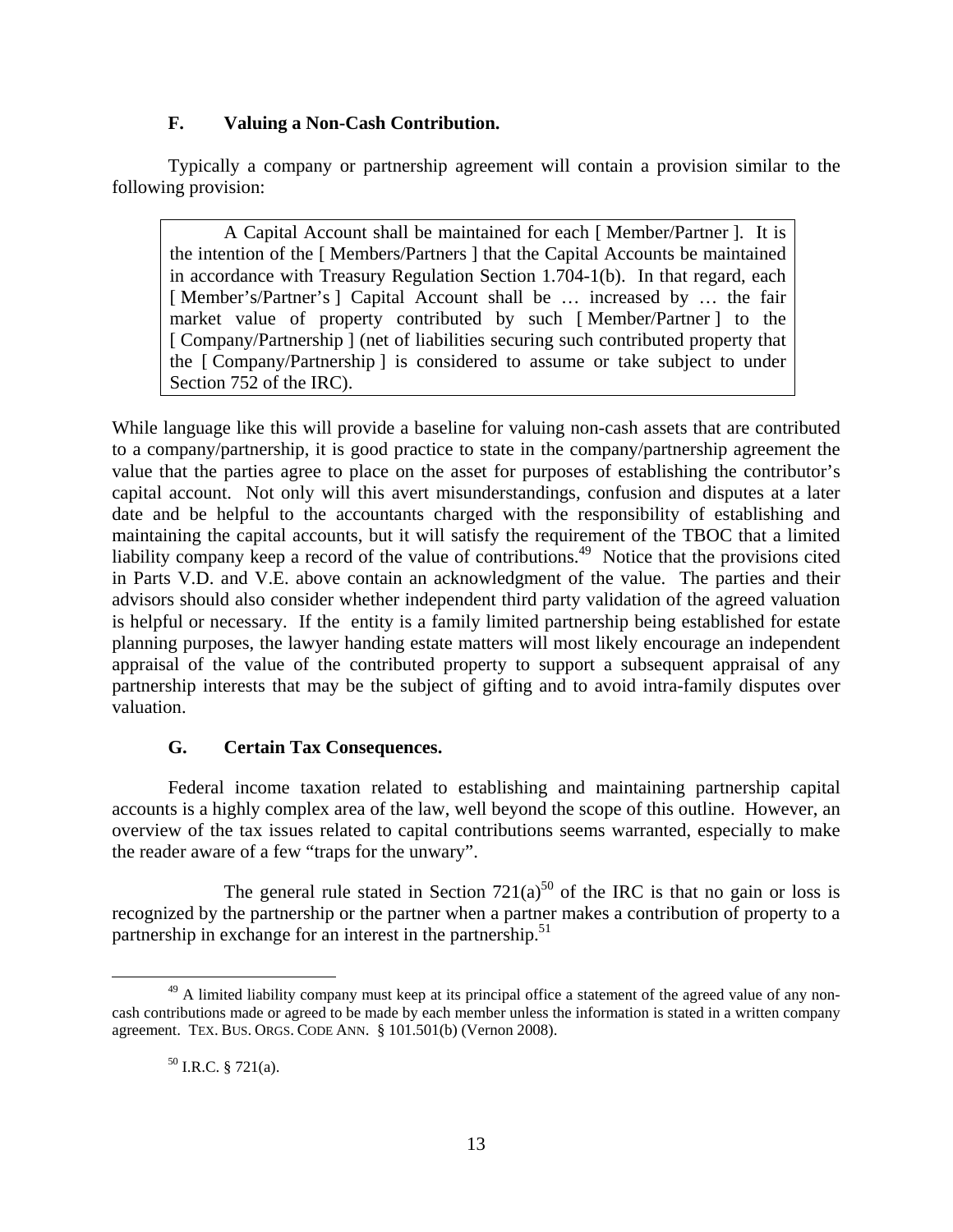The practitioner should be aware of four exceptions to the general "no gain or loss" rule:

 1. Services. Partnership interests issued in exchange for services are not eligible for nonrecognition treatment under IRC Section 721(a).<sup>52 53</sup> If the company/partnership agreement provides that a member/partner is receiving an interest in the company/partnership in exchange for services rendered or to be rendered,<sup>54</sup> then the member/partner may be receiving taxable compensation subject to taxation as ordinary income. In addition, payroll taxes and withholding obligations may apply.

 2. Partnership Investment Company. If the company or partnership is a "partnership investment company" then the nonrecognition allowed by IRC Section 721(a) does not apply.<sup>55</sup> <sup>56</sup> The rationale behind this exception is that a partnership should not be used to allow an investor to diversify its investments on a tax free basis. If (1) more than 80% of the assets of a partnership are securities, (2) partners contribute assets with a value in excess of their tax basis, and (3) contributions by partners result in diversification of assets for the partners, then the contribution will be treated as a sale triggering tax on the gain. Techniques apply to avoid recognizing gain, such as all partners contributing an identical mix of securities.

 3. Disguised Sale. A contribution of real estate or personal property (other than cash) may be taxable as a "disguised sale" under IRC Section  $707(a)$ .<sup>57</sup> If a partner contributes assets to a partnership that have a value in excess of the partner's tax basis in the assets and the partner receives consideration other than a partnership interest from the partnership, then the partner is treated as having sold part of the property for the additional consideration in a taxable transaction. The disguised sale rules look not only to what is received by the contributing partner at the time of the transfer, but also to what is received within a period

 $55$  I.R.C. § 721(b).

56 See McKee, Nelson & Whitmire, *Federal Taxation of Partnerships and Partners*, ¶ 4.07 for a detailed discussion of "partnership investment companies."

 $57$  I.R.C. § 707(a).

<sup>&</sup>lt;sup>51</sup> In this outline it is assumed that limited liability companies will be classified as partnerships for federal income tax purposes. See Part I. above.

 $52$  I.R.C. § 721(a).

<sup>53</sup> See McKee, Nelson & Whitmire, *Federal Taxation of Partnerships and Partners*, Chapter 5 for a thorough discussion of the federal income tax consequences of issuing partnership interests in exchange for services, which is beyond the scope of this outline.

<sup>54</sup> TEX. BUS. ORGS. CODE ANN. § 153.201(3).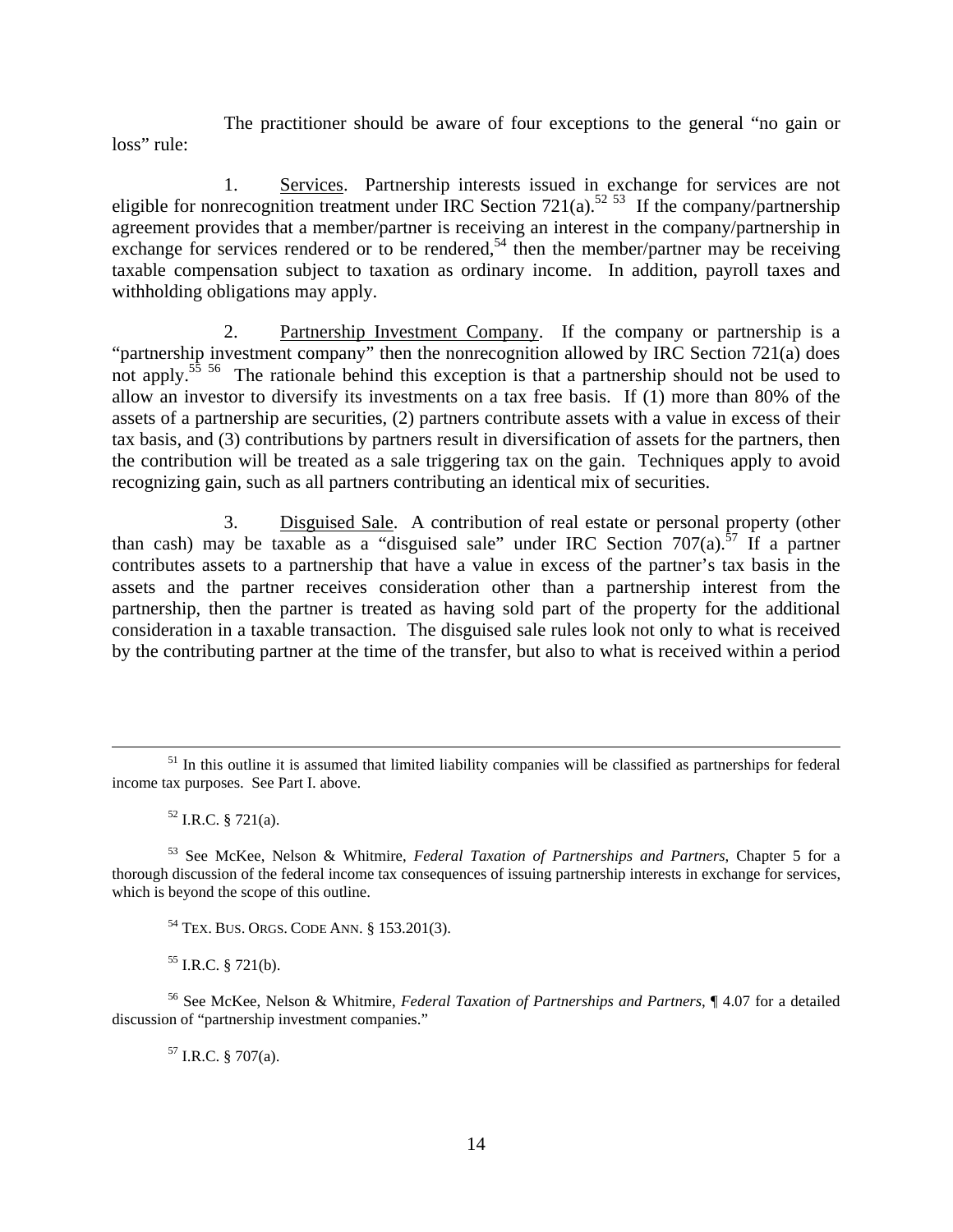of time after the transfer (generally two years). Cash received by borrowing against the contributed property, either before or after the transfer can trigger the disguised sale rules.<sup>58</sup>

 4. Assumption of Indebtedness. If a partner contributes property to a partnership that is subject to indebtedness and the partnership takes the property subject to the liability or assumes the liability of the contributing partner, then the transaction may result in gain (but not loss) recognition to the partner.59

## **H. Multiple Capital Calls.**

Private equity funds and similar investment vehicles are traditionally organized as unincorporated entities, typically limited partnerships. Unlike an entity that requires large initial outlay of funds at the commencement of its business, such as an entity formed to raise the equity portion of a real estate development to be funded by a loan, these investment funds typically involve commitments by the limited partners to make capital contributions over time as the fund finds investments that meet the investment criteria of the fund. The partnership agreements for these funds often involve a complex capital call provisions.

Set forth below is an example of the capital call provisions from a private equity fund contemplating multiple capital calls.<sup>60</sup> Note that while these provisions may seem open-ended because they allow capital calls not only for a stated finite amount, but also for "Partnership Expenses" (see Part V.B. above), in fact the definition of "Partnership Expenses" is quite narrow.

Capital Commitments.

(a) Limited Partner Capital Commitments. Subject to the provisions of the Permitted Excuse section of this Agreement<sup>61</sup> and the Alternative

 58 See *Disguised Sales: Exploring the Outer Boundaries,* Journal of Taxation, October 2006, at 252 for an in-depth discussion of this topic.

59 See McKee, Nelson & Whitmire, *Federal Taxation of Partnerships and Partners*, ¶ 4.03 for an in-depth discussion of this topic.

 $60$  To avoid additionally complicating these already complex call provisions, and because private equity funds are so frequently organized as limited partnerships, these provisions are presented only as partnership provisions without the alternative limited liability company terminology used elsewhere in this outline.

<sup>61</sup> The referenced Permitted Excuse section reads as follows:

Permitted Excuse. If a Limited Partner reasonably determines that its making of, or participation in, an investment contemplated to be made from a Capital Contribution to the Partnership would be more likely than not to result in a material violation of any applicable federal, state or foreign law or any rule or regulation of any Governmental Authority then in effect and applicable to such Limited Partner or its partners, shareholders or members, or (b) the making of such Capital Contribution is, with respect to a Portfolio Company substantially likely to cause a Limited Partner classified as a tax-exempt organization pursuant to Section 501(c)(3) of the IRC to lose its status as such (each such event being a "Permitted Excuse"), then, in such case, such Limited Partner shall notify the General Partner in writing and with reasonable particularity of the (Footnote continued on the next page)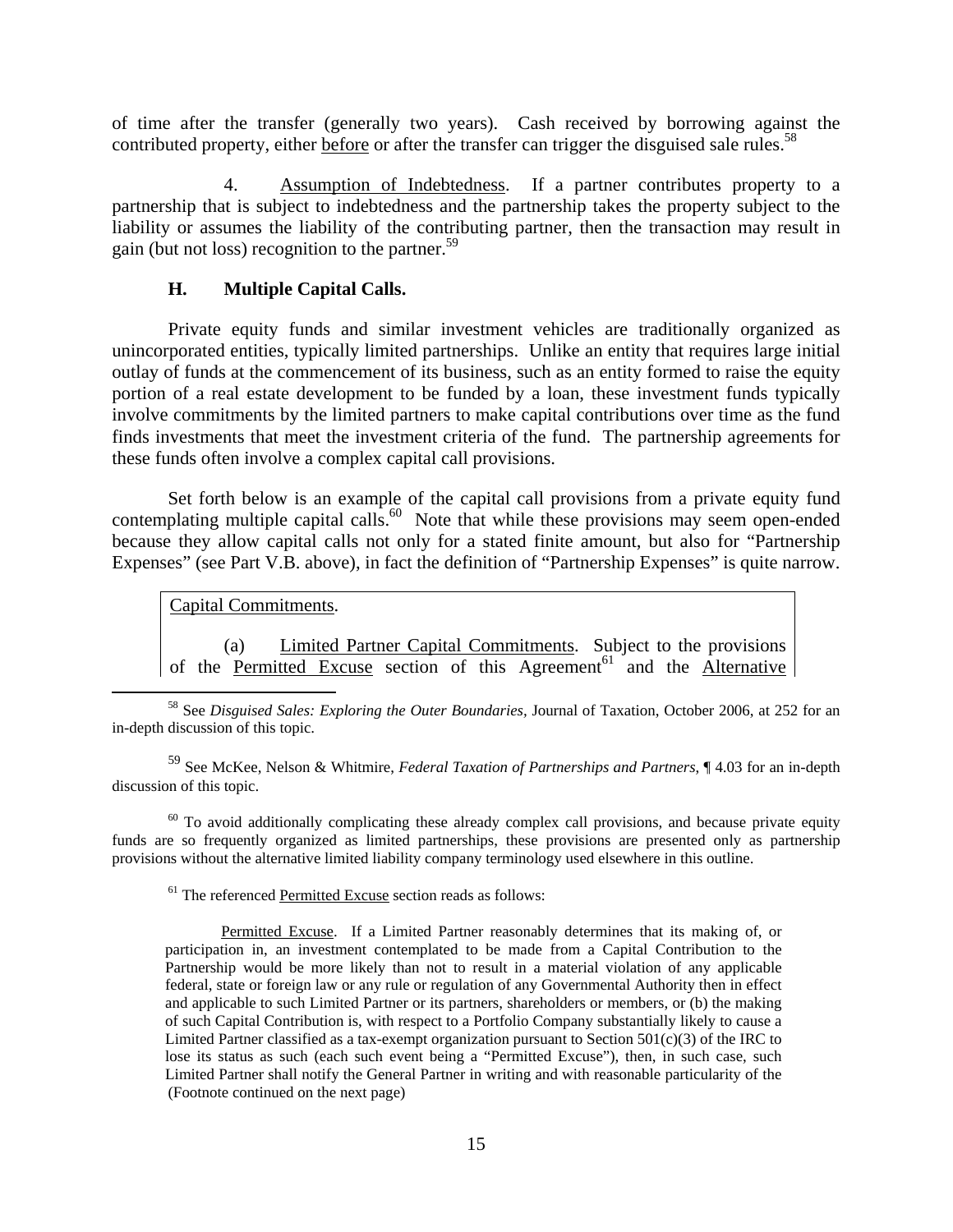Investment Vehicle section of this Agreement,<sup>62</sup> each Partner agrees to and shall make cash contributions to the capital of the Partnership up to the amount set

 specific legal basis for its alleged Permitted Excuse at least five (5) Business Days prior to the Due Date of the Capital Contribution with respect to which the alleged Permitted Excuse is asserted. Materiality of a potential violation shall be based on the anticipated loss or harm to a Limited Partner or any of its partners, as applicable, relative to the amount of a Limited Partner's (or such partner's) Capital Contribution to the Partnership in respect of the investment in question. If the Limited Partner providing such notice delivers to the General Partner an opinion of counsel reasonably satisfactory to the General Partner to the effect that such Limited Partner's Permitted Excuse is valid or if such Limited Partner fails to deliver such an opinion but the General Partner in good faith determines that such Permitted Excuse is valid, then such Limited Partner shall be deemed to have a Permitted Excuse and such Partner shall be exempt from making the applicable Capital Contribution. The Capital Commitment of a Limited Partner that has a Permitted Excuse as determined by the General Partner pursuant to this Section shall not be reduced as a result of such Permitted Excuse. If a Limited Partner fails to deliver notice of an alleged Permitted Excuse as provided above at least five (5) Business Days prior to the Due Date (unless such notice is waived by the General Partner) or the General Partner does not determine that such Limited Partner has a Permitted Excuse, the Limited Partner shall thereupon automatically and without further notice be a Defaulting Partner subject to the provisions of the Default in Capital Commitment section of this Agreement. Any shortfall due to a Permitted Excuse shall be treated in accordance with the provisions of the Shortfall in Capital Contributions section of this Agreement.

#### $62$  The referenced Alternative Investment Vehicle section reads as follows:

Alternative Investment Vehicle. The General Partner may determine, in the exercise of its reasonable judgment that it is in the best interests of the Partnership to make a potential investment in Portfolio Securities through one or more alternative entities organized by or on behalf of the General Partner or its Affiliates and having economic terms, conditions and management substantially identical, to the extent practicable, to those of the Partnership ("Alternative Investment Vehicles"); provided that (i) the General Partner or an Affiliate thereof shall serve as the general partner (or in an equivalent position) with respect to any such Alternative Investment Vehicle (without limiting the responsibilities and obligations of the General Partner hereunder), (ii) any contributions made by the Partners to any such Alternative Investment Vehicle shall reduce the unused Capital Commitments of the Partners making such contributions and that all distributions and allocations made by such Alternative Investment Vehicle shall solely, for calculation purposes, be aggregated with the distributions and allocations made pursuant to this Agreement, (iii) upon the dissolution of the Partnership, such Alternative Investment Vehicle shall similarly be dissolved or terminated, and (iv) any such Alternative Investment Vehicle shall be organized as a limited partnership, a limited liability company, a business trust or other entity for which a U.S. "check-the-box" election, to be treated as a partnership, could be made under the IRC. The General Partner shall use its Best Efforts to ensure that such Alternative Investment Vehicle is structured in a manner that would not unfairly discriminate among the Partners and that the respective rights and obligations of the General Partner and the Limited Partners contained in this Agreement apply in all material respects to the participants in such Alternative Investment Vehicle, provided that (i) the General Partner shall not receive any fee from an Alternative Investment Vehicle, (ii) the indemnification and exculpation under an Alternative Investment Vehicle will be identical to those in this Agreement, and (iii) the investment limitations in the Investment Limitations section of this Agreement herein shall apply to an Alternative Investment Vehicle. Each Limited Partner agrees to execute and deliver such documents and to take such actions as may be reasonably requested by the General Partner to give effect to this Section.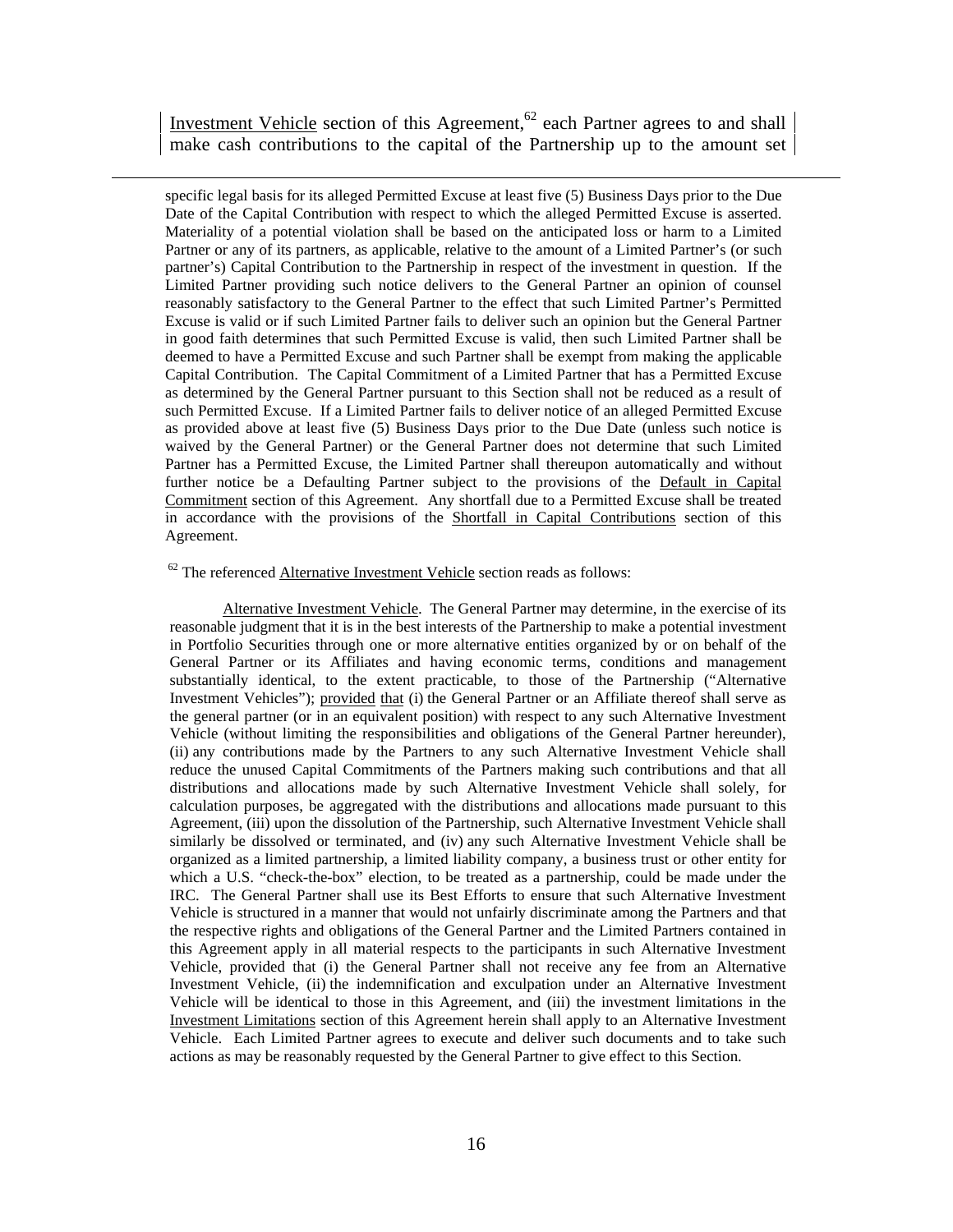forth opposite his or her name on  $\overline{\text{Exhibit A}}$  attached hereto plus any amounts necessary to fund the Partnership Expenses set forth in clause (x) of the Partnership Expenses section of this Agreement.<sup>63</sup> The amount of a Partner's commitment to make such capital contributions hereunder, less any portion of the commitment that is released or reduced pursuant to the Permitted Excuse section, is referred to herein as a "Capital Commitment." Each Partner's Capital Commitment shall be reduced by the amount of Capital Contributions made by such Partner; provided, that, (x) any Capital Contributions returned to Partners pursuant to the Distributions section of this Agreement with respect to (i) investments in Portfolio Companies in respect of which the distributions are made on or prior to the first anniversary of the date Capital Contributions were made to fund any such investment, and (ii) any Management Fees, shall, in either case, be subject to call and (y) any amounts returned to a Partner pursuant to the Payments by Additional Limited Partners section of this Agreement<sup>64</sup> shall be added to each

 $63$  The referenced clause (x) of the **Partnership Expenses** section reads as follows:

 $64$  The referenced Payments by Additional Limited Partners section reads as follows:

(a) Payments by Additional Limited Partners. As a condition to being admitted as an additional Limited Partner hereunder, each such additional Limited Partner shall pay on the date of its admission:

 (i) to the Partnership, for disbursement in turn to the other Partners, an amount equal to (A) such Partner's percentage of the total Capital Commitments (after giving effect to his admission) multiplied by the total amount contributed by the other Limited Partners at or prior to the admission of the additional Limited Partner (less the amount distributed to the other Partners at or prior to the admission of the additional Limited Partner with respect to any Portfolio Security that has been sold or disposed of prior to such additional Limited Partner being admitted), including amounts contributed to pay Partnership Expenses (other than the Management Fee), together with (B) interest on such amounts payable in accordance with the foregoing clause (A) at the annual rate of seven percent (7%), compounded annually, from the date any such amount would have been payable if such additional Limited Partner had been admitted on the Initial Closing Date to the date of actual payment; and

(ii) to the Manager, (A) that amount with respect to the Management Fee that such additional Limited Partner would have been liable hereunder had such additional Limited Partner become a Limited Partner on the Initial Closing Date, together with (B) an amount equal to interest on such amount at the annual rate of seven percent (7%), compounded annually, from the date such amount would have been payable if such additional Limited Partner had been admitted on the Initial Closing Date to the date of actual payment.

(Footnote continued on the next page)

<sup>(</sup>x) all costs, fees and expenses of any judicial, administrative or arbitration actions, suits, proceedings (public or private) or governmental proceedings or investigations, and the amount of any judgments or settlements paid in connection therewith, including indemnification payments permitted pursuant to this Agreement and (y) the costs of winding-up and liquidating the Partnership.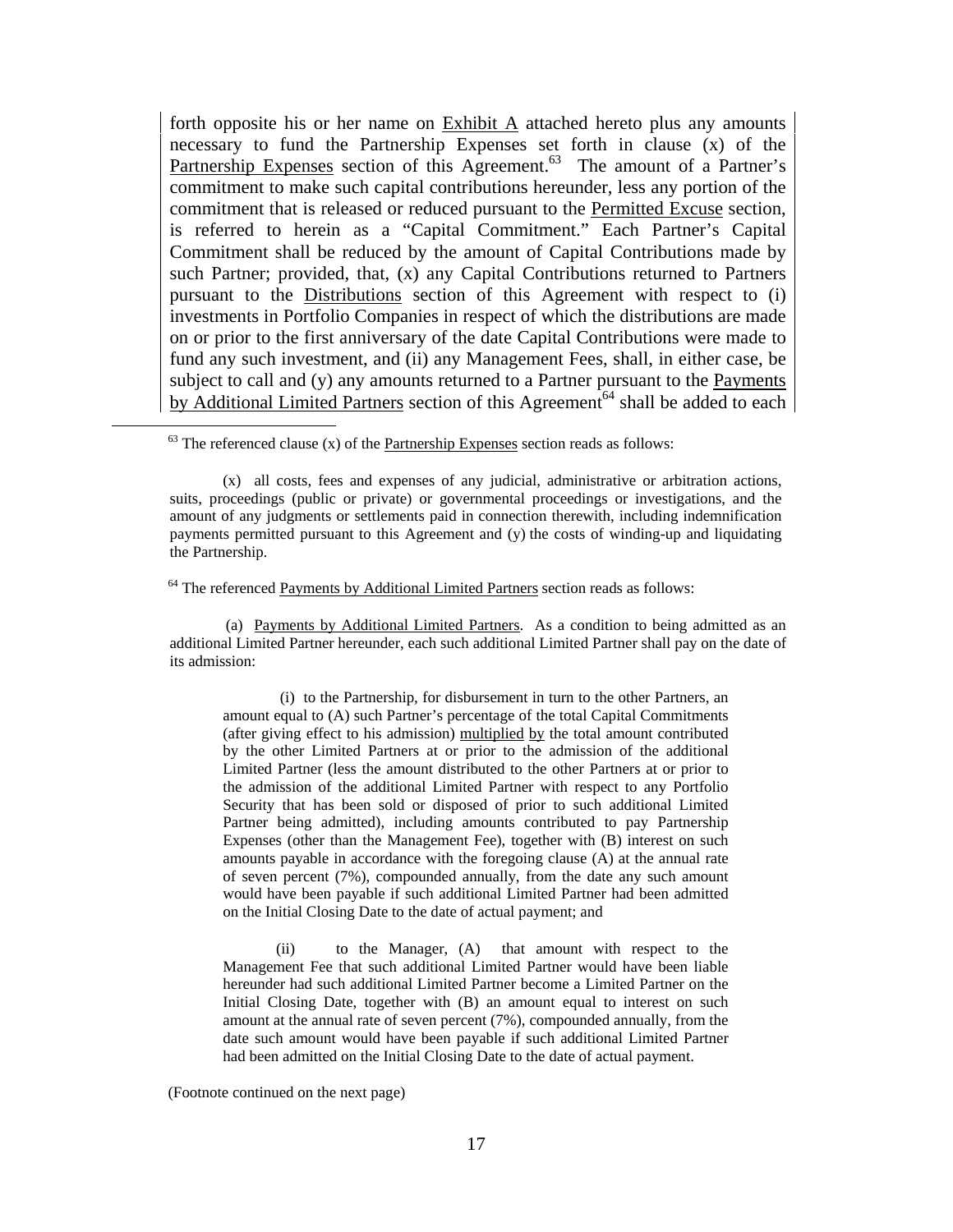Partner's unused Capital Commitment. Capital Commitments of a Partner shall not be assets of the Partnership until and only to the extent such Partner actually contributes capital to the Partnership. The Capital Commitments of the Limited Partners shall not exceed in the aggregate the amounts set forth opposite each Limited Partner's name on  $Exhibit A$  attached hereto plus the pro rata portion (based on the amounts in  $Exhibit A$ ) of any amounts necessary to fund the Partnership Expenses set forth in clause (x) of the Partnership Expenses section of this Agreement.

(b) General Partner Capital Commitment. The Capital Commitment of the General Partner shall be an amount equal to one percent (1.00%) of the sum of the Capital Commitments of all Partners. Except as otherwise required by law the General Partner shall not be obligated to restore or contribute to the capital of the Partnership all or any portion of a negative balance in its Capital Account.

## Capital Contributions.

(a) Procedures. The amount of capital contributed by a Partner pursuant to its Capital Commitment is referred to herein as a "Capital Contribution." Capital shall be called for contribution to the Partnership from time to time by the General Partner (each, a "Capital Call"). All Capital Calls shall be made in writing and except as otherwise provided in this Agreement shall be made to all Partners pro rata in proportion to their respective Capital Commitments remaining to be called and shall be made by separate notice ("Call Notices") containing the information set forth in paragraph (c) below. The General Partner shall deliver Call Notices to the Limited Partners in accordance with the Notices section of this Agreement at least ten (10) Business Days before the installment payable in response to the Call Notice is due (the "Due Date"). All Capital Contributions shall be paid on their Due Date. The obligation to fund Capital Commitments shall terminate without notice upon expiration or earlier termination of the Commitment Period, $65$  except for the following obligations that shall extend beyond the expiration or earlier termination of the Commitment

 Notwithstanding the foregoing, to the extent the Capital Accounts of any existing Limited Partners exceed the amount of Capital Contributions of such Limited Partners at the time of the proposed admission of an additional Limited Partner, then the General Partner reserves the right to modify the terms and conditions of admitting additional Limited Partners and to make such allocations to the Capital Accounts as it deems necessary to cause Capital Accounts to be maintained in accordance with applicable Treasury Regulations and to reflect the economics as set forth in this Agreement.

65 "Commitment Period" is defined as follows:

"Commitment Period": the period of five years from the date on which Limited Partners are admitted to the Partnership by the General Partner (the "Final Closing Date"), which date shall occur on or before  $\qquad$ , 20 ; provided that, the General Partner may, in its sole discretion, extend the Final Closing Date to any date up until \_\_\_\_\_, 20\_\_.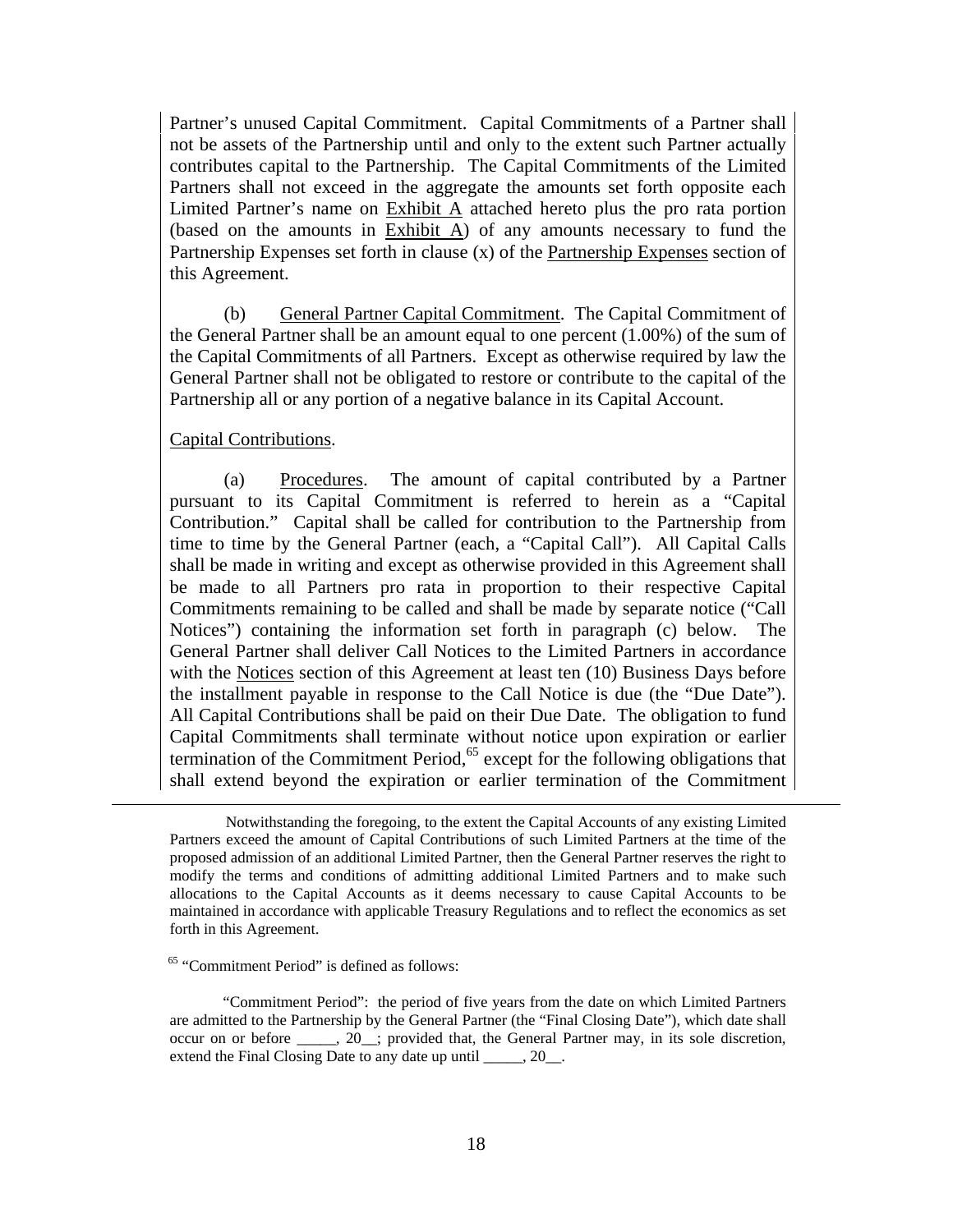Period: (i) the obligation to fund the Follow-on Commitment Amount to fund Follow-on Investments, which obligation shall terminate upon expiration of the Follow-on Commitment Period; (ii) the obligation to fund Capital Calls that are the subject of outstanding Call Notices; (iii) the obligation to fund any Partnership Expenses and (iv) the obligation to fund the applicable Management Fee. Any Due Date in respect of which a Call Notice has been delivered may be postponed by the General Partner one or more times for an aggregate of up to thirty (30) Business Days following the originally scheduled Due Date. The General Partner shall give prompt notice to each Limited Partner, in accordance with the Notices section of this Agreement, of any such postponement, whereupon such rescheduled Due Date shall be the Due Date for purposes hereof. To the extent that the information contained in the original Call Notice has materially changed, the notice of postponement shall set forth such changes.

(b) Payment and Investment of Capital Contributions. All payments of the Partners hereunder shall be made to the Partnership by wire transfer of federal funds or other immediately available funds (or by such other reasonable means as the General Partner may designate) by such time as the General Partner shall designate in the applicable Call Notice on the relevant Due Date to an account of the Partnership designated by the General Partner for such purpose. So far as practicable, Capital Contributions shall be invested by the General Partner in Temporary Investments pending the purchase of Portfolio Securities. Any amounts, together with any interest earned on Temporary Investments, paid by a Partner pursuant to a Call Notice for an investment in Portfolio Securities shall either be invested in Portfolio Securities or refunded to such Partner within thirty (30) Business Days of the originally scheduled Due Date. If any amount is refunded, such Partner's Capital Commitment remaining to be called shall be increased by the amount so refunded, excluding such interest.

(c) Information in Call Notices. Each Call Notice for Capital Calls shall specify:

(A) the scheduled Due Date;

(B) the aggregate amount of payments to be made on the Due Date by all Partners;

(C) the amount of the Management Fee for such period;

(D) the required payment to be made by the Limited Partner to which the Call Notice is delivered and the percentage such payment represents of the entire Capital Contributions to be made by all Partners to which the Call Notice is delivered;

(E) the account to which such payment shall be paid; and

(F) whether such payment is to be applied in whole or in part to the payment of Partnership Expenses.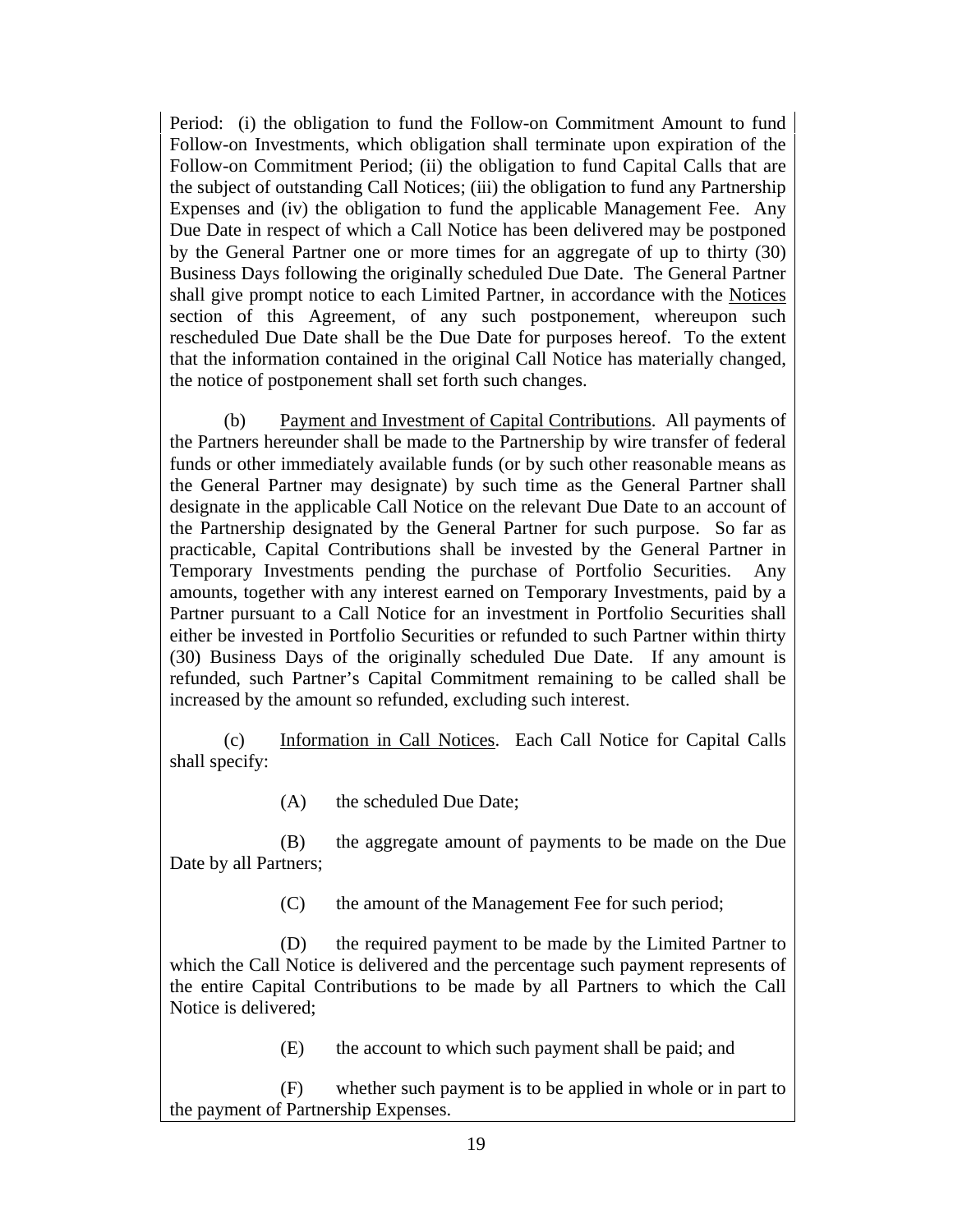(d) Shortfall in Capital Contributions. If a Limited Partner's failure to make a Capital Contribution either due to a Permitted Excuse results in a shortfall ("Shortfall") in the Partnership's ability to purchase a given amount of securities of a Portfolio Company on the Due Date, the General Partner shall forthwith deliver a new Call Notice to the remaining Limited Partners assessing them their pro rata portion of the amount of the Shortfall, payable on the later of (i) the Due Date of such Capital Contribution (or such later date as may be specified by the General Partner) and (ii) ten (10) Business Days after the date of such new Call Notice, provided, that, no Limited Partner's Capital Commitment shall be increased thereby.

# **I. Case Law.**

Courts have generally recognized and upheld the enforceability of capital call provisions in company and partnership agreements.<sup>66</sup> At least two relatively recent Texas cases have considered and upheld capital call provisions.

In *Brewer v. Tehaucana Venture, Ltd.*,<sup>67</sup> a 1987 opinion from the Fourteenth Court of Appeals in Houston, Mr. Brewer, a limited partner, brought an action against the limited partnership and its general partner to recover a distribution he believed he was entitled to upon the winding up of the partnership. The partnership was formed to acquire a tract of land and ranching operations for investment purposes. The partnership made a capital call for partnership expenses, and Brewer refused to pay his share of the capital call because the partnership did not demonstrate to him that reasonable efforts were being made to sell the property. The partnership agreement did not excuse Brewer from paying the cash call for his stated reason. It also provided that if a partner failed to meet a cash call, the general partner had the right to purchase the defaulting partner's interest upon payment of the call within ten days after the default. At the trial, the jury found that the general partner did not strictly comply with the terms of the forfeiture provisions because it did not purchase the interest within ten days. One of the owners of the general partner testified that the general partner did assume Brewer's liability by paying the call, but that it delayed doing so because it was trying to get Brewer to make his payment. He testified that: "We were trying to keep him in, not get him out". The court found that strict compliance with the ten day term was immaterial in view of the testimony that the general partner did eventually buy Brewer's interest and delayed doing so only to try to convince him not to default. Shortly after the general partner bought Brewer's interest, a buyer was found for the ranch, it was sold, the partnership was wound up and the payment for Brewer's interest in the winding up was greater than ten times the amount of the defaulted call. Brewer argued that the general partner knew about the pending sale when it purchased his interest, but the jury found that it did not and that there was no breach of fiduciary duty by the general partner. The

<sup>&</sup>lt;sup>66</sup> See Bromberg & Ribstein, *Bromberg and Ribstein on Partnership*, §12.08 (Aspen Publishers, 1<sup>st</sup> ed. 1988, 2007 Supp.) for a thorough, multi-jurisdictional discussion of relevant case law related to enforcement of capital call provisions.

<sup>67</sup> *Brewer v. Tehaucana Venture, Ltd.*, 737 S.W.2d 349 (Tex. App.—Houston, 1987, no writ).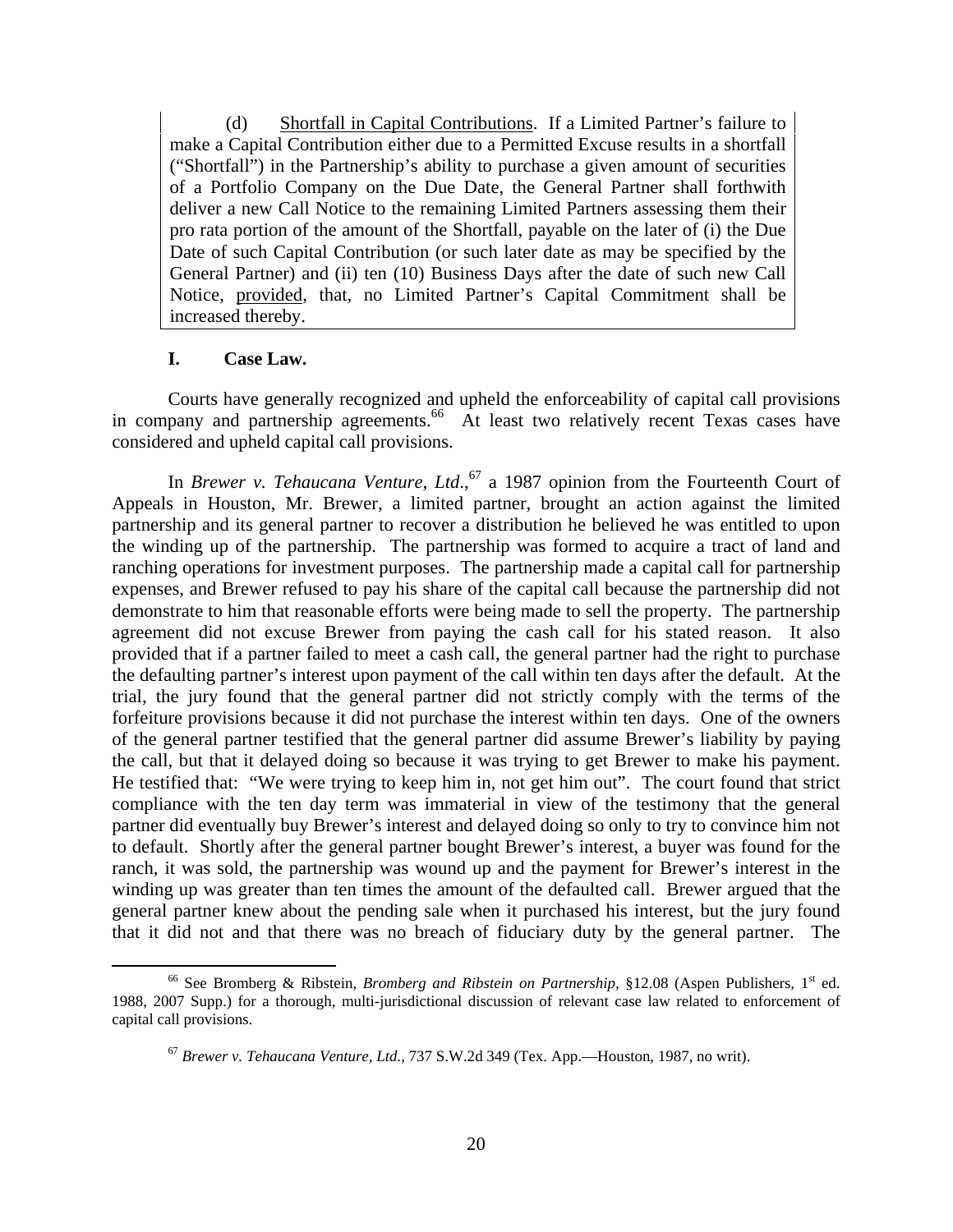appellate court upheld this finding and also awarded attorney's fees to the general partner and the partnership. Brewer didn't raise an issue about the enforceability of the partnership provisions and the court cited no precedent (statutory or case law) to support its holdings regarding the partnership provisions.

In *Potter v. GMP, L.L.C.*,<sup>68</sup> a 2004 case from the Texas Court of Appeals, San Antonio, the appellate court upheld the trail court's enforcement of additional capital call provisions in the regulations of a Texas limited liability company agreement. The limited liability company, GMP, L.L.C., sued Mr. Potter, a minority member of the company, for breach of contract based upon his failure to make a capital call pursuant to the company's regulations. The trial court found that the regulations were ambiguous, creating an issue of fact for the jury as to the intended meaning of the regulations. The jury found that the parties intended for capital calls to be mandatory and awarded damages to the company based upon Mr. Potter's refusal to meet an additional capital call.

The opinion of the appellate court contains a detailed discussion of the provisions of the regulations related to the capital call and the circumstances surrounding the negotiation and drafting of the same. It is interesting reading for anyone charged with the task of negotiating and drafting capital call provisions. The capital call provisions in question read as follows:

Without creating any right in favor of any third party, each Member shall contribute to the Company, in cash, on or before the date specified as hereinafter described, that Member's Sharing ratio of all monies that in the judgment of a Majority in Interest of the Members are necessary to enable the Company to cause the assets of the Company to be properly operated and maintained and to discharge its costs, expenses, obligations, and liabilities.

 Most lawyers would interpret these provisions as clearly making a capital call mandatory for all of the members if the capital call was duly approved by a majority in interest of the members as required by these provisions. The court agreed. However the defendant Potter argued that two subsequent sections of the regulations overrode the provision quoted above.

The first of these additional provisions were notice provisions, which read as follows;

The Managers shall notify each Member of the need for Capital Contributions . . . when appropriate, which notice must include a statement in reasonable detail of the proposed uses of the Capital Contributions . . . . Members shall express their assent or objection to such additional Capital Contributions in writing or at a meeting of the Members within ten (10) days of receipt of the referenced Notice.

The second provision argued by defendant Potter provided:

 <sup>68</sup> *Potter v. GMP, L.L.C.*, 141 S.W.3d 698 (Tex. App.—San Antonio, 2004, pet. dism'd).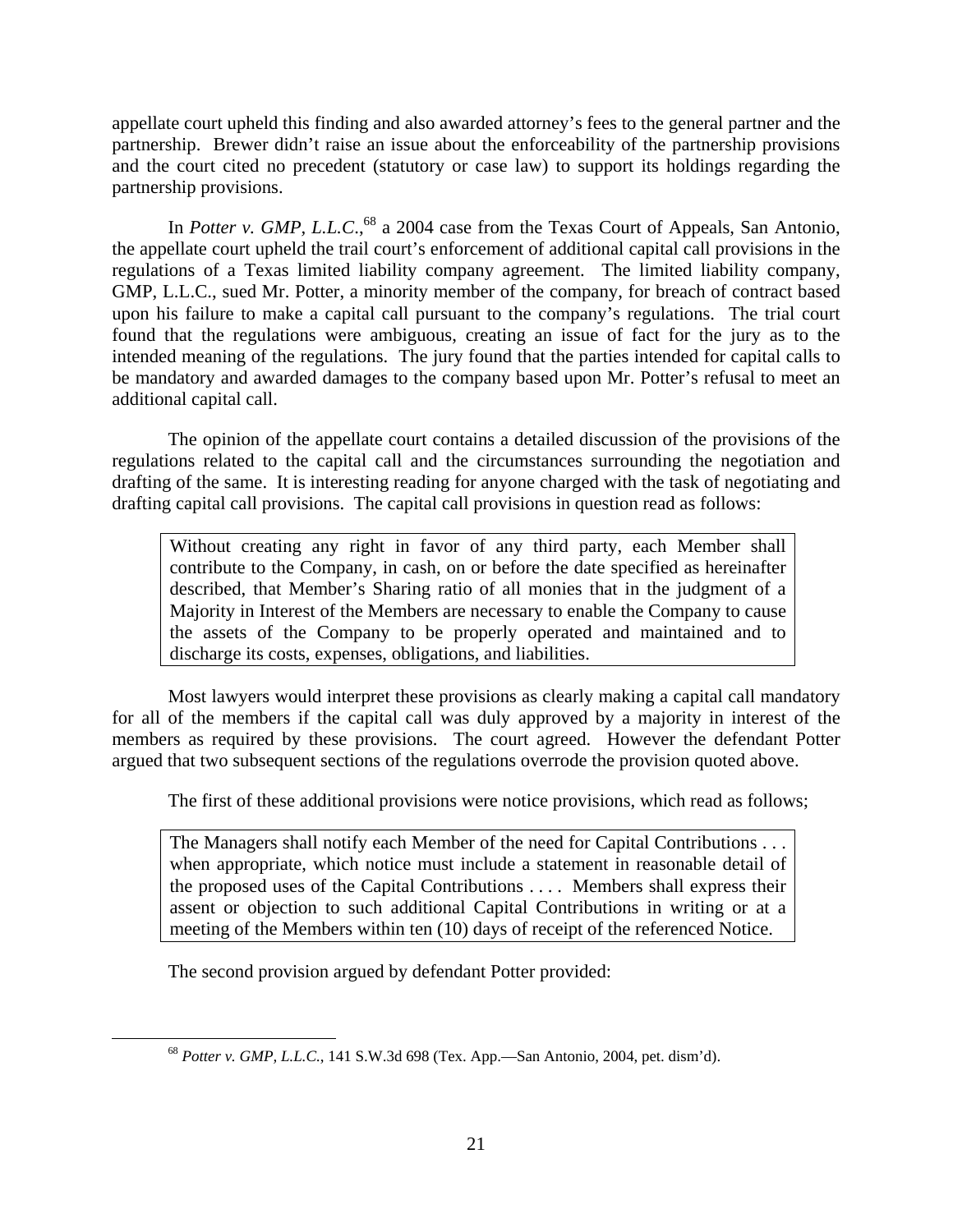No Member shall be liable for the debts, liabilities, or obligations of the Company beyond his respective Initial Capital Contribution, unless separately agreed in writing by said Member.

 The court found as a matter of law that these three provisions, read together, created an ambiguous contract and thus it was a proper fact question for the jury to consider what the parties intended. There was testimony by Mr. Potter and his lawyer and his wife that the issue of additional capital contributions was never raised at meetings that the parties attended to discuss the regulations prior to their execution. There was testimony by the majority members that additional capital calls were discussed in the presence of Mr. Potter and that at the closing everyone, including Mr. Potter and his wife, were advised that there would be a need for additional capital contributions in the future. Additionally, handwritten notes taken by the company's attorney at a meeting at which Mr. Potter was present were admitted into evidence in the trial and the notes referenced capital contributions and capital calls. Based upon the evidence, the jury found that Mr. Potter agreed to make additional capital contributions. The court awarded damages for the company and also ordered defendant Potter to pay the company's attorney's fees. The appellate court upheld the damages and found that a suit by a company against a member to pay an additional capital contribution is the type of action for which attorney's fee can be awarded.<sup>69</sup>

 These cases provide three important practice points related to negotiating, drafting and implementing capital call provisions:

 1. Avoid Ambiguities. Be sure that other provisions in the agreement do not conflict with the capital call provisions or give rise to an argument that the agreement is ambiguous. Potter's argument that the notice provisions he cited relieved him of liability for a capital call approved by the majority seems a weak argument. However, the other provision Potter cited does seem to create ambiguity. Most likely, the draftsman of this agreement included this provision to protect the members from a claim by a third party creditor seeking to enforce the capital call provisions. In hindsight, the draftsman should have harmonized this provisions with the capital call provision or included language like the following: ".. provided, however, that this section will not be interpreted to relieve a Member from making an additional capital contribution approved by a Majority in Interest of the Members."

 2. Document Negotiations. Be sure that additional capital call provisions are discussed with and explained to all of the members, preferably in writing. The testimony of the majority members and the drafting lawyers notes were persuasive to the jury in the *Potter* case.

3. Attorney's Fees. Note that if a company or partnership is required to sue a member or a partner for an additional capital contribution the *Brewer* case and the *Potter* case provide solid precedent for recovery of attorney's fees by the company or partnership against the defaulting party.

 <sup>69</sup> *Potter*, 141 S.W.3d at 705. See TEX. CIV. PRAC. & REM. CODE ANN. § 38.001(8) (Vernon 2004).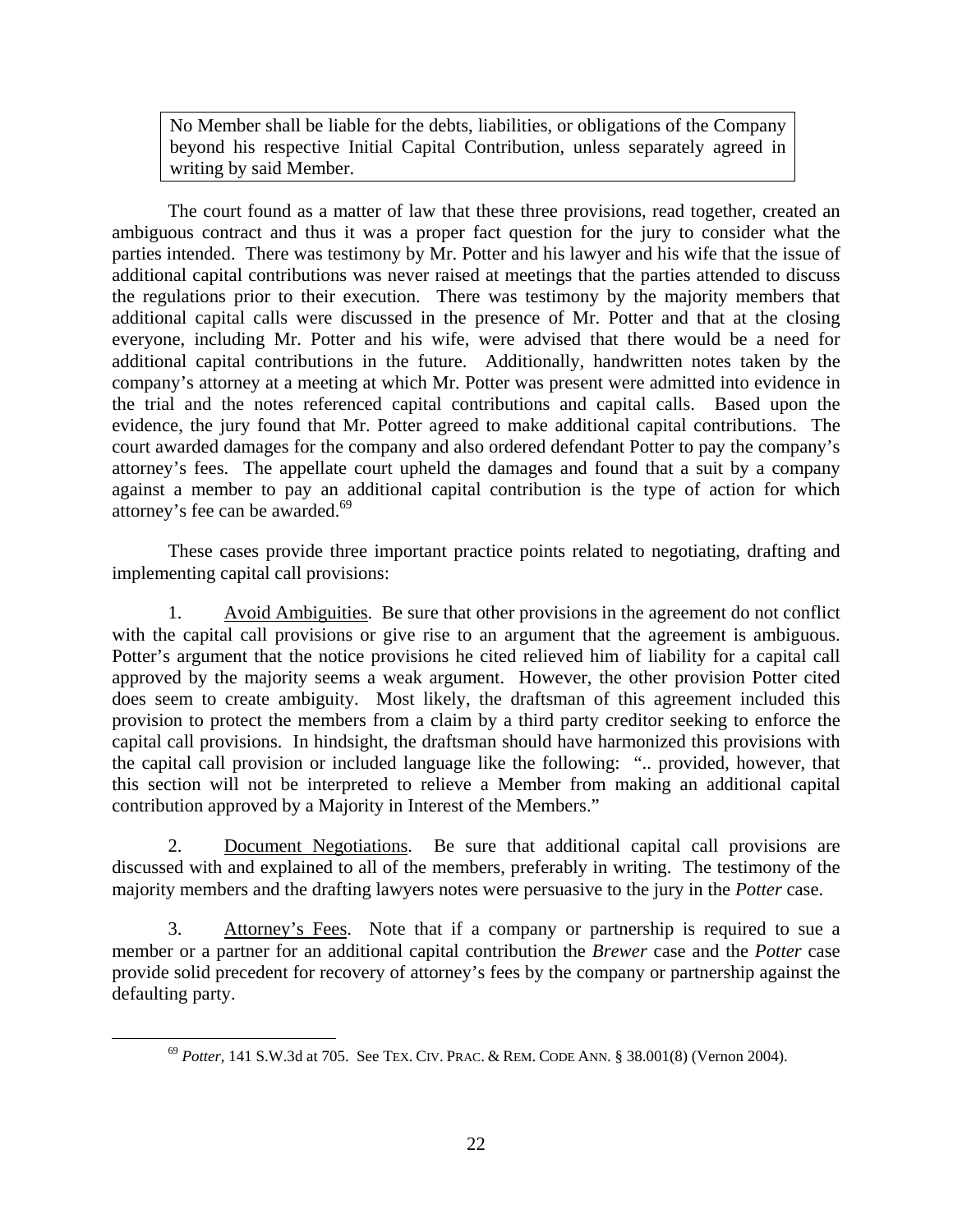#### **VI. Consequences of Failure to Contribute.**

TBOC § 101.153(b)<sup>70</sup> contains a list of provisions that may be included in a company agreement affecting the membership interest of a member who fails to perform an enforceable promise to make a payment of cash or transfer of other property to the company, whether as a contribution or in connection with a contribution already made. TBOC  $\S 153.202^{71}$  contains a nonexclusive list of provisions that may be set out in a limited partnership agreement as a consequence for failing to make a payment of cash or transfer of other property to a partnership as a contribution.

Some drafters of company or partnership agreements will simply recite in the agreement the list of remedies authorized by the statutes. However, a recitation of these remedies with no specifics or mechanics doesn't give the manager or general partner much guidance for enforcing capital calls or provide much predictability for the investors. Therefore, the more common practice is to include more detailed provisions spelling out the rights of the parties and describing specific procedures. We will now turn to an examination of these sorts of detailed provisions that may be included in the governing documents consistent with the statutory authority for consequences of defaulting on capital calls.

## **A. Loan from the Other Owners.**

TBOC § 101.153(b)(4)(B)<sup>72</sup> states that the company agreement of a limited liability company may provide that upon the failure of a member to make a required capital contribution, the membership interest of the defaulting member may be made the subject of a loan from other members of the company in the amount necessary to satisfy the promise to contribute. Contrast this provision with TBOC § 153.202(d)(5)<sup>73</sup> which states that a partnership agreement of a limited partnership may permit the lending of money to the defaulting partner by the other partners of the amount necessary to meet the defaulting partner's commitment. Neither of these provisions state that the defaulting member/partner will be required to pay the funds loaned by the other members/partners to the company/partnership for purposes of satisfying the contribution obligation. Therefore, in drafting provisions to create a remedy for a contribution default that involves loan(s) to the defaulting member/partner by the other members/partners, it would be important to state the defaulting member/partner will use the to proceeds of the loan(s) to fund his or her capital contribution obligation.

Set forth below is an example of such a provision. In reviewing the example below, note the following:

 $70$  TEX. BUS. ORGS. CODE ANN. § 101.153(b) (Vernon 2008).

 $71 \& 153.202.$ 

 $72 \text{ } \frac{\text{}}{2}$  101.153(b)(4)(B).

 $73 \text{ }$  \$ 153.202(d)(5).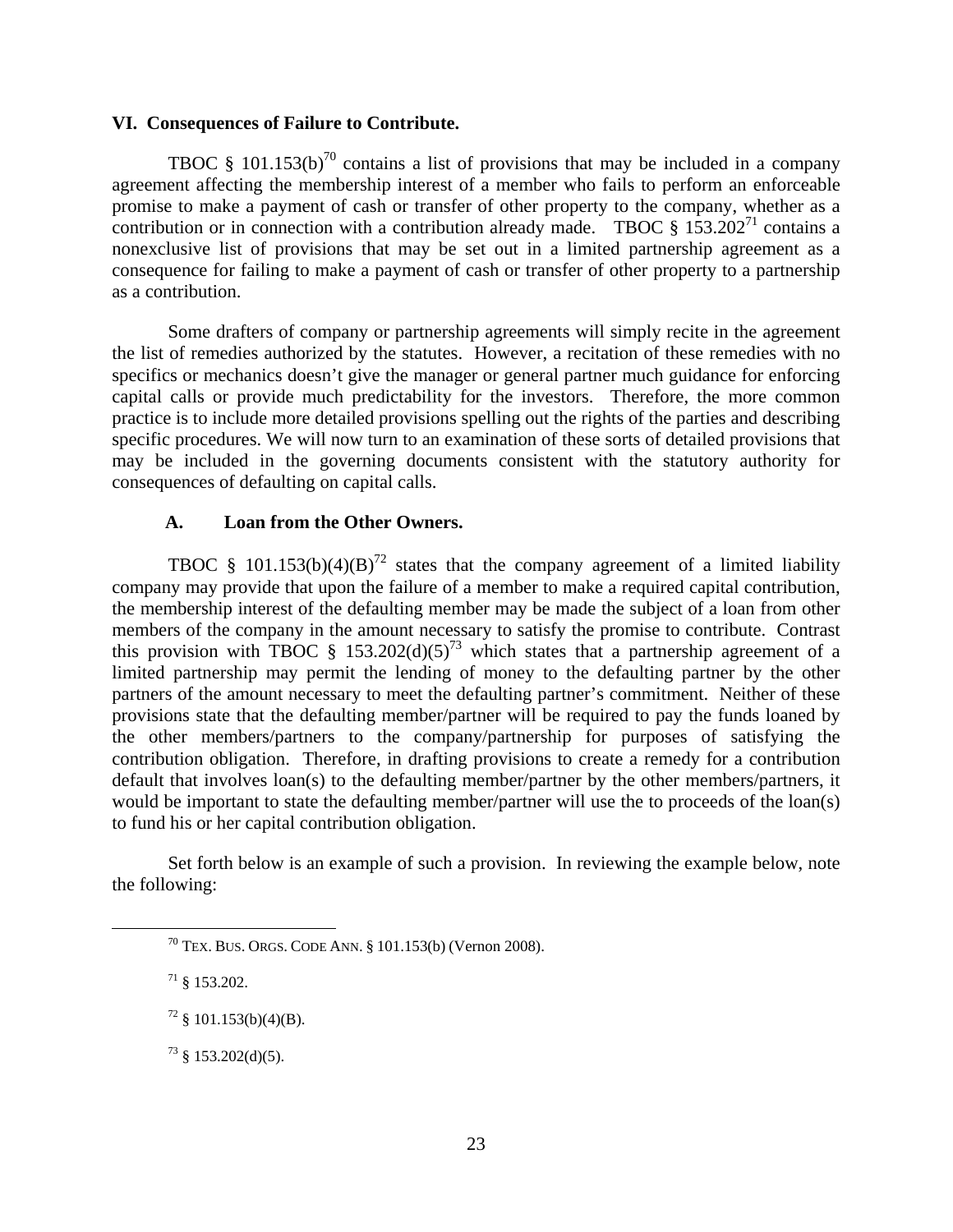1. Loaned funds are to be paid directly to the company/partnership. This assures that the funds will be used to satisfy the defaulting member's/partner's capital contribution obligation.

 2. The loan will be repaid directly from the first distributions payable to the defaulting member/partner.

 3. The provisions include the granting of a security interest by the defaulting member/partner in its ownership interest to secure the loans.

The following provision shall apply if any [ Member/Partner ] fails or refuses to make any Additional Capital Contribution pursuant to a Cash Call by the [ Manager/General Partner ] in accordance with this Agreement (the "Defaulting Contributor") within fifteen (15) days after the request therefor (a "Defaulted Additional Contribution"):

(a) The [ Members/Partners ] (excluding any [ Member/Partner ] who is an Affiliate of the Defaulting Contributor) who have made in full their share of such requested Additional Capital Contribution (the "Non-Defaulting Contributors") may, but shall not be obligated to, make a deemed loan (a "Defaulted Contribution Loan") to the Defaulting Contributor by advancing such sums to the [ Company/Partnership ] with notice that such sums shall be deemed a Defaulted Contribution Loan hereunder, which Defaulted Contribution Loan shall be automatically deemed secured by the portion of the Ownership Interest of the Defaulting Contributor that would otherwise constitute the Dilution Percentage<sup>74</sup> pursuant to the UCC Security Interest created herein by each Partner in favor of the other for this purpose.

(b) Defaulted Contribution Loans under this Section shall bear interest at the lesser of (A) the rate that will yield the same amount of interest as the Preferred Return on Additional Capital, or (B) the maximum rate allowed by applicable law, and such loan will be repaid directly by the [ Company/Partnership ] (in addition to being payable by the Defaulting Contributor on demand) out of the first distributions of Additional Capital Contributions or Preferred Return on Additional Capital otherwise distributable to the [ Member/Partner ] for whom such loan was made. If the Defaulted Contribution Loan is not repaid by the Defaulting Contributor in full within ten (10) days of demand, such Defaulted Contribution Loan amount shall be automatically be converted to capital/equity Additional Capital Contribution of the demanding [ Member/Partner ] and cause automatic dilution of the Defaulting Contributor's Ownership Interest as provided in Dilution section of this Agreement, or if such automatic dilution is not permitted by any applicable law the Defaulted Contribution Loan shall not be deemed converted to equity and the

 $74$  "Dilution Percentage" is defined in the form of provisions set forth in Part VI.C. below of this outline.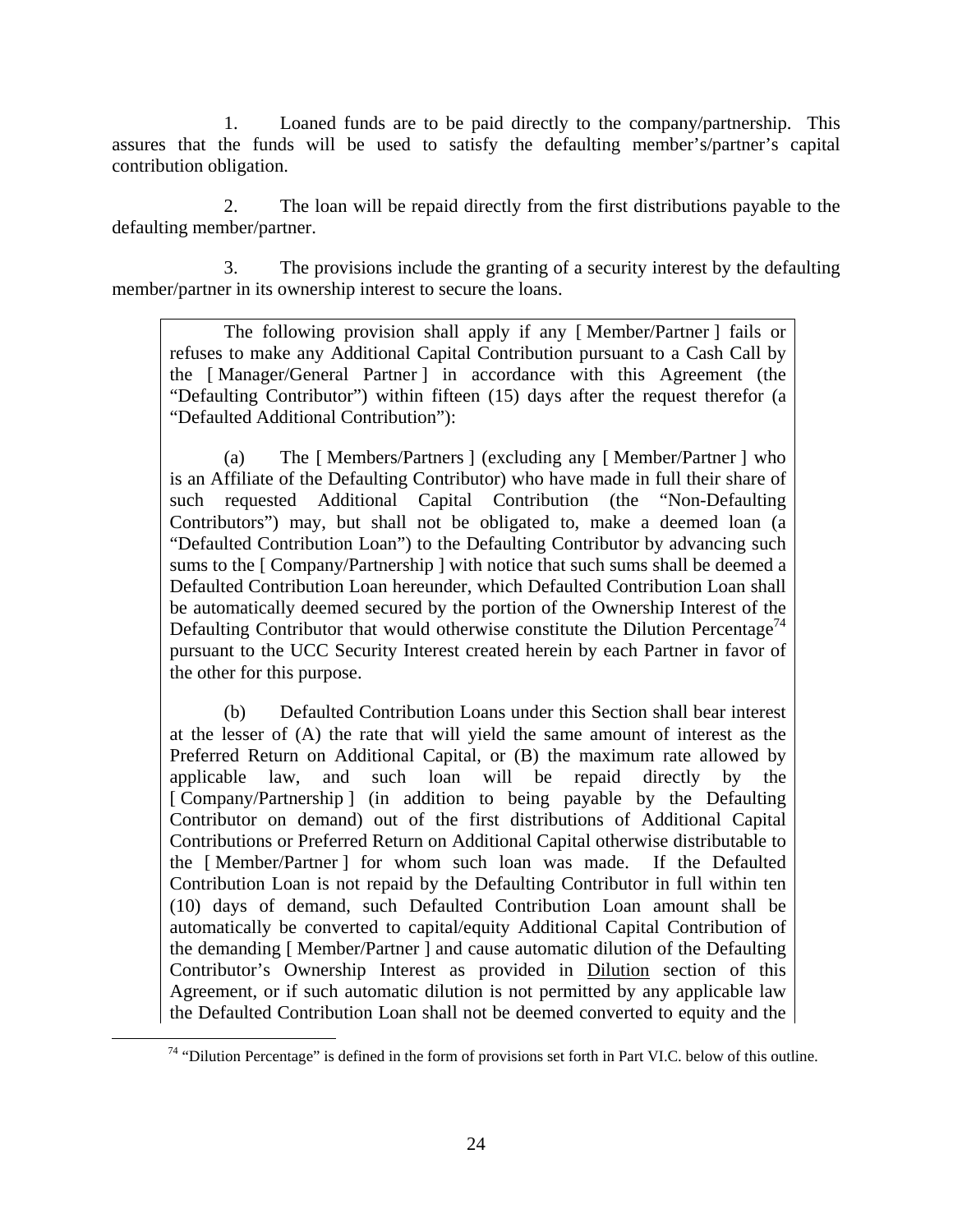[ Member/Partner ] to whom such loan is due may immediately proceed to foreclose its UCC Security Interest on the Dilution Percentage of the Defaulting Contributor's Ownership Interest as provided in paragraph (d) below. Any Defaulted Additional Contributions or Defaulted Contribution Loans made under this Section shall be made in such proportions as the Non-Defaulting Contributors agree or, in the absence of agreement, in the ratio of their respective Ownership Interests.

(c) If any contribution by a [ Member/Partner ] of a Defaulted Additional Contribution is prevented by any applicable law from causing an automatic shifting of the Ownership Interests of the [ Members/Partners ] as contemplated herein, such contributions shall be conclusively deemed to have been Defaulted Contribution Loan secured by the UCC Security Interest created herein against the appropriate Dilution Percentage of the Ownership Interest of the [Member/Partner] to whom such Defaulted Contribution Loan shall have been deemed made and permission is granted for any bookkeeping or accounting entries to the contrary to be unilaterally made by the [ Manager/General Partner ].

(d) Any Defaulted Contribution Loan or deemed Defaulted Contribution Loan and all renewals, modifications, and extensions thereof shall be automatically secured by a lien and security interest hereby created and granted pursuant to the Texas Uniform Commercial Code by each [ Member/Partner ], as debtor, in favor of each other [ Member/Partner ], as secured party, on a current basis, against the relevant Dilution Percentage of the Ownership Interest of the debtor [ Member/Partner ] on whose behalf such Defaulted Contribution Loan has been made (the "UCC Security Interest"). Each [ Member/Partner], as debtor, hereby authorizes each other [Member/Partner ], as secured party, to file a financing statement describing the such [ Member's/Partner's ] Ownership Interest in the [ Company/Partnership ] reflecting the UCC Security Interest created herein. Such UCC Security Interest may be foreclosed from time to time by the [ Member/Partner ] for repayment of a Defaulted Contribution Loan made or deemed made by it to such [ Member/Partner ], which Defaulted Contribution Loans shall be due and payable upon demand.

# **B. Reduction in Percentage Interest.**

TBOC § 101.153(b)(1)<sup>75</sup> states that the company agreement of a limited liability company may provide that upon the failure of a member to make a required capital contribution, the membership interest of the defaulting member may be reduced. TBOC  $\S$  153.202(d)(1)<sup>76</sup> provides that partnership agreement of a limited partnership may provide for reduction in the percentage or other interest in the partnership of any partner who fails to make a promised

 <sup>75</sup> TEX. BUS. ORGS. CODE ANN. § 101.153(b)(1) (Vernon 2008).

 $76 \text{ }$  § 153.202(d)(1).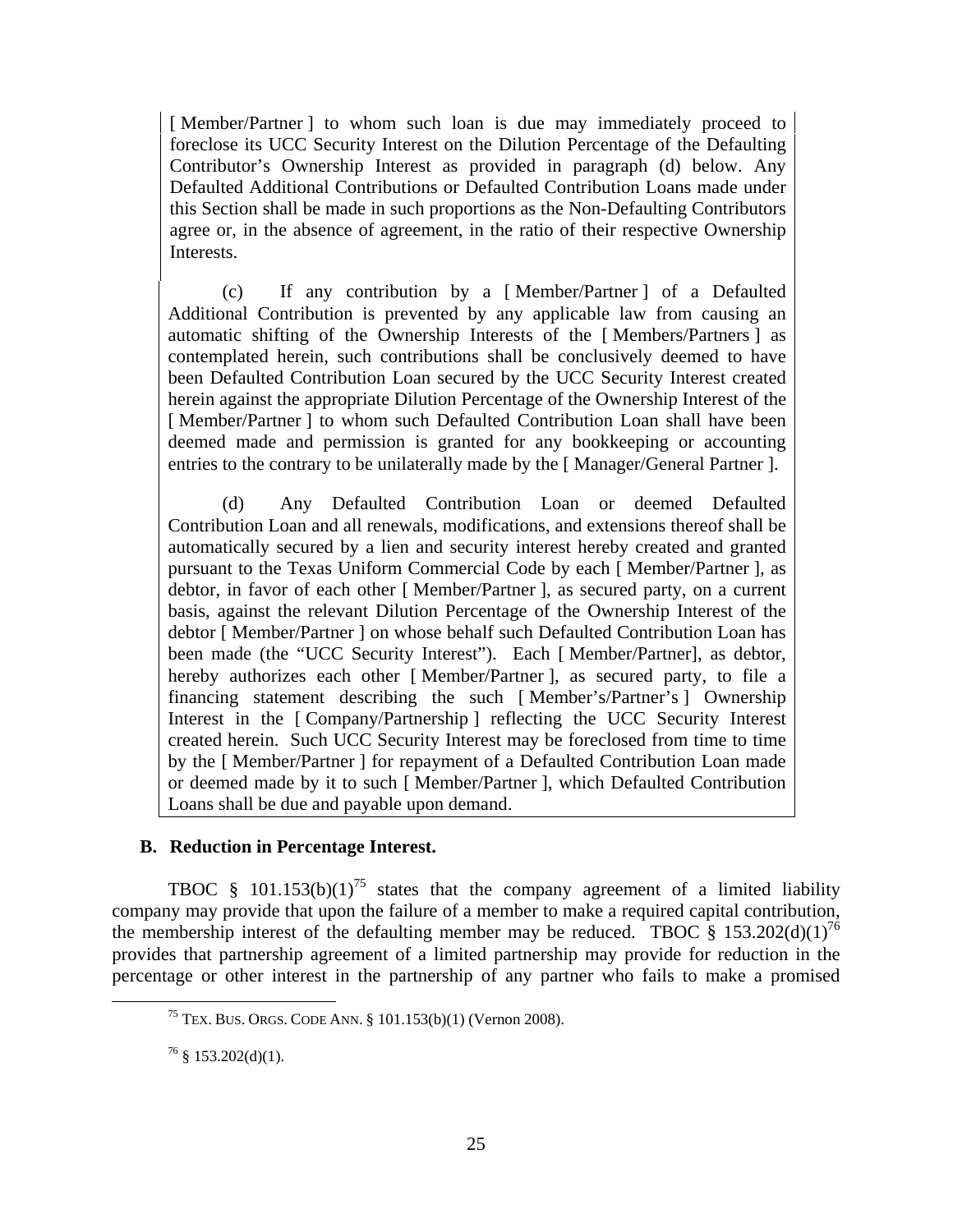payment of cash or transfer of other property as a contribution or with respect to a contribution previously made.

Reduction of the ownership interest of a member/partner who defaults on a capital contribution obligation, sometimes called "dilution," has a great deal of appeal on the surface. It often strikes the promoter and investors as a fair way to penalize the defaulting member/partner and reward the members/partners who keep up with future capital calls. However, a practitioner who has been involved in the negotiation and drafting of dilution provisions will most likely report that the surface appeal of dilution can be very illusory. First, dilution, or a reordering of the relative interests of the owners, does nothing to address the need of the entity to replace the shortfall in funds needed by the entity that is created by the default. Because of this, dilution provisions are often coupled with provisions giving the non-defaulting members/partners an opportunity to make-up up the shortfall in contributions. When this approach is followed, only those partners/members who make-up the shortfall are entitled to an increase in their ownership interests. Second, attempting to design, draft and explain to clients a fair and predictable methodology for determining the appropriate amount of dilution can quickly become a difficult exercise.

One option for drafting dilution provisions is to establish a fixed dollar value of interests in the entity at the time of the execution of the company/partnership agreement. This value could be based upon the initial capital contributions by the members/owners. This is the approach taken by the draftsman of the following dilution provision. Notice that this provision only increases the ownership interests of non-defaulting members/partners who make the defaulted shortfall.

 Upon any contributions of Defaulted Initial Capital Contributions by a Non-defaulting Initial Contributor under this Section, the Ownership Interest of the Defaulting Initial Capital Contributor shall be reduced, and the Ownership Interest of the [ Member/Limited Partner ] making such Defaulted Initial Capital Contribution shall be increased, without further notice or other action of any kind by any party, by an amount equal to one percent (1%) (of the aggregate Ownership Interests in the [ Company/Partnership ]; that is, not 1% "of" the Defaulting Initial Capital Contributor's Ownership Interest) for each \$100,000 of such Defaulted Initial Capital Contribution made by such [ Member/Limited Partner ], or the relevant fraction of a 1% Ownership Interest in the event of contribution of an odd amount not totaling exactly a multiple of \$100,000 (the "Dilution Percentage"). For example, if the Defaulted Initial Capital Contribution obligation was \$250,000, and the Ownership Interest of the Defaulting Initial Capital Contributor was 25% at the time of such contribution obligation, the Ownership Interest of the Defaulting Initial Capital Contributor would be deemed reduced to 22.5% and the Ownership Interest of the [ Member/Limited Partner ] making the excess \$250,000 Defaulted Initial Capital Contribution would be deemed increased by that same 2.5% Ownership Interest (for example, from a 25% Ownership Interest in the Partnership to a 27.5% Ownership Interest).

Another option for drafting dilution provisions is to change the percentage interests of the members/partners based upon total capital contributions. The following provision is an example.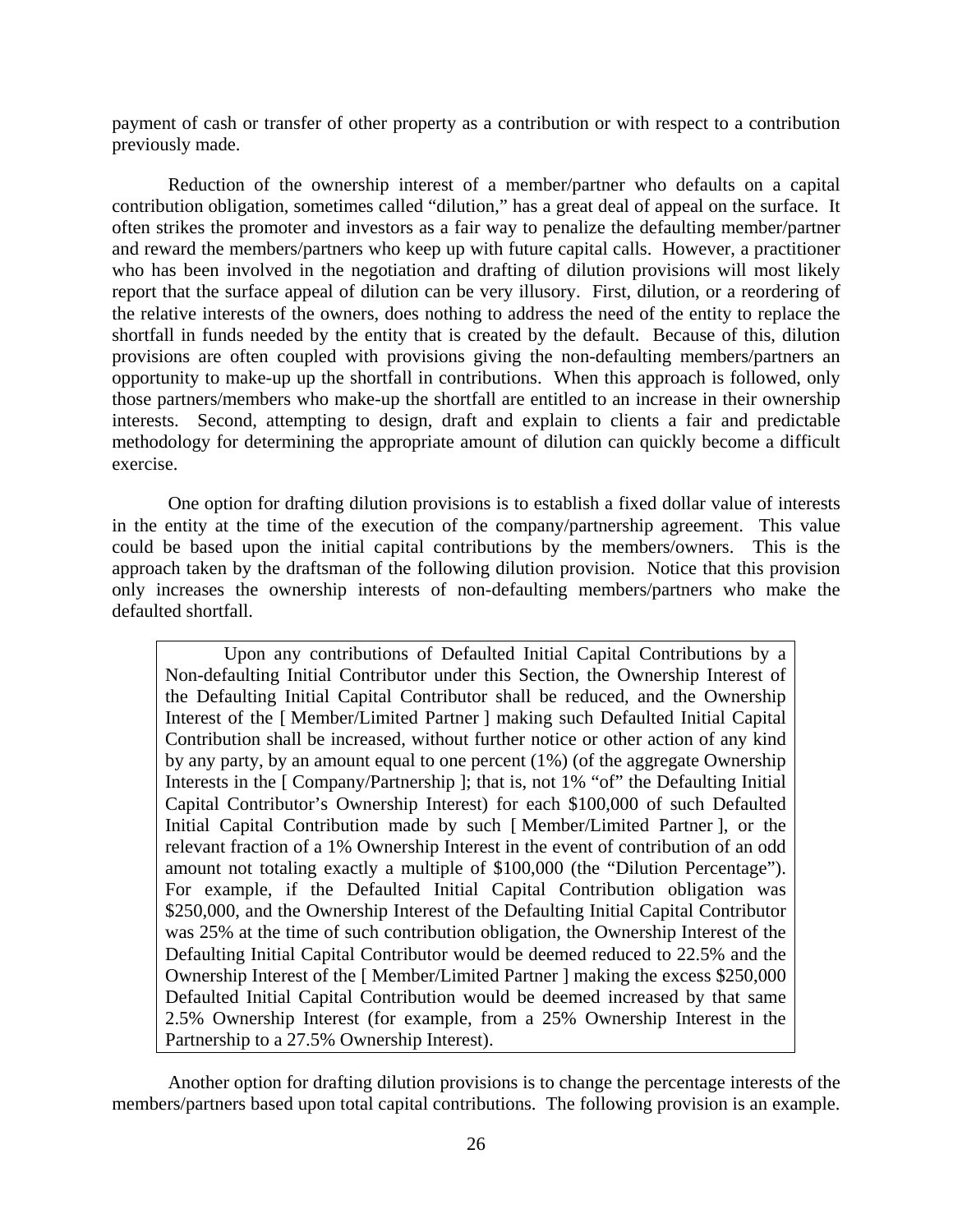Note that in this example the party who fails to contribute is not called a "defaulting" member/partner, but is rather called a "non-contributing" member/partner. Note also that the company/partnership and the other members/partners agree that dilution of the non-contributing party's percentage interest is to be the sole remedy for failure to contribute.

Additional Capital Contributions; Dilution.

(a) To whatever extent, if any, the cash generated by the [ Company/Partnership ] or obtained from lenders is insufficient to cover the expenses of the [ Company/Partnership ], the [ Manager/General Partner ] may, with the approval of the Requisite Percentage of the [ Members/ Limited Partners ], request the [ Member/Partners ] to make additional contributions to the capital of the [ Company/Partnership ]. Such contributions ("Additional Capital Contributions") shall be made pro rata in accordance with each [Member/s/Partner's ] respective Invested Capital<sup>77</sup> at the time of the request therefor by the [ Manager/General Partner ], unless a [ Member/Limited Partner ] decides not to contribute as provided below.

(b) The following provision shall apply if a [ Member/Limited Partner ] ("Non-contributing [ Member/Partner ]") does not make any Additional Capital Contribution within fifteen (15) days after the request therefor:

 (i) The [ Members/Partners ] other than the Non-contributing [Member/Partner ] may, but shall not be obligated to, contribute to the [ Company/Partnership ] as Additional Capital Contributions up to the amount not so contributed by the Non-contributing [ Member/Partner ] (the "Make-up Additional Contribution").

 (ii) Any Make-up Additional Contribution made under this Section shall be made in such proportions as the contributing [Members/Partners] agree or, in the absence of agreement, in the ratio of their respective Invested Capital. If any [ Member/Partner ] fails to contribute its proportionate share of the Make-up Additional Contribution within fifteen (15) days of written notice of the Non-contributing [ Member's/Partner's] decision not to contribute and the amount of the Make-up Additional Contribution required (a "Non-Electing [ Member/Partner ]"), then the remaining [ Members/Partners ] shall have the sole right thereafter to contribute the Non-Electing Partner's share thereof hereunder.

 <sup>77 &</sup>quot;Invested Capital" is defined as follows:

The amount (not less than zero) of a [ Member's/Partner's ] Capital Contribution less any distributions to such [ Member/Partner ] in such [ Member's/Partner's ] capacity as a [Member/Partner] pursuant to the Distributions section of this Agreement and the Winding Up section of this Agreement.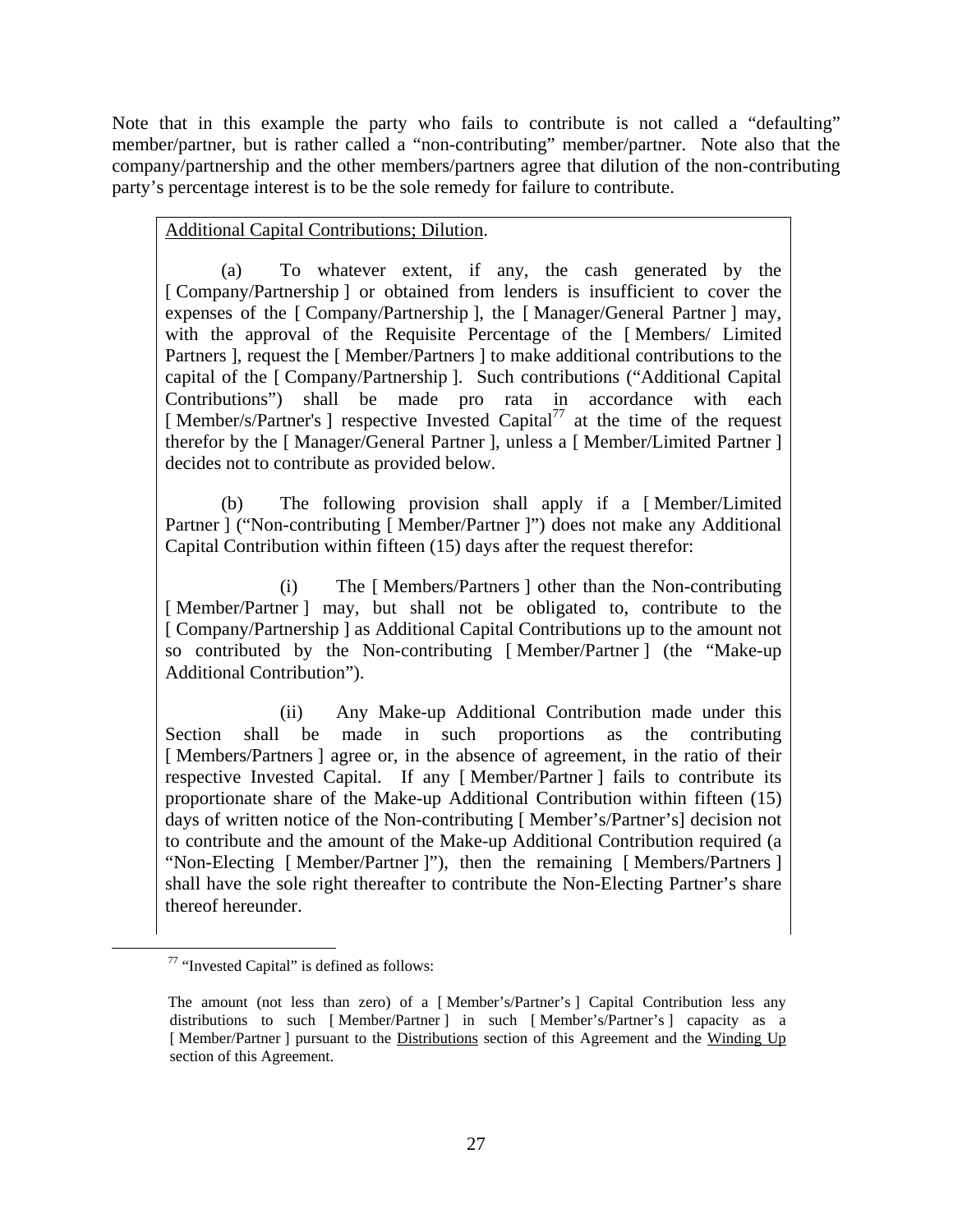(iii) Following any Additional Capital Contribution hereunder with respect to which any [Member/Partner ] does not contribute its pro rata share of the Additional Capital Contribution calculated as provided in paragraph (b)(ii) above, then the Percentage Interests of all [ Members/Partners ] shall be adjusted, without further notice or other action of any kind by any party, as follows: the adjusted Percentage Interest of each [ Member/Partner ] shall be an amount (expressed as a percentage rounded to the nearest one hundredth of one percent) that equals the quotient of (1) all Capital Contributions of such [Member/Partner ] made as of the adjustment date divided by (2) the aggregate amount of all Capital Contributions by all [ Members/Partners ] as of such date.

 (iv) Dilution of the Percentage Interest of a Non-contributing [ Member/Partner ] shall be the sole remedy of the [ Company/Partnership ] or the other [ Members/Partners ] against the Non-contributing [ Member/Partner ] and the Non-contributing [ Member/Partner ] shall have no other liability for electing not to contribute.

# **C. Sale or Redemption at Appraised Value.**

TBOC § 101.153(b)(3)<sup>78</sup> states that the company agreement of a limited liability company may provide that upon the failure of a member to make a required capital contribution, the membership interest of the defaulting member may be redeemed or sold at a value determined by appraisal or other formula. TBOC  $\frac{1}{5}$  153.202(d)(6)<sup>79</sup> states that a limited partnership agreement may provide the following consequence for failing to contribute: a determination of the value of the defaulting partner's partnership interest by appraisal or by formula and redemption or sale of the partnership interest at that value.

Below is an example of a provision utilizing redemption. The redemption price is determined by an appraisal of the fair market value of the defaulting owner's interest or the positive capital account balance of the defaulting owner's capital account, whichever is less. Note that in this provision, the purchase price is subject to a "haircut" of one-third less than its value, presumably to create a strong disincentive for any member/partner to default and to stop a member/partner who has a change of heart about being an owner from using the default provisions as a relatively easy way to exit the company/partnership for the full value of its investment.

Upon any written notice to the Delinquent [ Member/Partner ] of the failure to make such Capital Contribution and if such Capital Contribution has not been made to the [ Company/Partnership ] within five Business Days of the Delinquent [ Member's/Partner's ] receipt of such notice, the [ Company/Partnership ] shall have the right, but not the obligation, to purchase

 <sup>78</sup> TEX. BUS. ORGS. CODE ANN. § 101.153(b)(3) (Vernon 2008).

 $79\$ § 153.202(d)(6).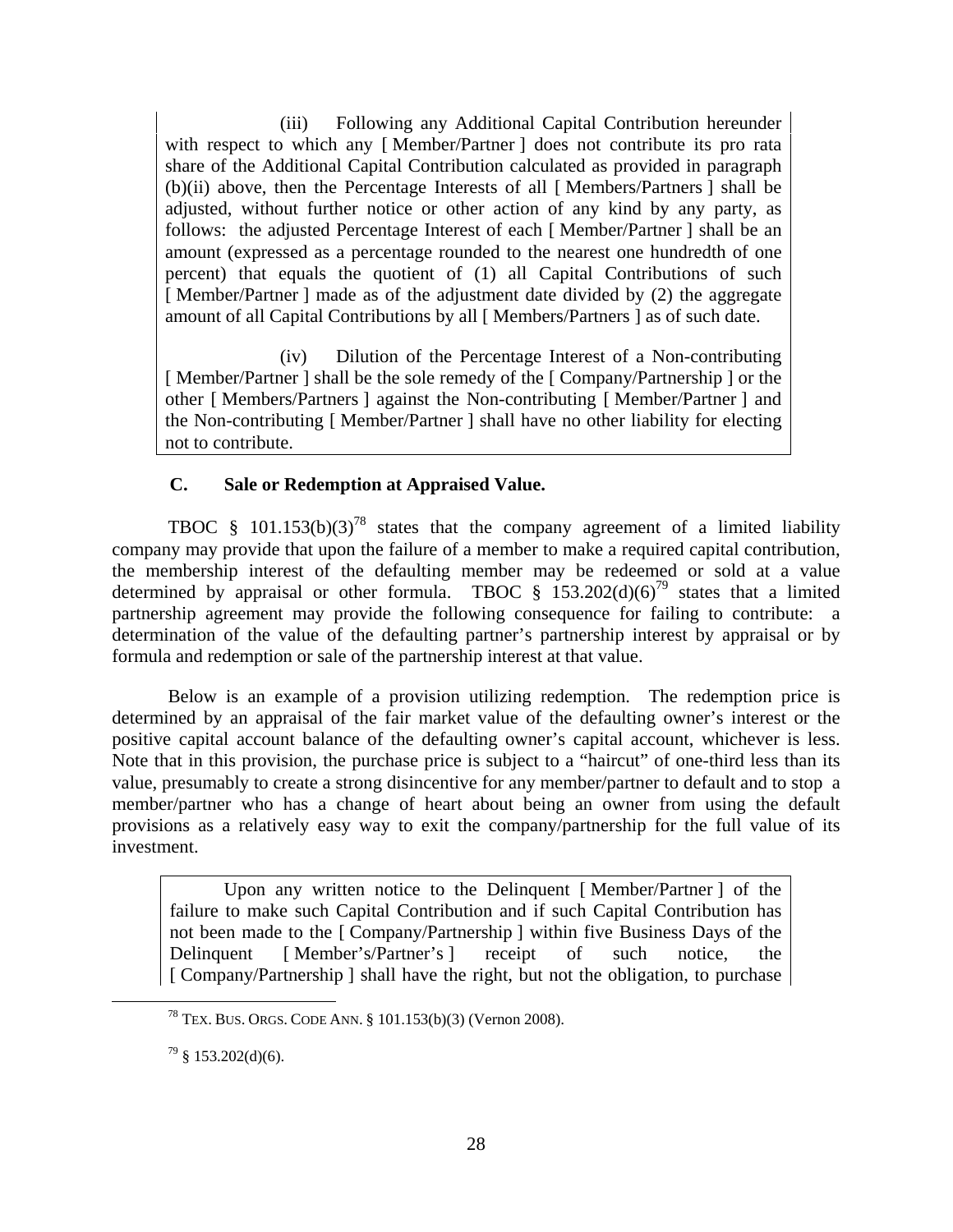the interest of the Delinquent [ Member/Partner ] in the [ Company/Partnership ] for a price equal to the lesser of (i) 66-2/3% of the fair market value of such Delinquent [ Member's/Partner's ] interest in the [ Company/Partnership ], or (ii) 66-2/3% of the positive capital account balance of such Delinquent [ Member/Partner ] existing as of the date of the [ Manager's/General Partner's ] Notice to such Delinquent [ Member/Partner ] of its delinquent Capital Contribution, or zero, if such capital account balance is negative (the "Purchase Price"). For the purposes of this Section only, the fair market value of the Delinquent [ Member's/Partner's ] Ownership Interest shall be determined by the agreement of the [ Manager/General Partner ] and the Delinquent [Member/Partner] or if such parties are unable to agree on the fair market value of the Delinquent [ Member's/Partner's ] interest in [ Company/Partnership ] within fifteen days of the receipt of notice by the Delinquent [Member/Partner ] from the [ Manager/General Partner ] of the [ Company'/Partnership's ] exercise of its rights hereunder (the "Exercise Notice"), then such fair market value shall be determined by "baseball" arbitration in accordance with following provisions. The [ Manager/General Partner ] and the Delinquent [ Member/Partner ] shall attempt to agree on an arbitrator. If the parties are unable to agree on an arbitrator within twenty days of the receipt by the Delinquent [ Member/Partner ] of the Exercise Notice from the [ Manager/General Partner ], the [Manager/General Partner ] shall promptly designate an independent investment banker, investment advisor or investment banking firm with reasonable experience in the \_\_\_\_\_\_\_\_\_\_\_\_\_\_ industry to serve as an independent arbitrator. Within twenty days after the selection of the independent arbitrator, each of the [ Manager/General Partner ] and the Delinquent [ Member/Partner ] shall submit in writing to the independent arbitrator their determination of an amount in United States dollars representing the fair market value of the Delinquent [ Member's/Partner's ] interest in the [ Company/Partnership ]. The [ Company/Partnership ] shall provide to the arbitrator such information concerning the [ Company/Partnership ] and its assets as the arbitrator may reasonably request for the purpose of performing his or her duties hereunder, provided that the [ Company/Partnership ] shall not be obligated to furnish any information the furnishing of which may violate any existing confidentiality obligation of the [ Company/Partnership ] and the [ Company/Partnership ] may, if reasonably necessary to protect confidential information, require the arbitrator to enter reasonable confidentiality agreements before furnishing such information. The arbitrator shall choose from the two amounts so submitted the one such arbitrator believes most closely reflects the amount a willing buyer would pay and a willing seller would accept for the Delinquent [ Member's/Partner's ] interest in the [ Company/Partnership ] taking into account the limitations on transferability of such interest reflected in this Agreement. If only one Person submits a determination of fair market value to the arbitrator within such time period, the arbitrator shall select the amount so submitted. The fees and expenses of the arbitrator shall be borne by the Delinquent [ Member/Partner ], provided that the [ Company/Partnership ] shall have the right to pay such arbitrator's fees and deduct the amount from amounts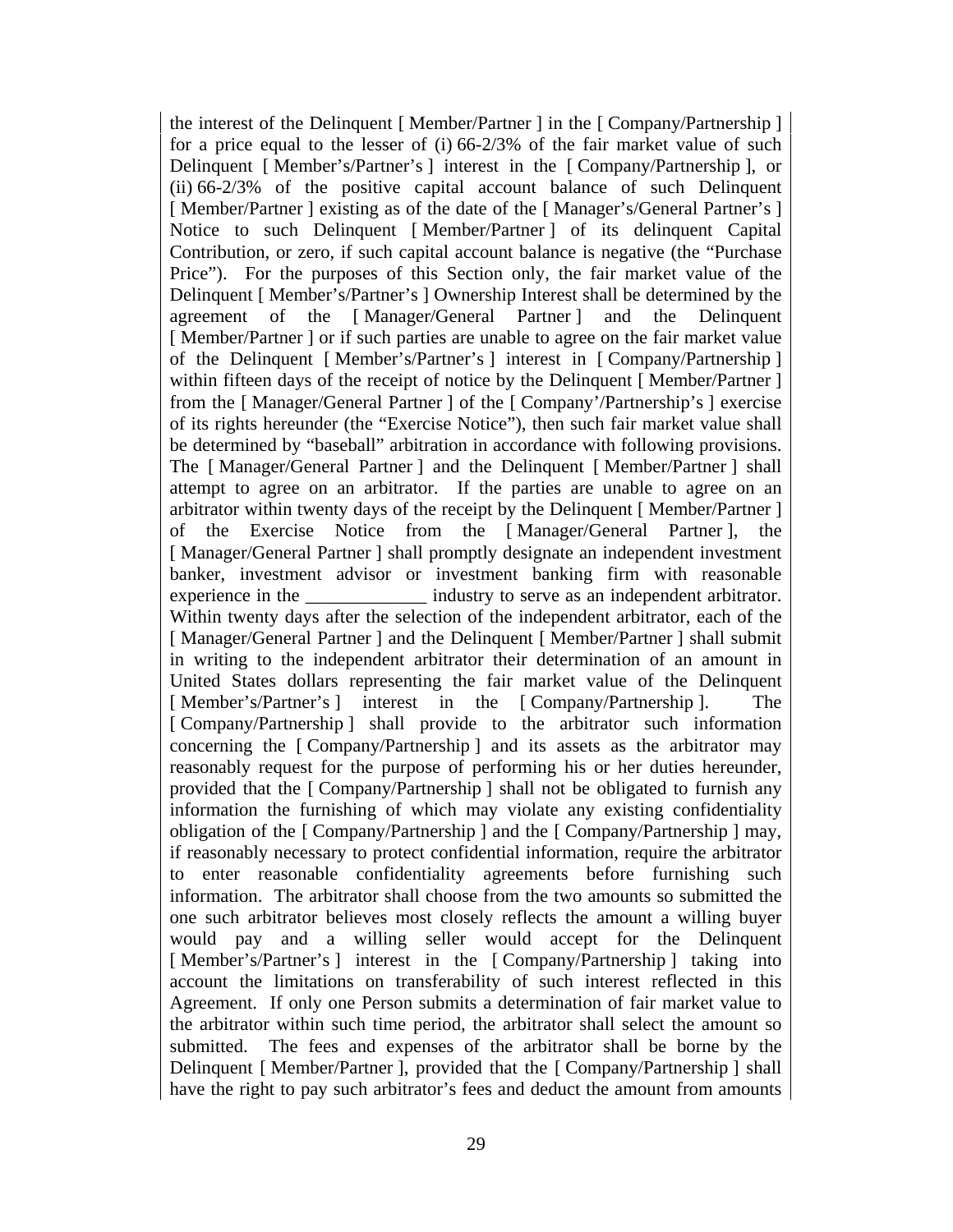payable to the Delinquent [ Member/Partner ] hereunder. At any time within sixty days following the determination of the fair market value of the Delinquent [ Member's/Partner's ] interest in the [ Company/Partnership ], the [ Company/Partnership ] shall have the right, but not the obligation, to purchase such interest in the [ Company/Partnership ] by tendering to such Delinquent [Member/Partner] cash in the amount of the Purchase Price or at the election of the [ Manager/General Partner ] a non-interest bearing promissory note of the [ Company/Partnership ] (containing an express provision that the holder of the promissory note would have recourse only against the [ Company/Partnership ] and not against [ the General Partner or any other Partner/any Member ] for repayment of such promissory note) in the original principal amount of 100% of the Purchase Price, due and payable on a date which is ninety days after the liquidation of the [ Company/Partnership ]. Upon tender of the consideration as set forth above to the Delinquent [ Member/Partner ], the [ Company/Partnership ] shall be deemed to have repurchased the Delinquent [ Member's/Partner's ] interest in the [ Company/Partnership ] and Exhibit A shall be deemed amended to reflect such Delinquent [ Member's/Partner's ] Sharing Points as zero. The [ Manager/General Partner ] may call for Capital Contributions pursuant to the Capital Contributions section of this Agreement to purchase such Delinquent [ Member's/Partner's ] interest in the [ Company/Partnership ] (which shall be treated for all purposes as an Investment Contribution) and the [ Members'/Partners' ] proportionate shares of such Capital Contribution shall be determined as if the Delinquent [ Member's/Partner's ] Sharing Points were zero. The payment to be made to the Delinquent [Member/Partner] pursuant to this Section is, and shall be conclusively deemed to be, in complete liquidation and satisfaction of all the rights and interest of the Delinquent [ Member/Partner ] (and all Persons claiming by, through or under the Delinquent [ Member/Partner ]) in and with respect to the [ Company/Partnership ] including without limitation any interest in the [ Company/Partnership ], any rights to specific [ Company/Partnership ] property and (insofar as the affairs of the [ Company/Partnership ] are concerned) against the [ Members/Partners ] and shall constitute a compromise to which all [Members/Partners ] have agreed.<sup>80</sup>

# **D. Forfeiture.**

TBOC § 101.153(b)(4)(B)<sup>81</sup> states that the company agreement of a limited liability company may provide that upon the failure of a member to make a required capital contribution, the membership interest of the defaulting member may be made the subject of forfeiture. TBOC

<sup>&</sup>lt;sup>80</sup> This language was adopted from a limited partnership agreement governed by Delaware law and that agreement contained the following additional language: " . . . shall constitute a compromise to which all Partners have agreed pursuant to Section 17-502(b) of the Delaware Revised Uniform Limited Partnership Act."

<sup>&</sup>lt;sup>81</sup> TEX. BUS. ORGS. CODE ANN. § 101.153(b)(4)(B) (Vernon 2008).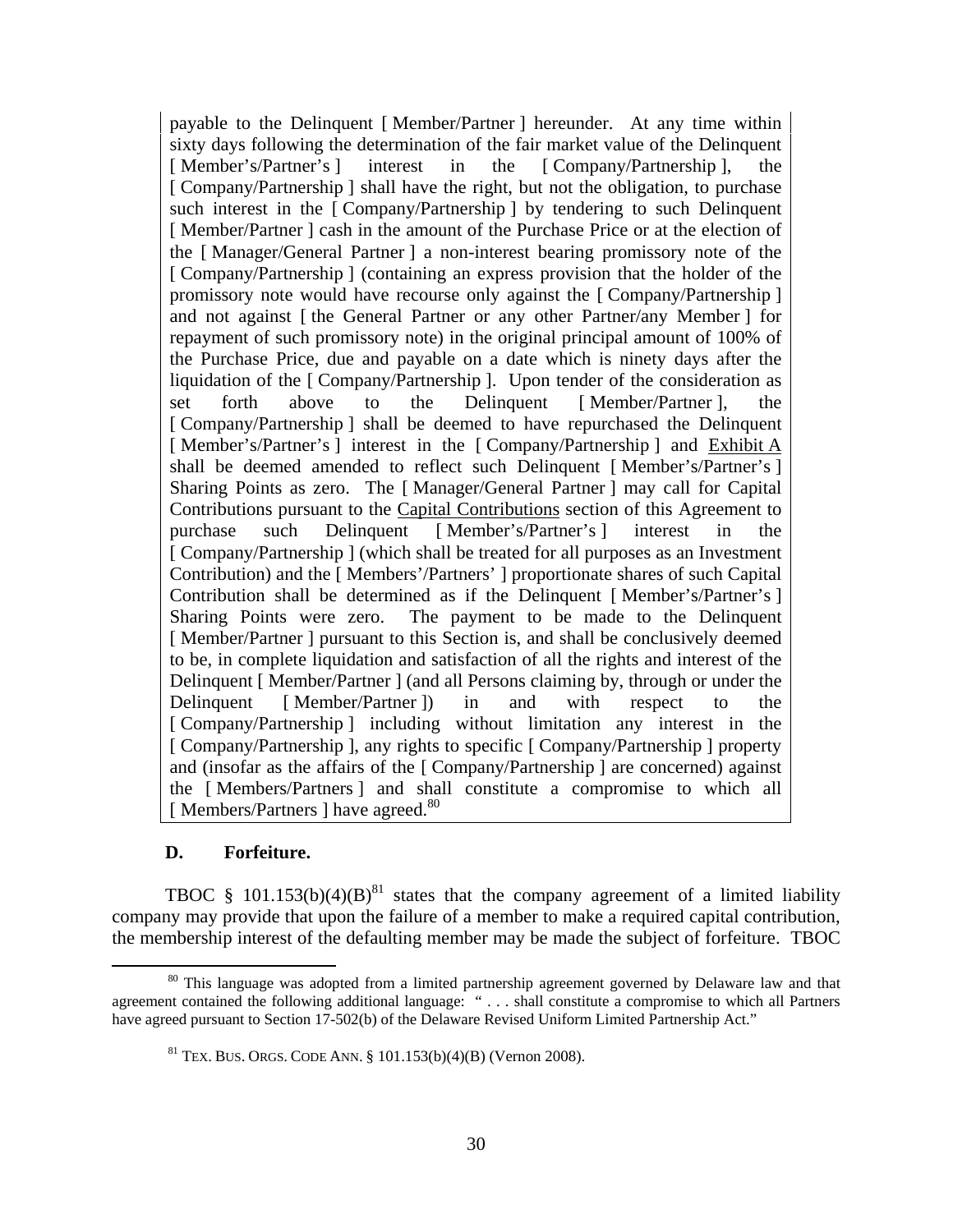§ 153.202(d)(4)<sup>82</sup> provides that a limited partnership agreement may provide the following consequence for failing to contribute: forfeiture of the partner's partnership interest.

An example of forfeiture provisions is set forth below. The provisions below are adopted from provisions from the agreement for a private equity fund. To address the need of the fund to replace the capital commitment of the defaulting owner, these provisions include a mechanism for reallocating the forfeited interest (including the commitment to make capital contributions) to the other owners pro rata. If any of the other owners decline to accept their pro rata share of the reallocated interest (in effect increasing their capital commitments), the manager/general partner is authorized to sell the forfeited interest to the other owners or to a third party.

(a) Subject to paragraph (c) below, the [ Manager/General Partner ] in its sole discretion may cause the Defaulting [ Member/Partner ] to forfeit up to 50% of its interest in the [ Company/Partnership ] without payment or other consideration therefore, and the [ Manager/General Partner ] shall offer such forfeited portion of the Defaulting [ Member's/Partner's ] interest in the [ Company/Partnership ] to the other [ Members/Partners ] (other than any Defaulting [ Members/Partners ] and Persons not able to purchase such interests pursuant to the Disqualified Persons section of this Agreement) pro rata according to their respective Commitments. The [ Manager/General Partner ] shall provide a notice to each [ Member/Partner ] setting forth the amount of the forfeited portion of the Defaulting [ Member's/Partner's ] interest offered to such [Member/Partner]. In the event that any [Member/Limited Partner] elects not to accept its pro rata share of the forfeited portion of a Defaulting [Member's/Partner's ] interest in the [Company/Partnership ], such [ Member/Limited Partner ] shall notify the [ Manager/General Partner ] within ten days, or such longer time period as the [ Manager/General Partner ] may determine in its sole discretion, after receiving notice of such offer from the [Manager/General Partner], and any forfeited portion of a Defaulting [Member's/Partner's ] interest in the [Company/Partnership ] not accepted may be offered again by the [ Manager/General Partner ] in its sole discretion according to the provisions of this paragraph (a) as if such forfeited portion had not previously been offered.

(b) Subject to paragraph (c) below, to the extent a Defaulting [Member's/Partner's ] interest is not forfeited and reallocated pursuant to paragraph (a) above (including the remaining portion of such Defaulting [ Member's/Partner's ] interest not subject to forfeiture), the [ Manager/General Partner ] in its sole discretion may offer to the [Members/Partners ] (other than any Defaulting [ Members/Partners ] and Persons not able to purchase such interests pursuant to the Disqualified Persons section of this Agreement) the portion of the Defaulting [Member's/Partner's ] interest in the

 $82 \text{ }$ \$153.202(d)(4).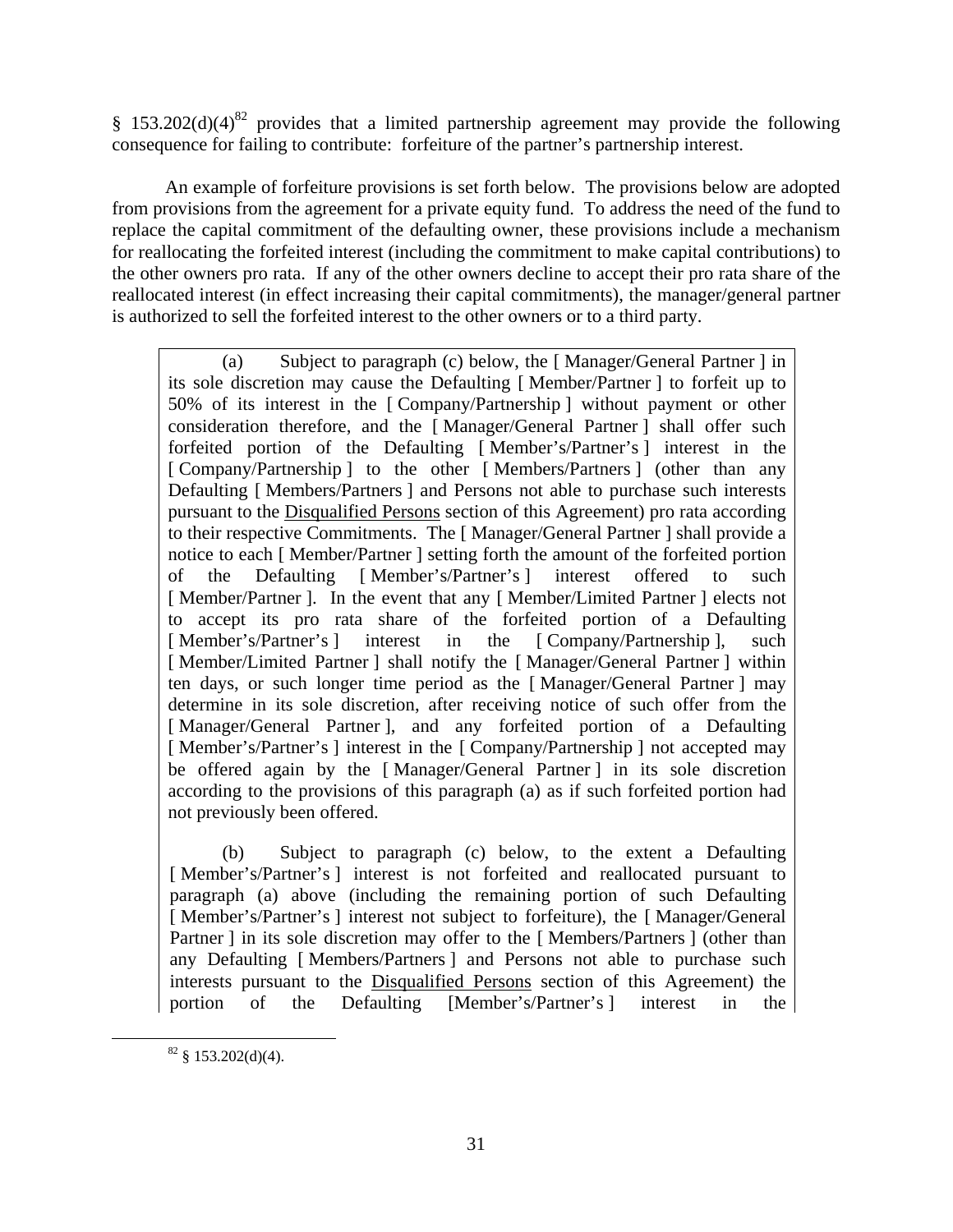[ Company/Partnership ] which is not forfeited and reallocated pro rata according to their respective Commitments at an aggregate price equal to the lower of the net book value or fair market value (as reasonably determined by the [ Manager/General Partner ]) of such portion of the Defaulting [Member's/Partner's ] interest in the [Company/Partnership ] which is not forfeited and reallocated. If the remaining portion of the Defaulting [ Member's/Partner's ] interest is not purchased in the manner set forth herein, the [ Manager/General Partner ] in its sole discretion may offer the remaining interest to a third party or parties on not more favorable terms than as originally offered to the [ Members/Partners ], in which case such third party or parties shall, as a condition of purchasing such interest, become a party to this Agreement.

(c) Any [ Member/Partner ] or third party acquiring a portion of the Defaulting [ Member's/Partner's ] interest shall assume the portion of the Defaulting [ Member's/Partner's ] obligation to make both defaulted and future Capital Contributions pursuant to its Commitment which is commensurate with the portion of the Defaulting [ Member's/Partner's ] interest being acquired by such Person; provided, however, that the [ Manager/General Partner ] shall have the right, in its sole discretion, to reduce the Commitment pertaining to the portion of the Defaulting [ Member's/Partner's ] interest acquired by a Person to the amount of Capital Contributions made by the Defaulting [ Member/Partner ] with respect to such portion of the Defaulting [Member's/Partner's interest (which amount of Capital Contributions shall be equal to the pro rata portion of the aggregate Capital Contributions made by the Defaulting [ Member/Partner ] with respect to its entire interest) on or prior to the date of the default, and the aggregate Commitments of the [ Company/Partnership ] shall be commensurately reduced. Except as otherwise set forth in this section, the [ Manager/General Partner ] shall handle the mechanics of making offers and shall in its sole discretion set time limits for acceptance.

# **E. Subordination.**

TBOC § 101.153(b)(2)<sup>83</sup> states that the company agreement of a limited liability company may provide that upon the failure of a member to make a required capital contribution, the membership interest of the defaulting member may be subordinated to the membership interests of nondefaulting members. TBOC  $\frac{1}{8}$  153.202(d)(2)<sup>84</sup> provides that partnership agreement may provide the following consequence for failing to contribute: subordination of the partner's partnership interest to the interests of nondefaulting partners.

While this consequence by itself does not address the need of the entity to replace the shortfall in funds needed by the entity created by the default, if the partnership has another

 $83 \text{ } \frac{\text{}}{\text{}} 101.153 \text{ (b)} (2)$ .

 $84 \text{ }$  § 153.202(d)(2).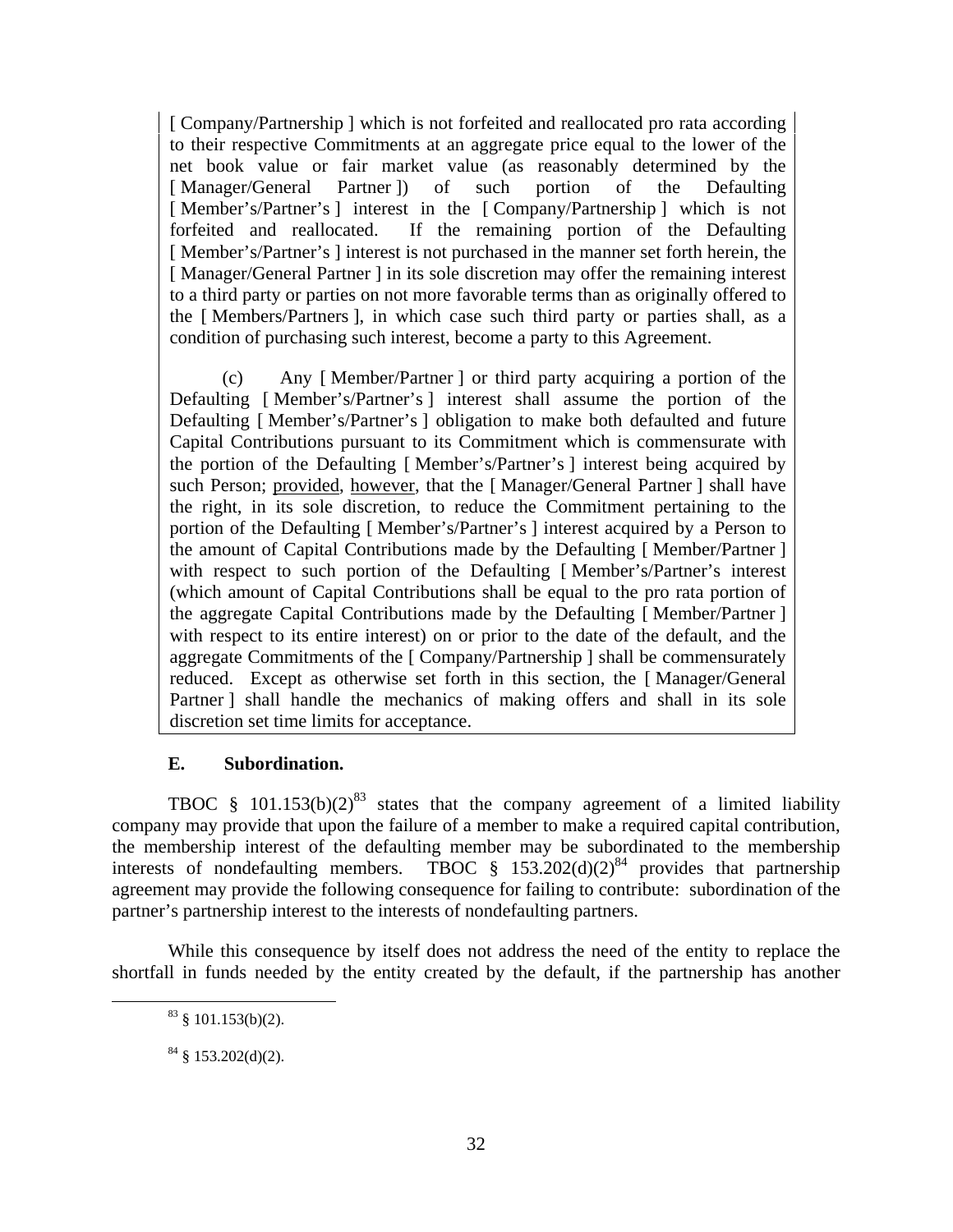source of funds, this consequence is appealing because it is easy for investors to comprehend and the results of the consequence are fairly predictable and easy to implement.

Below are provisions where the right of the defaulting owner to receive any distributions is subordinated until the amount that the owner would have received is equal to the defaulted amount. The subordination is described in these provisions as a "set-off." While it might be preferable to track the language of the statute (i.e., describe the consequence as subordination of distributions of the defaulting owner behind distributions to the other owners), a set-off achieves the same economic effect.

# Failure to Make Capital Commitment.

(a) If a Contribution Default has occurred with respect to any [Member/Limited Partner], the [Company/Partnership] shall provide such [ Member/Limited Partner ] (a "Defaulting [ Member/Partner ]") with written notice of the Contribution Default and the Defaulting [ Member/Partner ] shall have twenty days from the delivery of such notice to cure such Contribution Default and, in the sole discretion of the [ Manager/General Partner ], the [ Company/Partnership ] shall have the right to declare that interest shall accrue at the lesser of (i) the Prime Rate or (ii) the maximum interest that may be charged by the [ Company/Partnership ] on such amounts under applicable usury or other law on such outstanding unpaid Capital Commitment, from and including the date such payment was due until the date of payment to the [Company/Partnership ]. In the event that the Defaulting [ Member/Partner ] has not cured the Contribution Default before the expiration of the cure period, then, following the expiration of the cure period, the [ Company/Partnership ] at the sole discretion of the [Manager/General Partner] shall, in addition to any other rights the [ Company/Partnership ] may have at law or at equity, have the right to take one or more of the following actions:

(i) Foreclose on the pledge of the Defaulting [ Member's/Partner's ] Units and exercise all rights of a secured party with respect to the Pledged Collateral under the UCC;

(ii) Cause any distributions otherwise payable to the Defaulting [Member/Partner] under this Agreement to be set off or withheld from such Defaulting Partner in accordance with the Set-off and Withholding of Certain Amounts section of this Agreement; and/or

(iii) Suspend all voting rights, rights to distributions and, to the fullest extent permitted by law, other rights provided to the Defaulting [Member/Partner] under the TBOC and this Agreement, in which case the Defaulting [ Member's/Partner's ] Units shall not be counted for purposes of determining the Units entitled to vote hereunder.

(b) Notwithstanding anything to the contrary contained in this Agreement, in addition to exercising the foregoing remedies against a Defaulting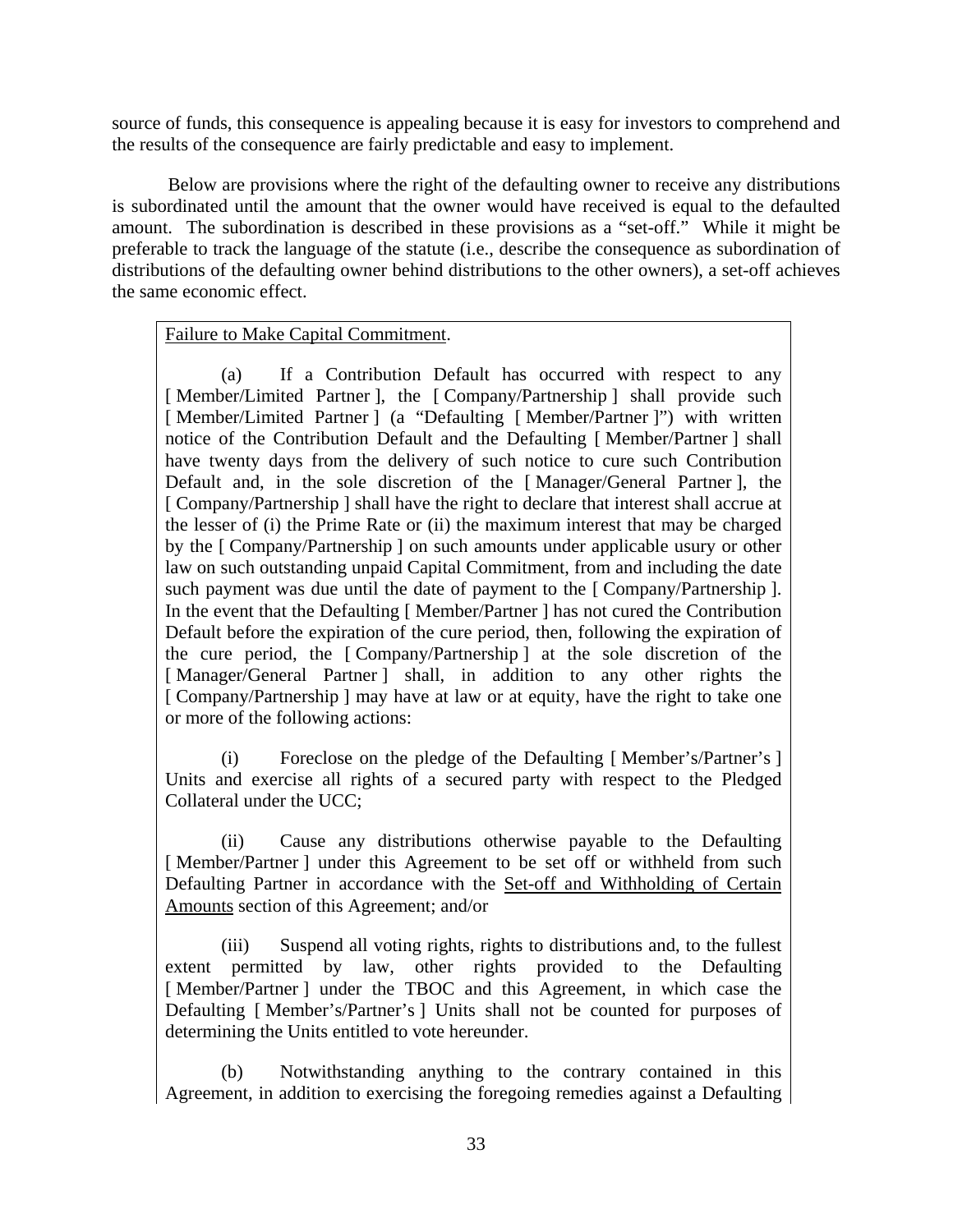[ Member/Partner ], or any other rights hereunder or under applicable law, the [ Manager/General Partner ] shall have the right to make an additional request to all [ Members/Limited Partners ] other than the Defaulting [ Member/Partner ] calling for an additional Capital Contribution in the aggregate amount of the Capital Contribution the Defaulting [ Member/Partner ] failed to make to be made by such [ Members/Limited Partners ] on a pro rata basis based on the Proportionate Share of each such [ Member/Limited Partner ]. Any request for an additional Capital Contribution pursuant to the immediately preceding sentence shall not increase any non-defaulting [ Member's/Limited Partner's ] Capital Commitment and any amount contributed by any non-defaulting [ Members/Limited Partners ] pursuant to such request shall reduce the amount of such Defaulting [ Member's/Partner's ] unpaid Capital Commitment.

## Set-off and Withholding of Certain Amounts.

Notwithstanding anything to the contrary contained in this Agreement or the Subscription Agreement, the [ Company/Partnership ] may, in the [Manager's/General Partner's ] sole discretion, set-off against or withhold from any distribution to any [ Member/Partner ] pursuant to this Agreement any amounts due from such [ Member/Partner ] to the Partnership pursuant to this Agreement and the Subscription Agreement, to the extent not otherwise paid. Any amount so set-off or withheld pursuant to this Section shall be applied by the [ Company/Partnership ] to discharge the obligation in respect of which such amounts were withheld. All amounts set-off or withheld from distributions to a [ Member/Partner ] pursuant to this Section shall be treated as amounts distributed to such [ Member/Partner ] by the [ Company/Partnership ] and paid to the [ Company/Partnership ] by such [ Member/Partner ] for all purposes under this Agreement. The [ Company/Partnership ] shall deliver written notice of any such set-off or withholding to each [ Member/Partner ] subject thereto within ten Business Days after such set-off or withholding.

The provisions below combine the concept of forfeiture with subordination. The defaulting owner's capital account is reduced by 20% and reallocated to the non-defaulting owners, and the defaulting owner is entitled to no distributions until the winding up of the entity.

# Defaulting Capital Commitment.

(a) If any [ Member/Limited Partner ] shall fail to contribute all or a portion of any Capital Call as set forth in a Call Notice on or before the Due Date therefor, and shall not within ten (10) days of the receipt of notice of such failure delivered by the [ Manager/General Partner ], have cured such failure (such [Member/Limited Partner ] being herein referred to as a "Defaulting" [Member/Partner]" and such failure to cure as a "Default"), in the discretion of the [ Manager/General Partner ], a Defaulting [ Member's/Partner's ] Capital Account may immediately be reduced by twenty percent (20%) of the amount thereof upon each Default by such Defaulting [ Member/Partner ] and allocated to all non-Defaulting [ Members/Limited Partners and to the General Partner ]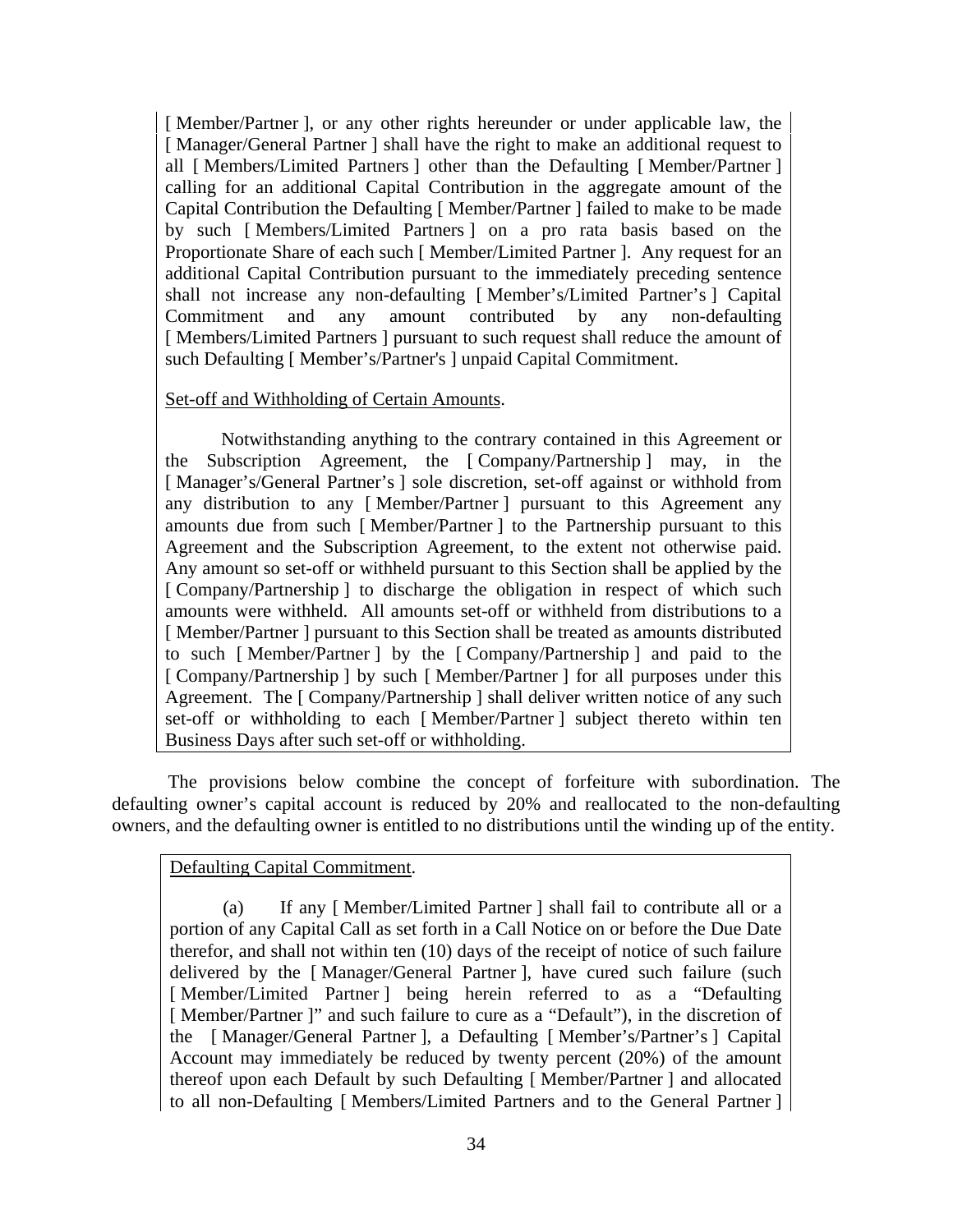pro rata in proportion to each such [ Member's/Partner's ] Percentage of Contributed Capital.

(b) For so long as the Defaulting [ Member/Partner ] remains a [ Member/Limited Partner ], it shall not be allocated any portion of Net Income or Net Realized Gains, or otherwise be taken account of in any determination of Capital Accounts or interests in the [ Company/Partnership ], but shall be allocated its portion of Net Loss or Net Realized Losses. Any such Net Income or Net Realized Gains shall instead be allocated to the Non-Defaulting [ Members/Partners ] or additional [ Members/Limited Partners ] in accordance with the provisions of the Allocations section of this Agreement. Defaulting [Members/Partners ] (including Defaulting [Member/Partners ] removed as [ Members/Limited Partners ]) shall not be entitled to any distributions under the Distributions section of this Agreement until the winding up of the [ Company/Partnership ].

(c) During the winding up period of the [ Company/Partnership ], after the payment in full of all amounts required to be paid pursuant to paragraphs  $(a)(i)$  and  $(ii)$  of the Final Distribution and Allocation section of the Agreement,<sup>85</sup>

(i) for the payment, or the reasonable provision for the payment, of the debts and liabilities of the [ Company/Partnership ], including, to the extent permitted by law, amounts owed to the [ Manager/General Partner ] and any [ Members/other Partners ] in their respective capacities as creditors of the [ Company/Partnership ], and the expenses of liquidation including conditional, contingent or unmatured debts and obligations of the [ Company/Partnership ];

(ii) to the [ Members/Partners ], other than a Defaulting [ Member/Partner ], in accordance with the positive balances of their respective Capital Accounts and as otherwise necessary to give effect to the terms of and permit distributions in accordance with the Distributions section of this Agreement;

(Footnote continued on the next page)

<sup>&</sup>lt;sup>85</sup> The referenced Final Distribution and Allocation section reads as follows:

<sup>(</sup>a) In the final Fiscal Year of the [ Company/Partnership ] each item of Net Income and Net Loss and Net Realized Gain and Net Realized Loss shall be allocated to the [ Members/Partners ] in such manner as would, to the extent possible, result in the [ Members/Partners ] having zero balances in their Capital Accounts if all distributions by the [ Company/Partnership ], including liquidating distributions, were made in accordance with the Distributions section of this Agreement. If the Fair Market Value of [Company/Partnership] assets to be distributed in kind exceeds ("book gain") or is less than ("book loss") the book value of such assets, to the extent not otherwise recognized to the [ Company/Partnership ], such book gain or book loss shall be taken into account in computing Net Income or Net Loss, Net Realized Gain and Net Realized Loss for such Fiscal Year for all purposes of crediting or charging the Capital Accounts of the [ Members/Partners ] pursuant to the Allocation section of this Agreement as if such assets had been sold and the proceeds distributed pursuant to the Distributions section. Thereupon, all of the assets of the [ Company/Partnership ], or the proceeds therefrom, shall be distributed or used as follows and in the following order of priority: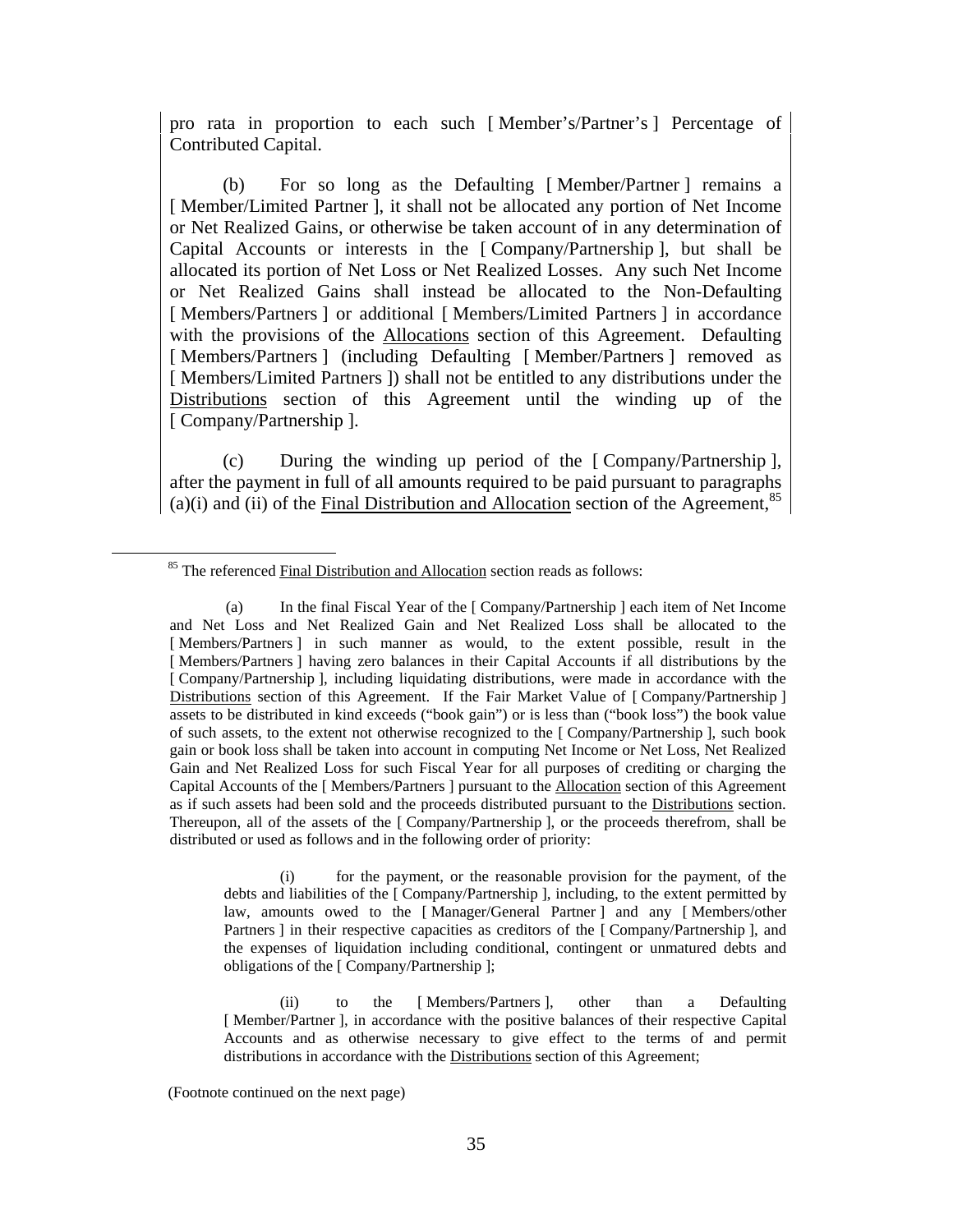the [ Company/Partnership ] shall pay each Defaulting [ Member/Partner ] (in each case, without interest) an amount equal to the lesser of (i) its Capital Contributions actually paid to the [ Company/Partnership ]; (ii) its Capital Account as of the date of its Default, as reduced as provided in paragraph (a) above; and (iii) **percent of the total distributions to [ Members/Partners ]** under the Final Distribution and Allocation section multiplied by the Defaulting [ Member's/Partner's ] Percentage of Contributed Capital. To the extent that the Defaulting [ Member/Partner ] is entitled to receive less than its Capital Account balance pursuant to this paragraph (c), such deficiency shall be allocated to the Capital Account balances of the non-Defaulting [ Members/Partners as follows: \_\_\_\_\_\_\_ percent to the non-Defaulting Limited Partners and \_\_\_\_\_ percent to the [Manager/General Partner ] and shall be distributed to them in accordance with paragraphs (a)(i) and (ii) of the Final Distribution and Allocation section.

(d) To the extent permitted by law, each Defaulting [Member/Partner ] waives any rights to receive any payments or to demand an accounting of the [ Company/Partnership ], in each case, prior to the termination of the [ Company/Partnership ]. Each Defaulting [ Member/Partner ] (including Defaulting [ Member/Partners ] removed as [ Members/Limited Partners ]) shall remain fully liable with respect to its [ Company/Partnership ] obligations, to the extent provided by law, as if such Default had not occurred. The full amount of such Defaulting [ Member's/Partner's ] Capital Commitments or Capital Contributions, as of the date of its Default, shall be included in calculating the amount of the Management Fees that shall be payable by such Defaulting [Member/Partner]. Each Defaulting [Member/Partner] shall also pay to the [ Company/Partnership ] its pro rata portion (based on the Capital Commitments of the [ Members/Partners ] immediately prior to the Default by such Defaulting [Member/Partner] or as otherwise provided in this Agreement) of other [ Company/Partnership ] Expenses. The [ Manager/General Partner ] shall have the right, in its discretion, to offset amounts payable by any Defaulting [ Member/Partner ] to the [ Company/Partnership ] (including [ Company/Partnership ] Expenses) against amounts payable by the [ Company/Partnership ] to such Defaulting [ Member/Partner ].

(iii) to the Defaulting Partners in accordance with the Default in Capital Commitment section of this Agreement; and

(iv) thereafter, \_\_\_% to the [ Members/Limited Partners ], other than a Defaulting [Member/Partner ], in proportion to their Contributed Capital, and  $\%$  to the [ Manager/General Partner ].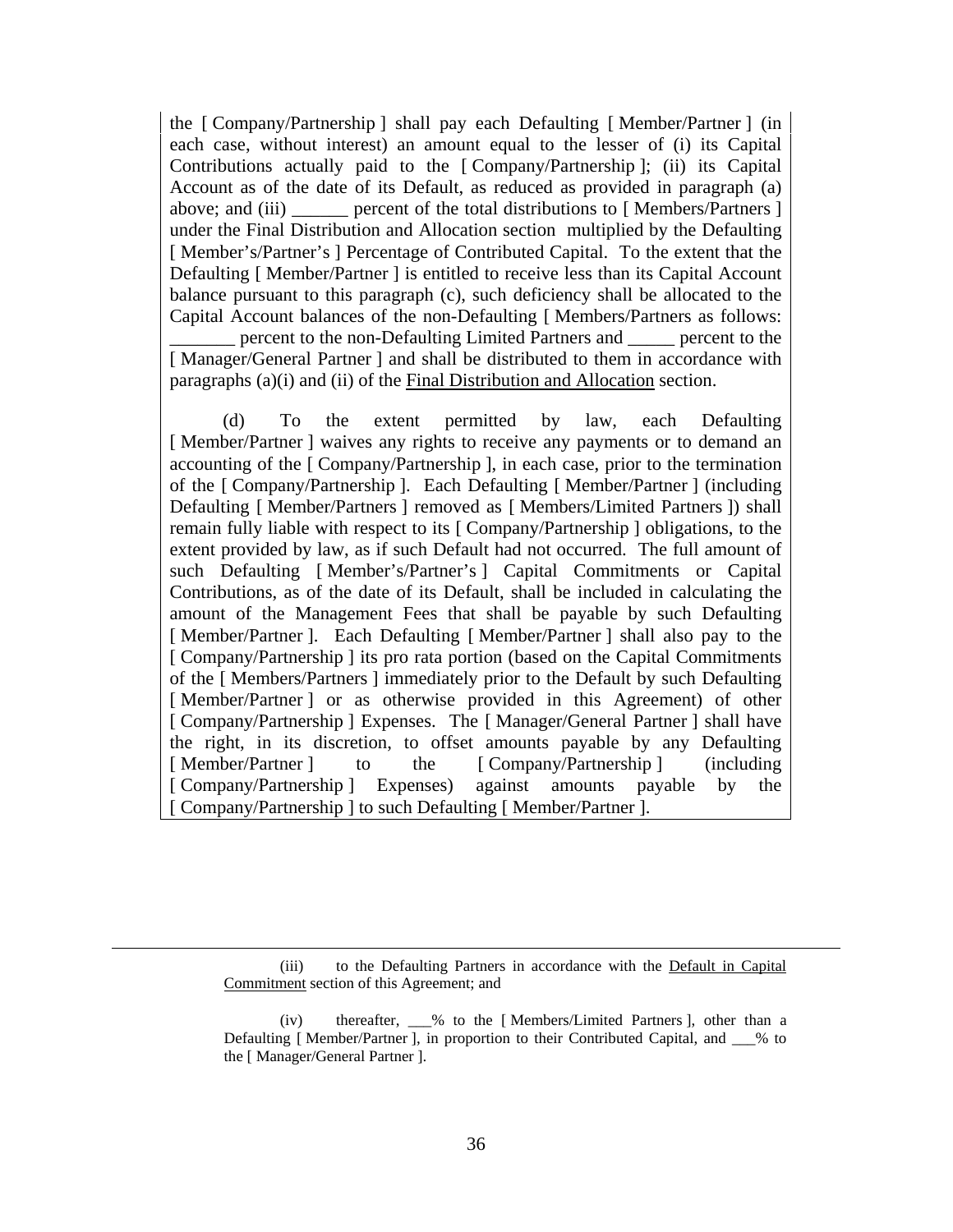### **F. Other Consequences.**

TBOC Section  $101.153(b)(4)(D)^{86}$  states that the company agreement of a limited liability company may provide that upon the failure of a member to make a required capital contribution, the membership interest of the defaulting member may be made the subject of "...another penalty or consequence". TBOC Section  $153.202(d)(1)^{87}$  provides that a limited partnership agreement may provide for "…another penalty or consequence." Other penalties of consequences that might be considered include: elimination of voting rights,<sup>88</sup> elimination of all rights as a member/partner,<sup>89</sup> charging interest on the amount of the defaulted capital call,<sup>90</sup> and foreclosure on the ownership interest of the defaulting member/partner.<sup>91</sup>

## **VII. Conclusion.**

The practitioner who undertakes to assist a client in connection with the formation of and/or investment in a limited liability company or partnership will need to include among her or his tasks consideration of capital contribution provisions. When forming a corporation, establishing the capitalization of the entity is a fairly simple task, largely governed by statute. When forming an unincorporated entity, the lawyer preparing the entity documents must draft capital contribution provisions that spell out the rights and obligations of the entity and the investors with respect to the capitalization of the entity. These provisions can range from simple provisions consisting of a few sentences to lengthy, complex provisions, depending upon the nature and purpose of the entity and the arrangements and agreements reached among the parties. If the capitalization provisions contemplate that there will be obligations to contribute additional capital beyond the assets contributed upon the formation of the entity, the capitalization provisions should include provisions for consequences of a default of these obligations. The statutes permit a wide range of consequences and the effectiveness of any capital call provisions will be a reflection of the creativity and sophistication of the organizers and the creativity, sophistication and skill of their lawyers.

- <sup>89</sup> See the sample provisions quoted under Part VI.E. above for an example of elimination of all rights.
- $90$  See the sample provisions quoted under Part VI.D. of this outline for an example of interest charges.

 <sup>86</sup> TEX. BUS. ORGS. CODE ANN. § 101.153(b)(4)(D) (Vernon 2008).

 $87 \S$  153.202(d)(1).

<sup>&</sup>lt;sup>88</sup> See the sample provisions quoted under Part VI.E. above for an example of elimination of voting rights.

<sup>&</sup>lt;sup>91</sup> See the sample provisions quoted under Part VI.A. and Part VI.E. above for examples of foreclosure rights.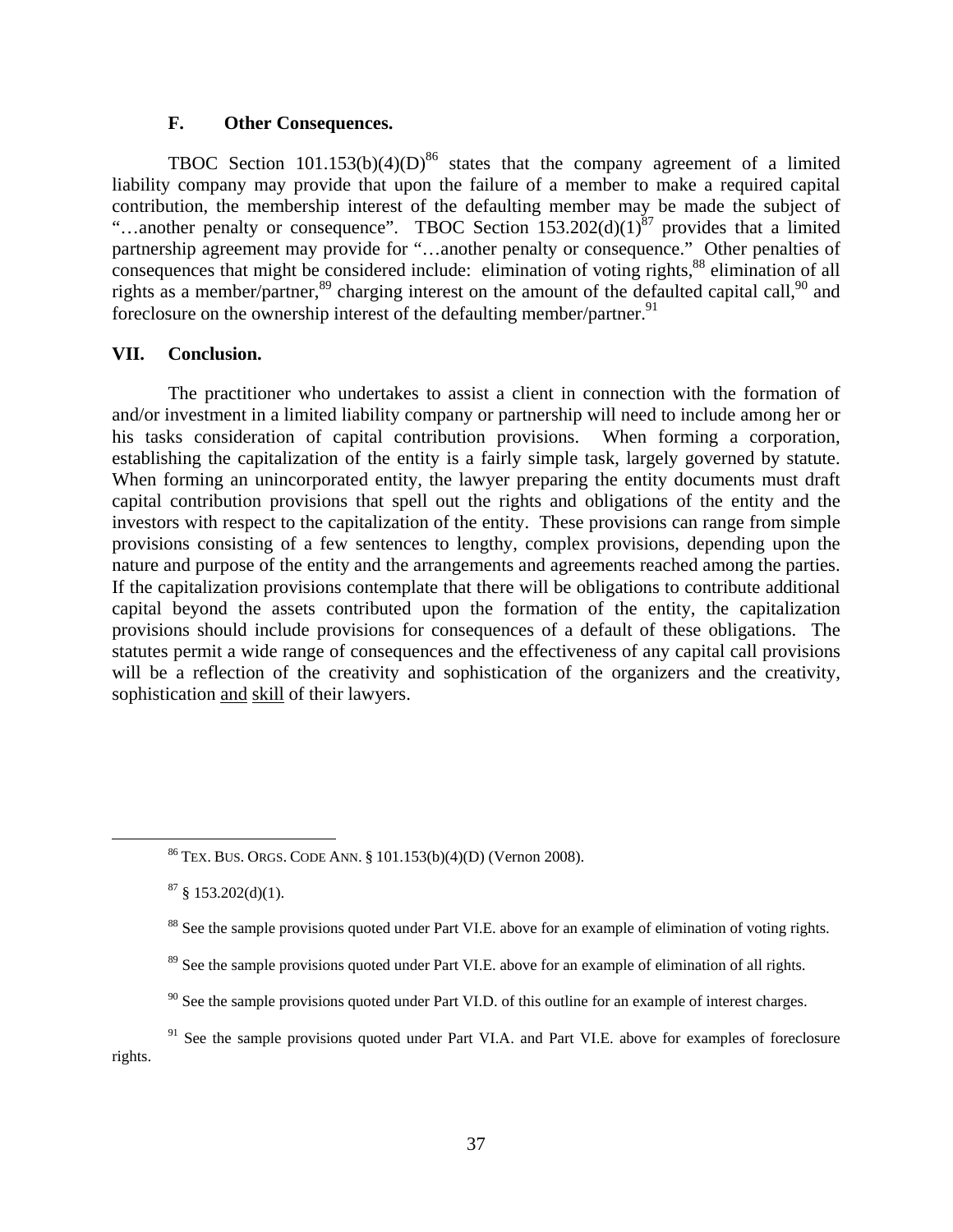# *SCHEDULE A*

*TO* 

# *PLANNING, DRAFTING AND IMPLEMENTING CAPITAL CALL PROVISIONS*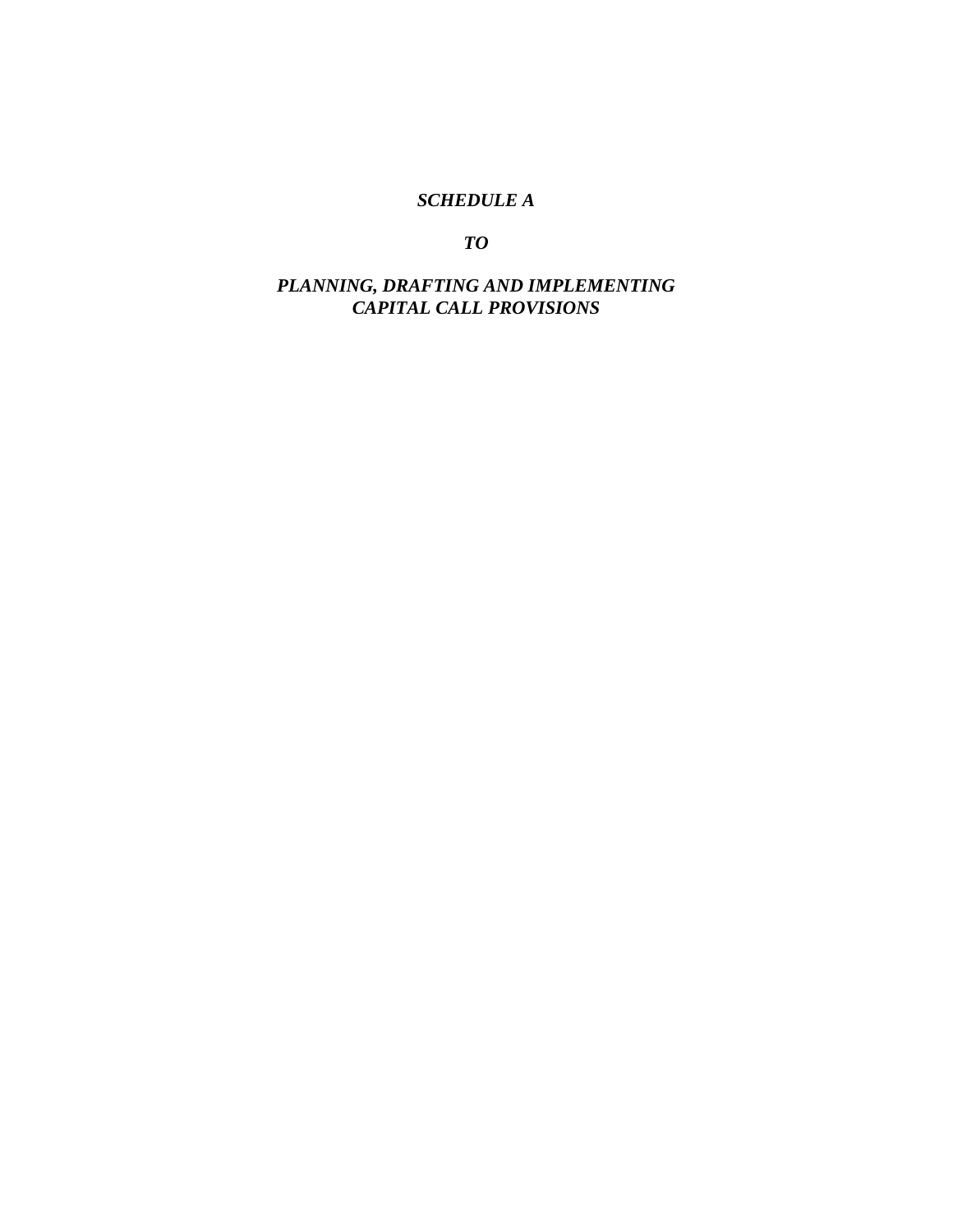# **ASSIGNMENT**

# **AND**

# AND BILL OF SALE

# **FROM**

**TO** 

<u> 1980 - Johann Barn, mars eta bainar</u>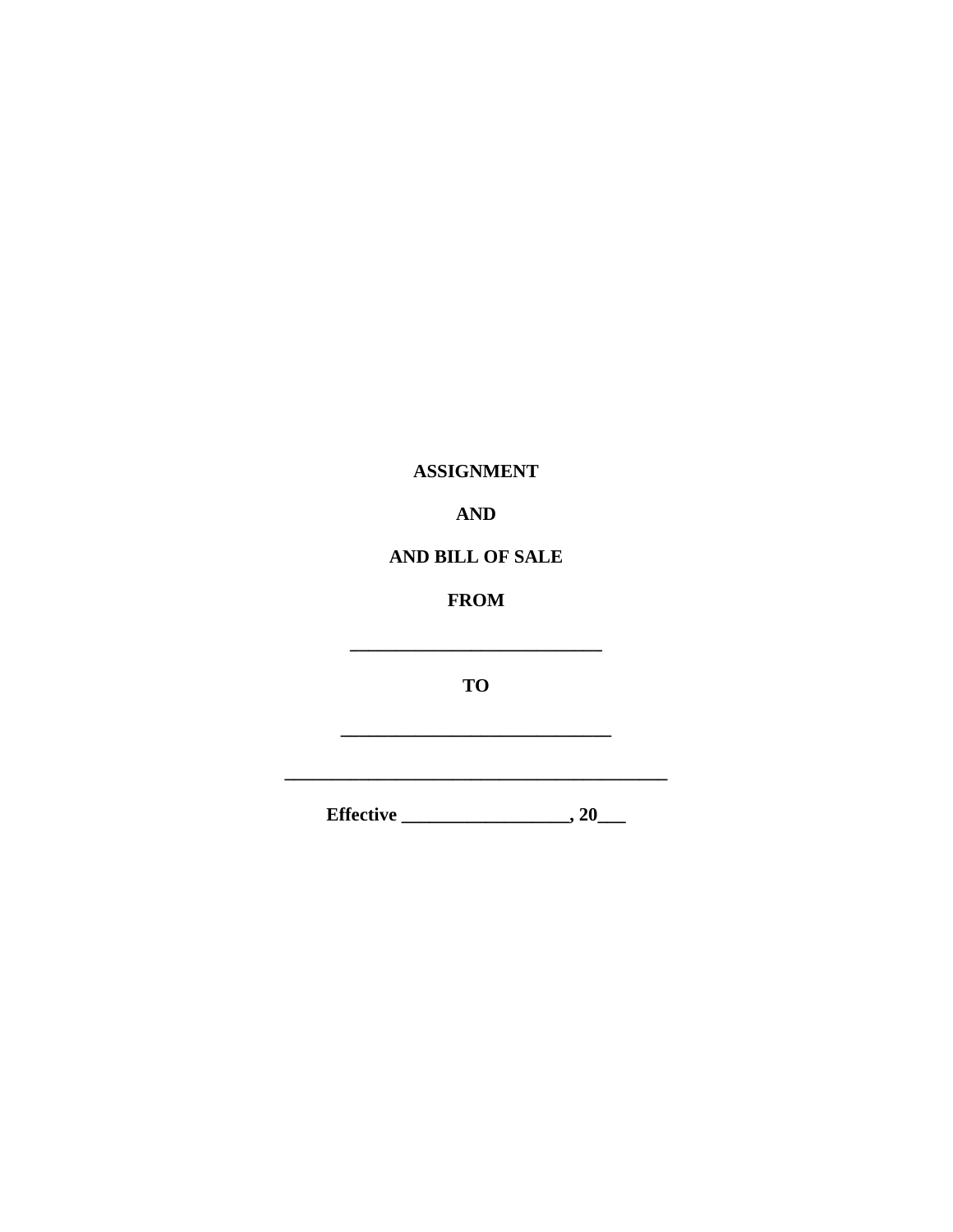## KNOW ALL PERSONS BY THESE PRESENTS THAT:

I.

 \_\_\_\_\_\_\_\_\_\_\_\_\_\_\_\_\_\_\_\_\_\_\_, ("Seller"), for and in consideration of the sum of Ten and No/100 Dollars (\$10.00) and other good and valuable consideration, the sufficiency and adequacy of which is hereby acknowledged, has sold, transferred, assigned, conveyed and delivered, and by these presents does sell, transfer, assign, convey and deliver unto . a Texas [limited liability company/ limited partnership] ("Purchaser"), effective as of \_\_\_\_\_\_\_\_\_\_\_\_, 20\_\_ (the "Effective Date"), all right, title and interest of Seller in and to [all properties, assets and rights, tangible and intangible, owned by Seller on the Effective Date, including without limitation all assets of Seller reflected on the balance sheet of Seller as of the Effective Date, a copy of which is attached hereto as Exhibit "<sup>1</sup>", not including the Excluded Assets (as defined below) but including without limitation, all of the following assets and property:

# *[INSERT A DESCRIPTION OF ASSETS; BELOW ARE EXAMPLES.]*

1. The computers, desks, chairs and other furniture and equipment described on Exhibit " " attached hereto;

2. All right, title and interest of Seller in and to software, including associated computer programming code (including both object code and source code versions thereof), documentation (including, unless otherwise specified, user manuals and other written materials that relate to particular code or databases), materials useful for design (for example, logic manuals, flow charts, and principles of operation), and other written materials or tangible items installed on the computers described on Exhibit "\_\_\_" hereto;

3. The inventory described on Exhibit " \_\_\_" hereto;

4. The accounts receivable of Seller listed on Exhibit "\_\_" including all rights of Seller to collect, deposit, compromise or otherwise deal with such accounts on or after the Effective Date; and

5. The trade name "\_\_\_\_\_\_\_\_\_\_\_" and all rights of Seller; if any, associated with such name.

The assets and property described in this Article I are referred to herein as the "Transferred Assets."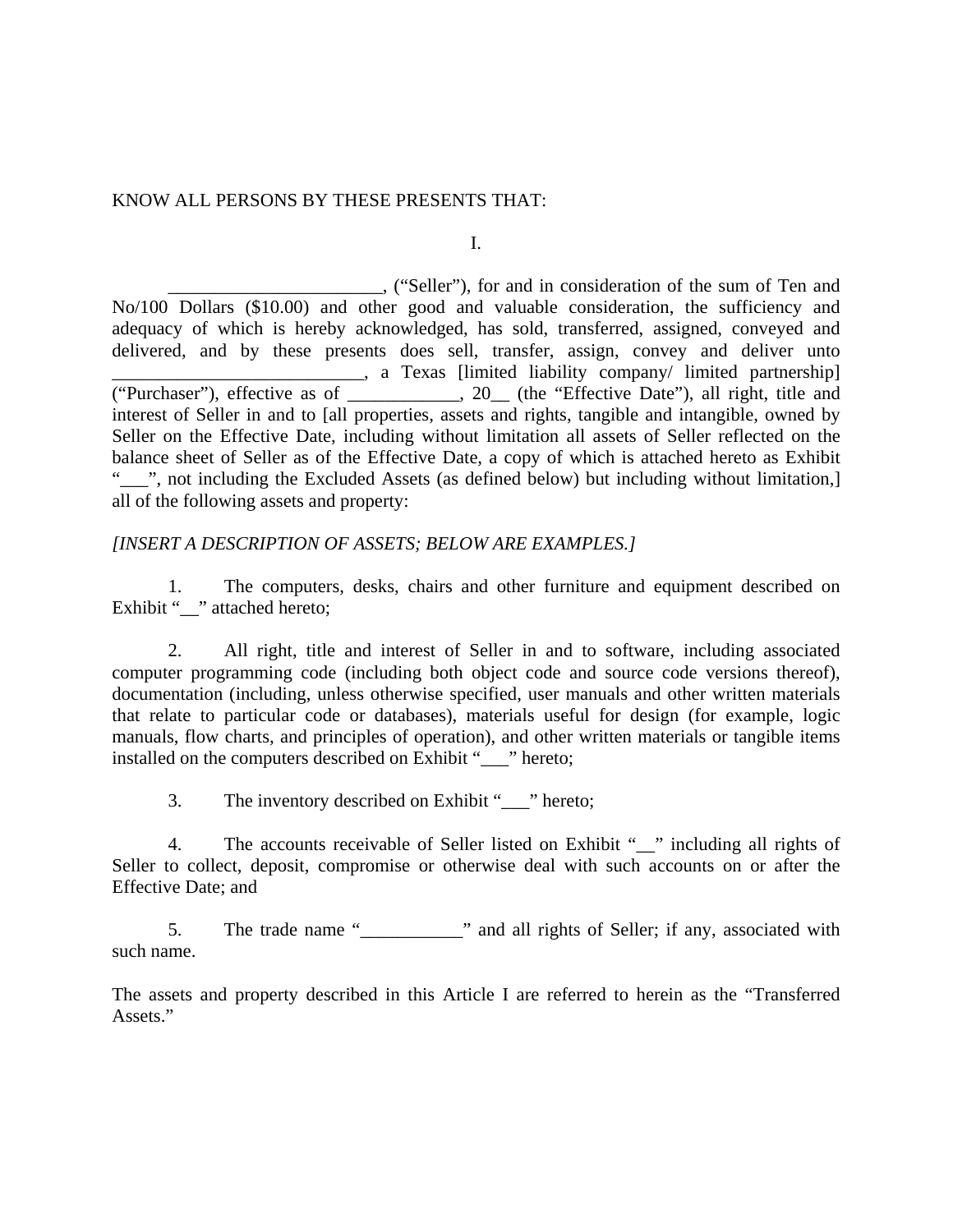There are expressly excluded from the Transferred Assets the assets listed on Exhibit "\_\_\_" attached hereto.]

### III.

 TO HAVE AND TO HOLD all of the Transferred Assets, together with all and singular the rights, privileges, hereditaments and appurtenances belonging to or in anywise pertaining to any or all of the Transferred Assets, unto the said Purchaser, its successors and assigns forever.

### IV.

 From time to time after the date hereof, without further consideration, Seller will execute and deliver or cause to be executed and delivered, at Seller's expense, such other instruments of conveyance and transfer and take such other action as Purchaser reasonably may require more effectively to vest in Purchaser beneficial and record title to, and to put Purchaser in possession of, any properties sold, transferred, assigned, conveyed and delivered hereunder to Purchaser.

 Seller hereby binds itself to warrant and forever defend the title to the Transferred Assets against every person who lawfully claims or may claim the same or any part thereof.

V.

#### VI.

 Seller agrees that Purchaser is not assuming any of Seller's liabilities, contingent or otherwise, whether now threatened or pending, including any liability for taxes hereafter assessed against the Transferred Assets relating to the period ending prior to the Effective Date. [Seller further agrees to indemnify and hold Purchaser and the property of Purchaser free and harmless from any and all claims, losses, damages, injuries, and liabilities arising from or in connection with the ownership and operation of the Transferred Assets prior to the Effective Date.]

#### VII.

 This Assignment and Bill of Sale may be executed in several counterparts, all of which are identical. Each of such counterparts shall for all purposes be deemed to be an original, and all such counterparts shall together constitute but one and the same instrument.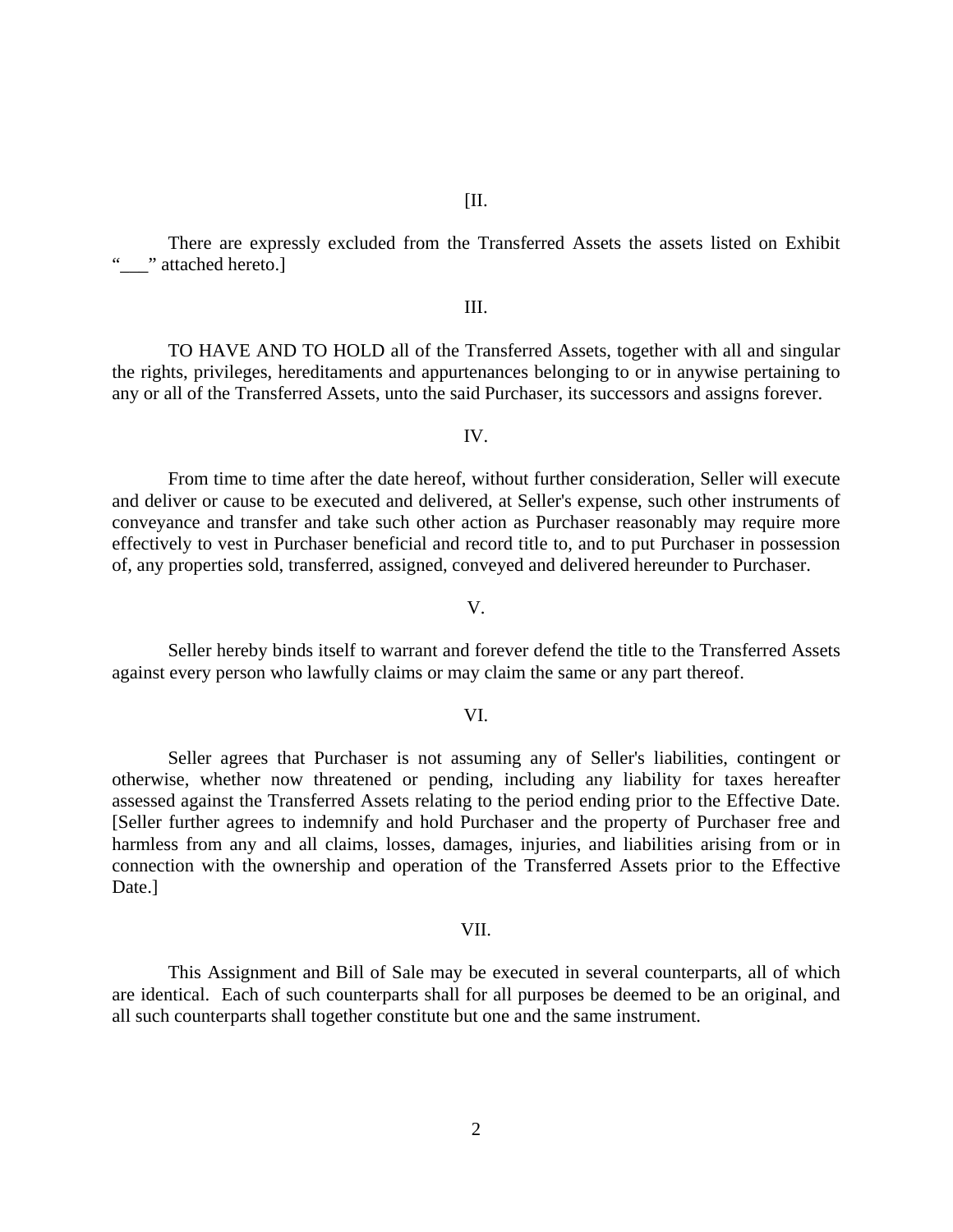IN WITNESS WHEREOF, Seller has caused this Assignment and Bill of Sale to be executed effective the Effective Date.

 $\overline{\phantom{a}}$  , which is a set of the set of the set of the set of the set of the set of the set of the set of the set of the set of the set of the set of the set of the set of the set of the set of the set of the set of th

### SELLER:

 \_\_\_\_\_\_\_\_\_\_\_\_\_\_\_\_\_\_\_\_\_\_\_\_\_\_\_\_\_\_\_\_, a Texas \_\_\_\_\_\_\_\_\_\_\_\_\_\_\_\_\_

 $\rm\,By:$ 

 Name:\_\_\_\_\_\_\_\_\_\_\_\_\_\_\_\_\_\_\_\_\_\_ Title:\_\_\_\_\_\_\_\_\_\_\_\_\_\_\_\_\_\_\_\_\_\_\_

Date of Execution

# ACCEPTED AND AGREED TO:

PURCHASER:

a Texas [limited liability company/partnership]

\_\_\_\_\_\_\_\_\_\_\_\_\_\_\_\_\_\_\_\_\_\_\_\_\_\_\_\_\_\_\_\_\_\_,

By:\_\_\_\_\_\_\_\_\_\_\_\_\_\_\_\_\_\_\_\_\_\_\_\_\_\_\_\_\_\_

 Name:\_\_\_\_\_\_\_\_\_\_\_\_\_\_\_\_\_\_\_\_\_\_ Title:\_\_\_\_\_\_\_\_\_\_\_\_\_\_\_\_\_\_\_\_\_\_\_

Date of Execution

\_\_\_\_\_\_\_\_\_\_\_\_\_\_\_\_\_\_\_\_\_\_\_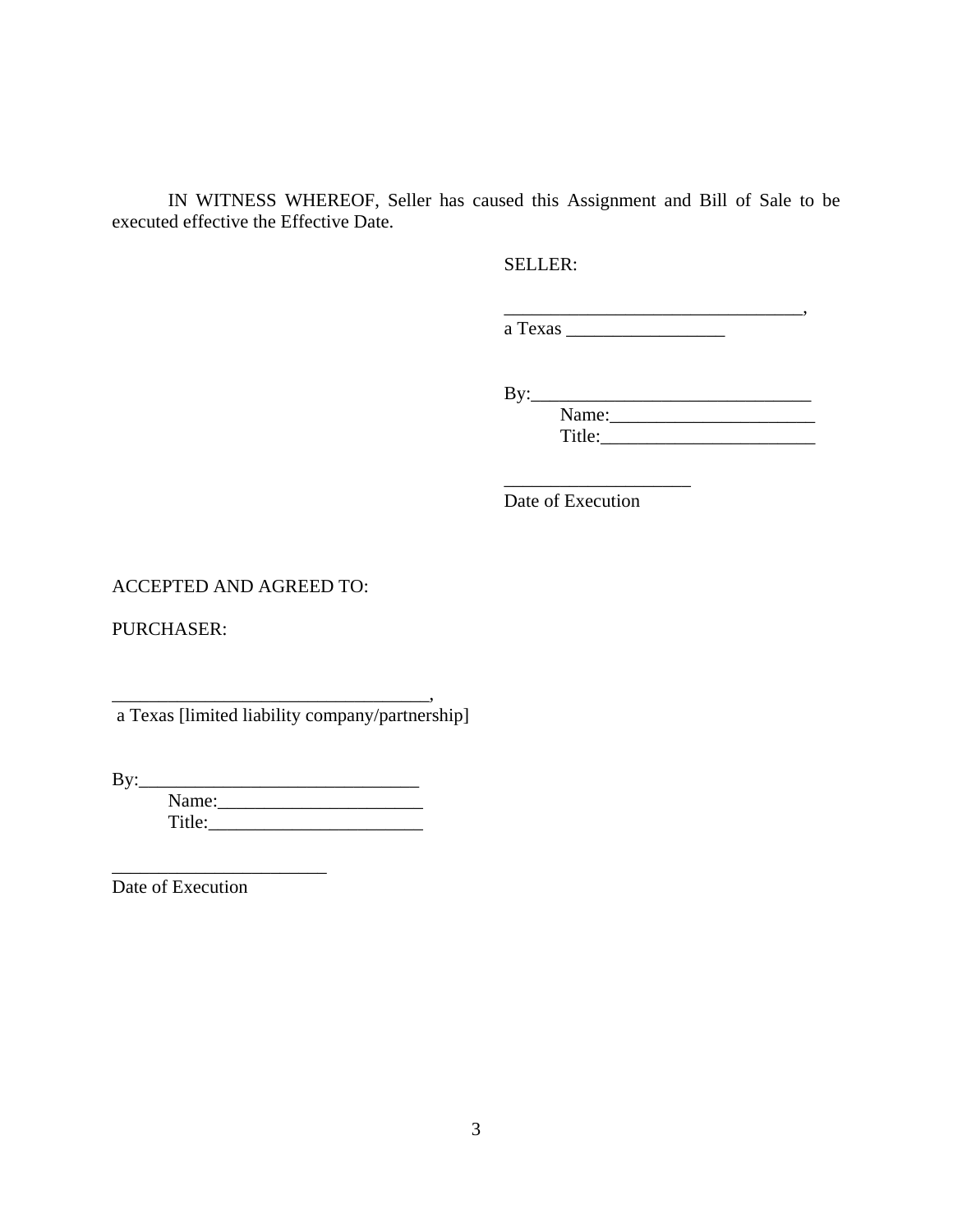# *SCHEDULE B*

*TO* 

*PLANNING, DRAFTING AND IMPLEMENTING CAPITAL CALL PROVISIONS*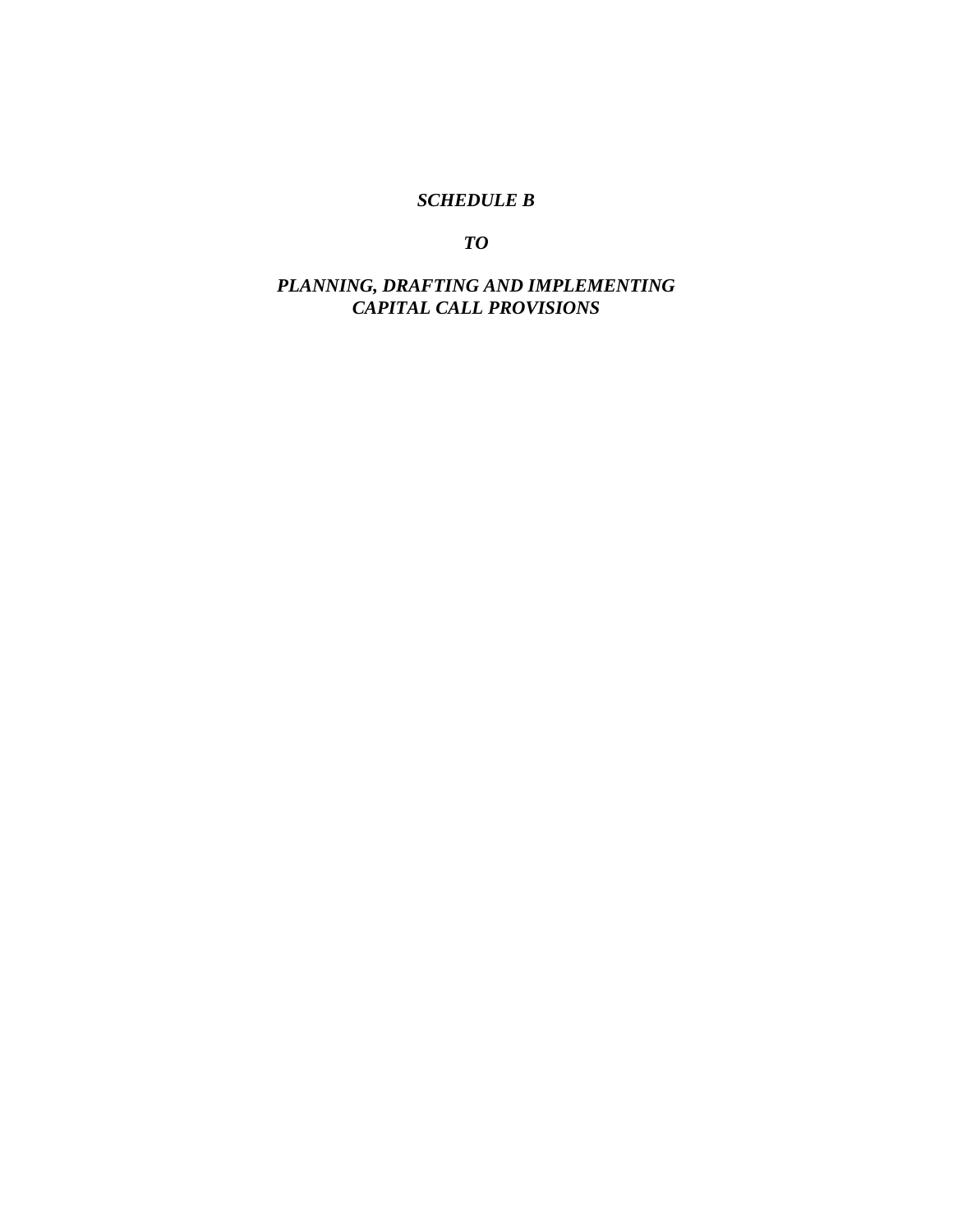# **NOTICE OF CONFIDENTIALITY RIGHTS: IF YOU ARE A NATURAL PERSON, YOU MAY REMOVE OR STRIKE ANY OF THE FOLLOWING INFORMATION FROM THIS INSTRUMENT BEFORE IT IS FILED FOR RECORD IN THE PUBLIC RECORDS: YOUR SOCIAL SECURITY NUMBER OR YOUR DRIVER'S LICENSE NUMBER.**

#### **WARRANTY DEED**

THE STATE OF TEXAS  $\S$  § KNOW ALL PERSONS BY THESE PRESENTS: COUNTY OF \_\_\_\_\_\_\_\_\_\_\_\_\_\_ §

That \_\_\_\_\_\_\_\_\_\_\_\_\_\_\_\_\_\_\_\_\_\_\_\_\_ ("Grantor"), solely as a contribution to the capital of Grantee hereinafter named, and to secure the payment of which no lien, express or implied, is retained, [*OPTIONAL NOTE ASSUMPTION CLAUSE:* and for the further consideration of the assumption and agreement to pay by Grantee, according to the terms thereof, all principal and interest now remaining unpaid on that one certain promissory note (the "Note") in the original principal sum of \$\_\_\_\_\_\_\_\_\_\_\_ dated \_\_\_\_\_\_\_\_\_\_, 20\_\_\_\_ executed by \_\_\_\_\_\_\_\_\_\_\_\_\_\_ payable to the order of \_\_\_\_\_\_\_\_\_\_\_\_\_\_\_\_ and secured by a vendor's lien retained in deed of even date therewith upon the herein-described Property and additionally secured by a deed of trust recorded as Document No. \_\_\_\_\_\_\_\_\_\_\_ of the Official Public Records of \_\_\_\_\_\_\_\_\_\_ County, Texas (the "Deed of Trust"), and, by acceptance of this deed, Grantee assumes and promises to keep and perform all of the covenants and obligations of the grantor named in said Deed of Trust]; has GRANTED, CONTRIBUTED and CONVEYED, and by these presents does hereby GRANT, CONTRIBUTE and CONVEY unto \_\_\_\_\_\_\_\_\_\_\_\_\_\_\_\_\_\_\_\_\_\_, a Texas limited [liability company / partnership] ("Grantee"), all of that certain real property in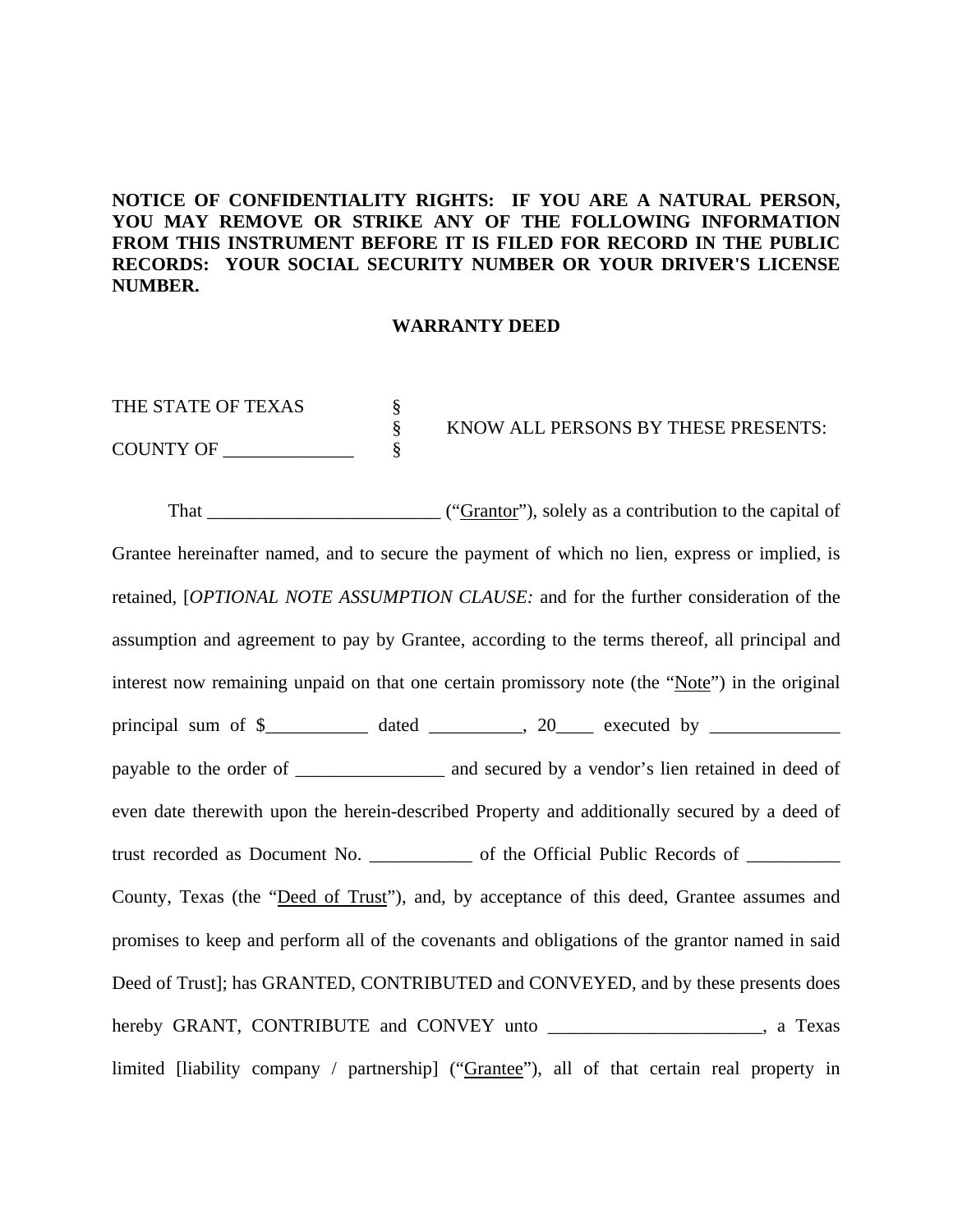\_\_\_\_\_\_\_\_\_\_\_ County, Texas, described on **Exhibit A** attached hereto and incorporated herein (together with any improvements located thereon, the "Property").

For the same consideration, Grantor hereby GRANTS, SELLS and CONVEYS, without warranty, whether express, implied, statutory or otherwise, all interest, if any, of Grantor in and to (a) strips or gores, if any, between the Property and abutting properties, and (b) any land lying in or under the bed of any street, alley, road or right-of-way, opened or proposed, or steam or river, abutting or adjacent to the Property;

TO HAVE AND TO HOLD the Property, together with all and singular the rights and appurtenances in any wise belonging thereto, unto Grantee and Grantee's successors and assigns, forever.

Grantor does hereby bind Grantor and Grantor's heirs, executors, legal representatives, administrators, successors and assigns to WARRANT AND FOREVER DEFEND all and singular the Property unto Grantee and Grantee's successors and assigns, against every person whomsoever lawfully claiming or to claim the same or any part thereof [*OPTIONAL SPECIAL WARRANTY CLAUSE:* , by, through or under Grantor, but not otherwise].

[*ALTERNATIVE HYBRID WARRANTY CLAUSE:* Grantor does hereby bind Grantor and Grantor's heirs, executors, legal representatives, administrators, successors and assigns to WARRANT AND FOREVER DEFEND all and singular the Property unto Grantee, against every person whomsoever lawfully claiming or to claim the same or any part thereof; and further to WARRANT AND FOREVER DEFEND all and singular the Property unto Grantee's successors and assigns against every person whomsoever lawfully claiming or to claim the same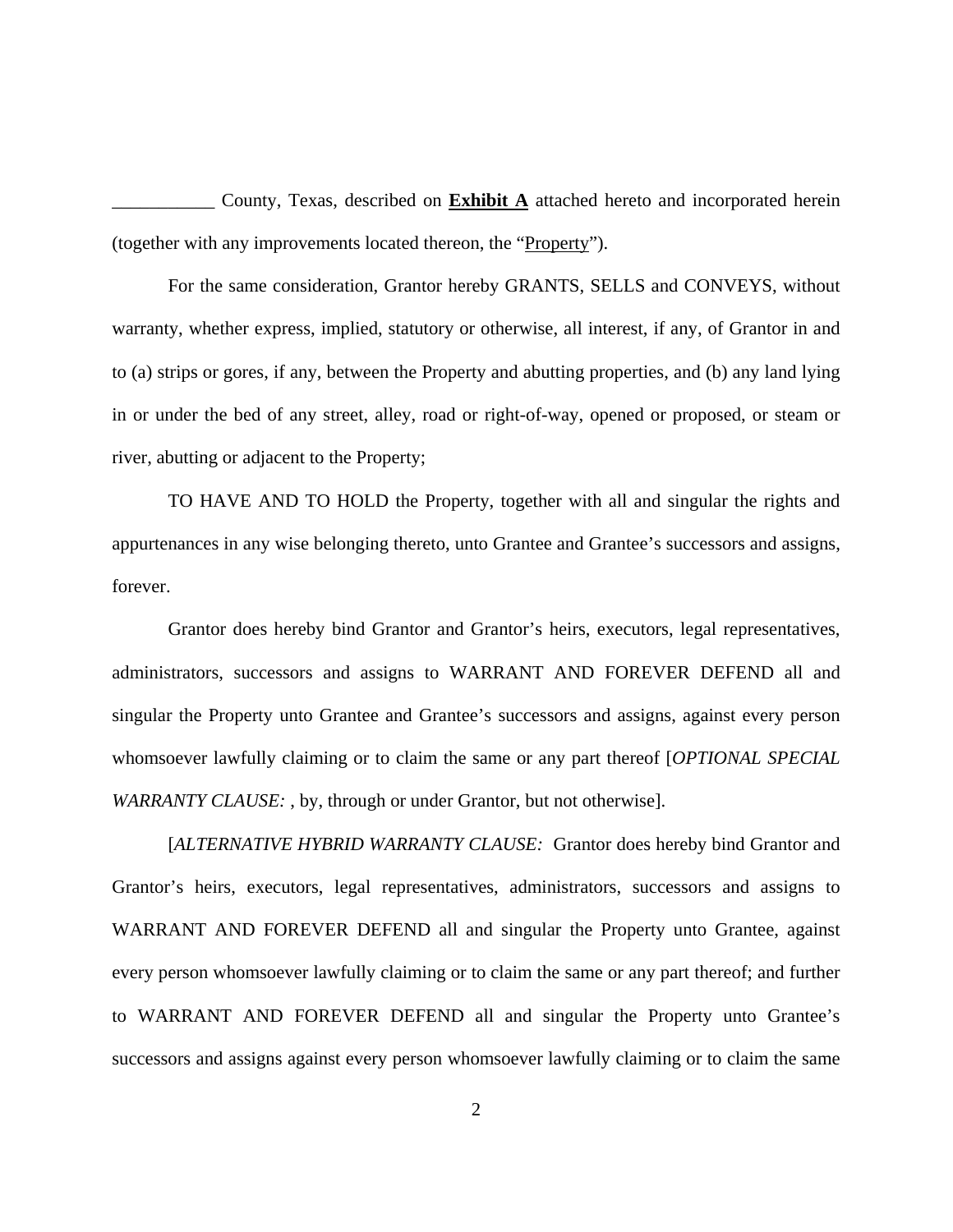or any part thereof, by, through and under Grantor, but not otherwise. Grantor intends by reason of the foregoing warranty to provide a general warranty to Grantee and a special warranty to Grantee's successors and assigns.]

This conveyance is made by Grantor and accepted by Grantee subject to the matters referenced on **Exhibit B** attached hereto and incorporated herein for all purposes, to the extent, and only to the extent, that such matters may be in full force and effect and applicable to the Property.

By its acceptance of this deed, Grantee assumes the payment of all ad valorem taxes and assessments on the Property.

EFFECTIVE as of \_\_\_\_\_\_\_\_\_\_\_\_\_\_\_\_\_\_\_\_, 20\_\_\_\_\_\_.

 [NAME OF GRANTOR], a Texas [liability company / partnership]

By:

Name: 2008. 2009. 2010. 2010. 2010. 2010. 2010. 2010. 2010. 2010. 2010. 2010. 2010. 2010. 2010. 2010. 2010. 20<br>2010. 2010. 2010. 2010. 2010. 2010. 2010. 2010. 2010. 2010. 2010. 2010. 2010. 2010. 2010. 2010. 2010. 2010. 20 Title:

**Address for Grantee:** 

**Exhibits:** 

Exhibit A: Property Description Exhibit B: Permitted Exceptions

\_\_\_\_\_\_\_\_\_\_\_\_\_\_\_\_\_\_\_\_\_\_\_\_\_\_ \_\_\_\_\_\_\_\_\_\_\_\_\_\_\_\_\_\_\_\_\_\_\_\_\_\_